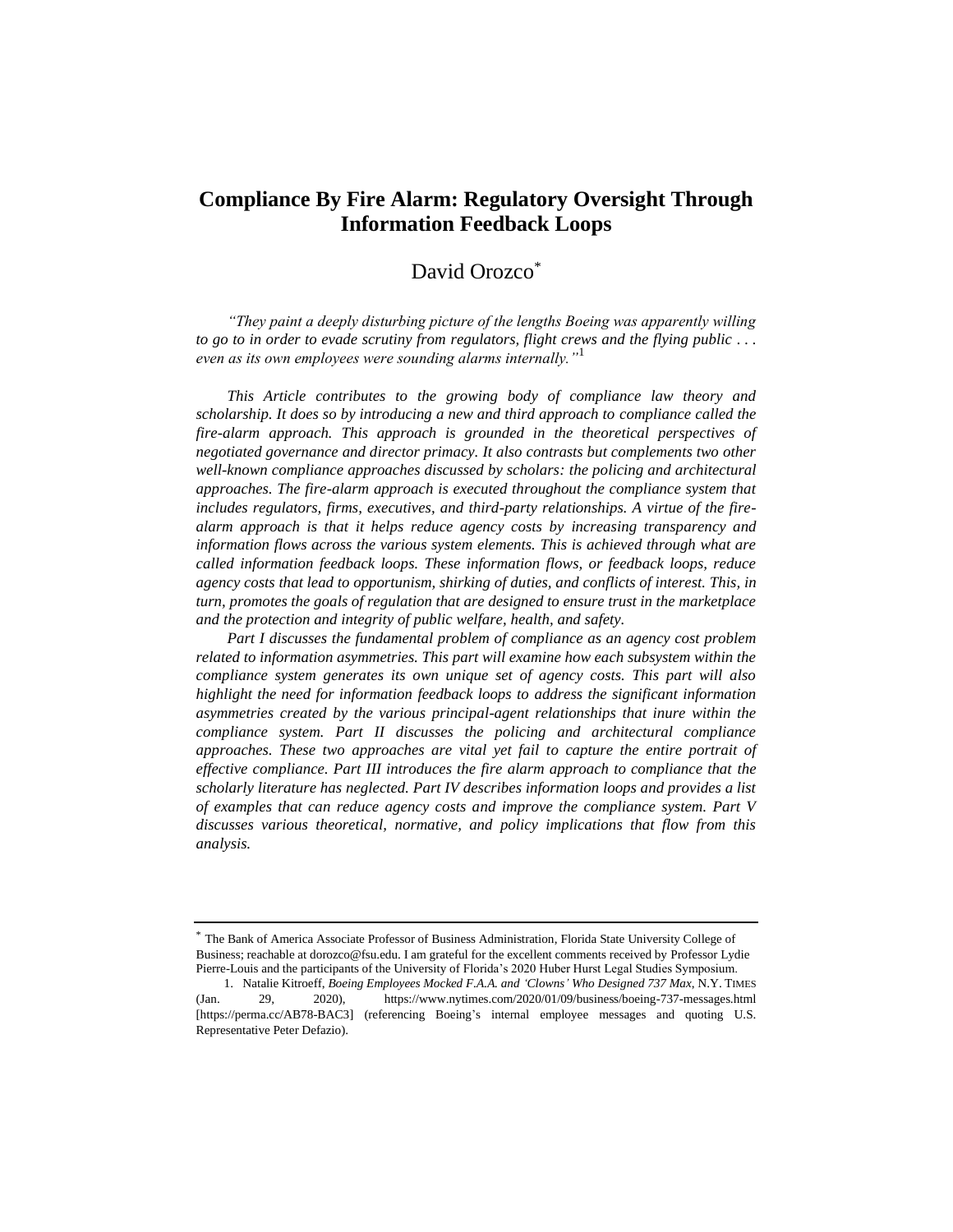| 98                                                                | The Journal of Corporation Law | [Vol. $46:1$ |  |  |
|-------------------------------------------------------------------|--------------------------------|--------------|--|--|
|                                                                   |                                |              |  |  |
| II. PERVASIVE AGENCY COSTS WITHIN THE COMPLIANCE SYSTEM  104      |                                |              |  |  |
|                                                                   |                                |              |  |  |
|                                                                   |                                |              |  |  |
|                                                                   |                                |              |  |  |
|                                                                   |                                |              |  |  |
|                                                                   |                                |              |  |  |
|                                                                   |                                |              |  |  |
|                                                                   |                                |              |  |  |
|                                                                   |                                |              |  |  |
|                                                                   |                                |              |  |  |
|                                                                   |                                |              |  |  |
|                                                                   |                                |              |  |  |
|                                                                   |                                |              |  |  |
| III. THE POLICING AND ARCHITECTURAL APPROACHES TO COMPLIANCE  118 |                                |              |  |  |
|                                                                   |                                |              |  |  |
|                                                                   |                                |              |  |  |
|                                                                   |                                |              |  |  |
|                                                                   |                                |              |  |  |
|                                                                   |                                |              |  |  |
|                                                                   |                                |              |  |  |
|                                                                   |                                |              |  |  |
|                                                                   |                                |              |  |  |
|                                                                   |                                |              |  |  |
|                                                                   |                                |              |  |  |
|                                                                   |                                |              |  |  |
|                                                                   |                                |              |  |  |
|                                                                   |                                |              |  |  |
|                                                                   |                                |              |  |  |
|                                                                   |                                |              |  |  |
|                                                                   |                                |              |  |  |
|                                                                   |                                |              |  |  |
|                                                                   |                                |              |  |  |
|                                                                   |                                |              |  |  |
|                                                                   |                                |              |  |  |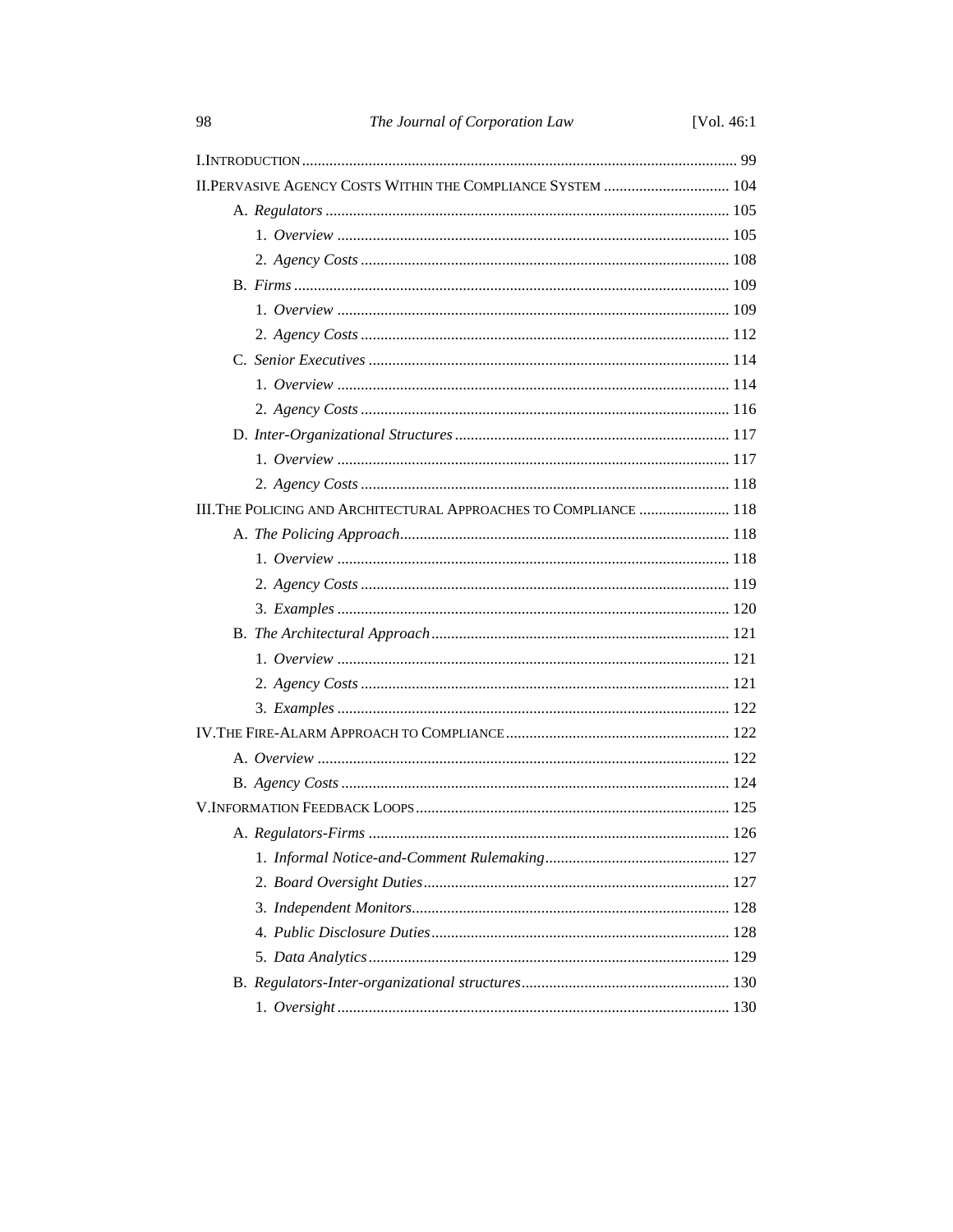## 2020] *Compliance by Fire Alarm* 99

| L          | Inter-organizational Structures-Inter-organizational Structures 136 |  |
|------------|---------------------------------------------------------------------|--|
| $\bf{J}$ . |                                                                     |  |
|            |                                                                     |  |
|            |                                                                     |  |
|            |                                                                     |  |
|            |                                                                     |  |

# <span id="page-2-1"></span><span id="page-2-0"></span>I. INTRODUCTION

The inability to maintain an effective regulatory and corporate compliance system can be costly to firms and society.<sup>2</sup> Compliance is the set of internal processes used by firms to adapt behavior to applicable norms and regulations.<sup>3</sup> For example, the aerospace giant Boeing is under investigation for its failure to install updated crew alert systems in its recently introduced, and now grounded, MAX 737 jets. $4\text{ The MAX } 737$  was grounded after two airplane crashes caused the deaths of  $346$  people.<sup>5</sup> In both cases, contributing factors in these tragic events included failed sensors related to the aircraft's flight control system

<sup>2.</sup> *See generally* PONEMON INST., LLC, THE TRUE COST OF COMPLIANCE 2 (Jan. 2011), http://www.ponemon.org/local/upload/file/True\_Cost\_of\_Compliance\_Report\_copy.pdf

<sup>[</sup>https://perma.cc/EA33-4GCY] (offering a survey of firms and revealing that the cost of noncompliance is more than double the price of complying with the law).

<sup>3.</sup> GEOFFREY P. MILLER, THE LAW OF GOVERNANCE, RISK MANAGEMENT, AND COMPLIANCE 3, 137 (Vicki Been et al. eds., 2014); Sean J. Griffith, *Corporate Governance in an Era of Compliance*, 57 WM. & MARY L. REV. 2075, 2082 (2016).

<sup>4.</sup> Dominic Gates et al., *Boeing Pushed FAA to Relax 737 MAX Certification Requirements for Crew Alerts*, SEATTLE TIMES (Oct. 3, 2019), https://www.seattletimes.com/business/boeing-aerospace/boeing-pushedfaa-to-arelax-737-max-certification-requirements-for-crew-alerts/ [https://perma.cc/94E5-C238].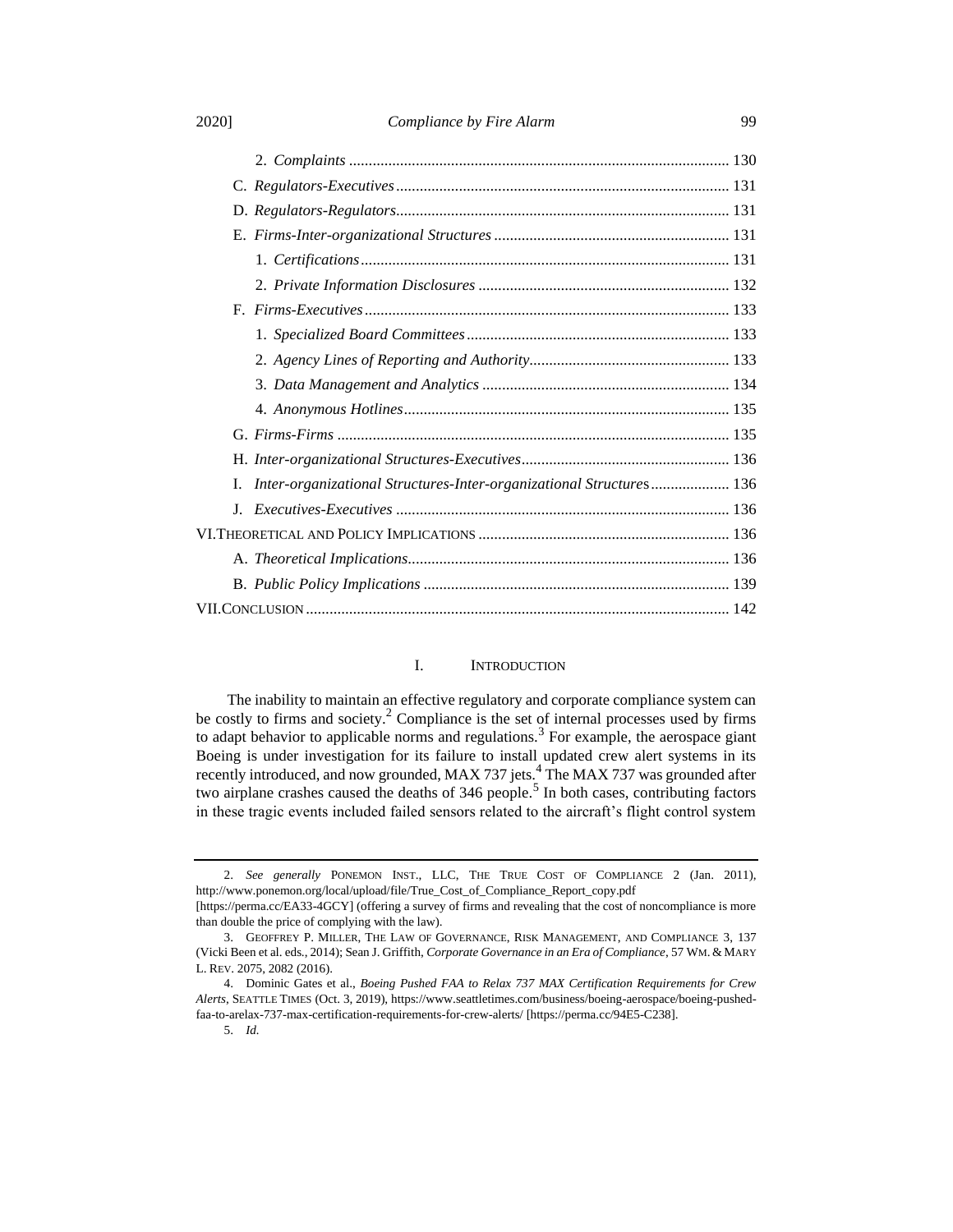and an outdated crew alert system.<sup>6</sup> According to Boeing, the crew alert system was not updated to comply with more stringent federal regulations due to excessive costs.<sup>7</sup> This was done despite indicators that the alert system would definitely fail under certain circumstances.<sup>6</sup>

<span id="page-3-2"></span>This case, and many others, highlight a critical but often overlooked pattern that has emerged in compliance. This missing piece is the role of information channels or information feedback loops that are necessary to maintain a strong and effective compliance system.<sup>9</sup> In the Boeing case, the first information failure involved corporate governance. Boeing's board of directors was not properly apprised of the company's aggressive managerial culture that prioritized cost-cutting and speed-to-market over aircraft safety and regulatory compliance. Boeing's board has since changed the company's internal reporting structure to directly oversee regulatory safety and compliance issues to avoid these kinds of information breakdowns.<sup>10</sup>

The second information failure occurred under existing administrative law procedures. Boeing avoided notice-and-comment rulemaking by requesting an exemption from updated Federal Aviation Administration regulations related to its aging crew alert system.<sup>11</sup> Adherence to the traditional public notice-and-comment rulemaking process would likely have alerted stakeholders such as watchdogs, competitors, and suppliers of the potential risks of failing to update the alert system. Both types of information feedback loops could have alerted authorities internal and external to the firm and may have helped avoid the fatal crashes. Information feedback loops are vital to maintaining an effective and efficient compliance system and are associated with what is known as a fire-alarm approach to regulation.<sup>12</sup>

<span id="page-3-1"></span>The Boeing case is not an isolated example where information feedback loops could have averted a disaster. Wells Fargo, for example, experienced a compliance failure when fraudulent bank accounts were opened for unwitting customers.<sup>13</sup> In that case, information related to this problem surfaced but was internally suppressed.<sup>14</sup> In another case, General

<span id="page-3-3"></span><span id="page-3-0"></span><sup>6.</sup> *Id.*

<sup>7.</sup> *Id.*

<sup>8.</sup> *Id.*

<sup>9.</sup> *See generally* David Orozco, *A Systems Theory of Compliance*, 22 U. PA. J. BUS. L. 244 (2020) (discussing how compliance is a complex system comprised of regulators, firms, executives, and interorganizational relationships).

<sup>10.</sup> Jon Hemmerdinger, *Boeing to Begin Internal Overhaul Aimed at Improving Safety*, FLIGHTGLOBAL (Sept. 30, 2019), https://www.flightglobal.com/airframers/boeing-to-begin-internal-overhaul-aimed-atimproving-safety/134531.article [https://perma.cc/4T8C-KQJA].

<sup>11.</sup> Gates et al., *supra* note [4.](#page-2-0)

<sup>12.</sup> *See generally* Matthew D. McCubbins & Thomas Schwartz, *Congressional Oversight Overlooked: Police Patrols Versus Fire Alarms*, 28 AM. J. POL. SCI. 165 (1984) (detailing and differentiating the police patrol regulation style from the fire alarm regulation style).

<sup>13.</sup> *See, e.g.*, Bethany McLean, *How Wells Fargo's Cutthroat Corporate Culture Allegedly Drove Bankers to Fraud*, VANITY FAIR (May 31, 2017), https://www.vanityfair.com/news/2017/05/wells-fargo-corporateculture-fraud [https://perma.cc/KPU2-38M7] (describing how Wells Fargo's corporate culture led to bankers creating fraudulent bank accounts).

<sup>14.</sup> *See generally* INDEP. DIRS. OF THE BD. OF WELLS FARGO & CO., SALES PRACTICES INVESTIGATION REPORT 10 (2017), https://www08.wellsfargomedia.com/assets/pdf/about/investor-relations/presentations/2017/ board-report.pdf [https://perma.cc/VE4F-2TV4] (discussing how a decentralized corporate structure at Wells Fargo prevented senior leadership from properly monitoring and implementing controls that would have flagged the pervasive account fraud practices practiced at that bank).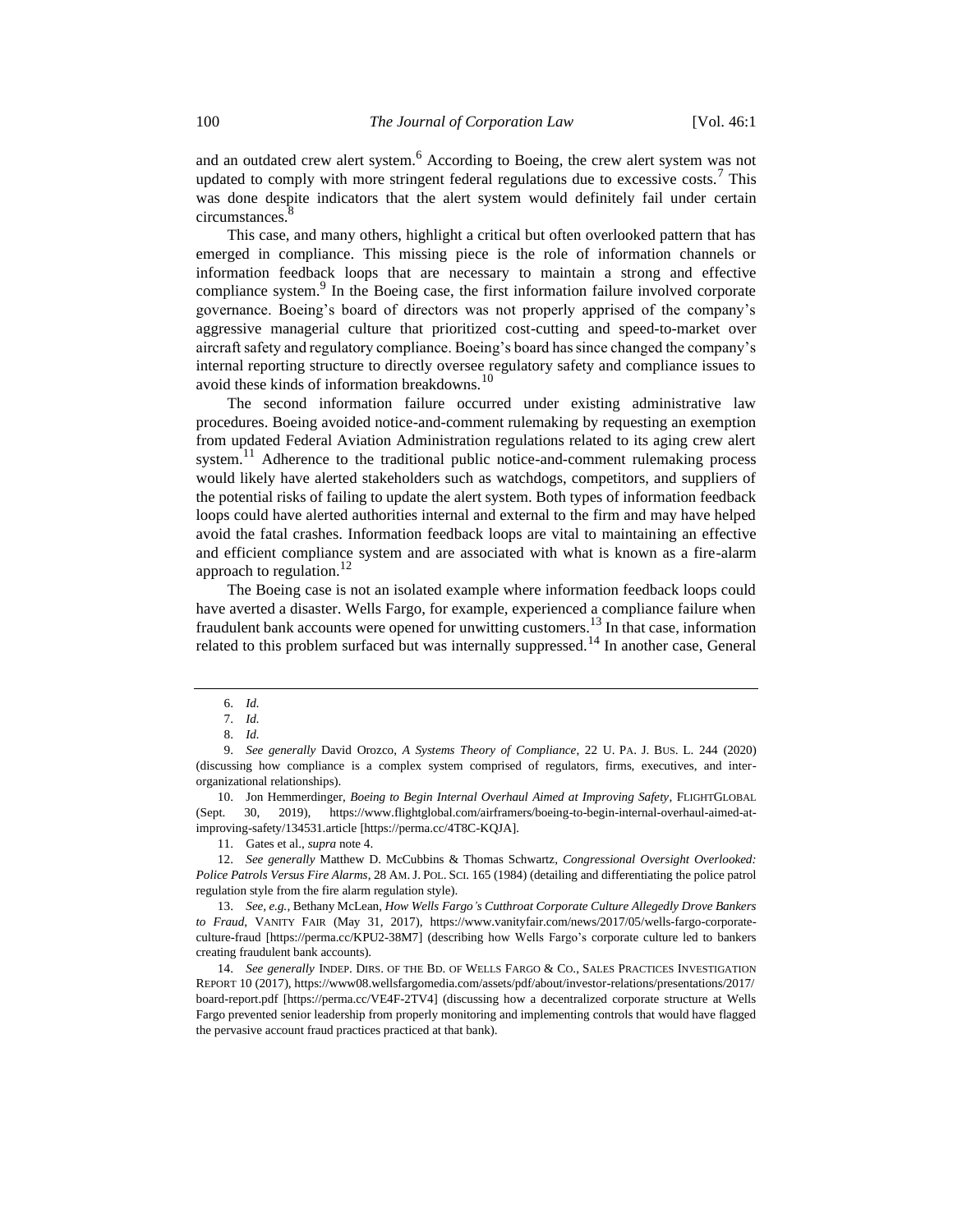Motors neglected public information related to its faulty ignition switch and airbag systems.<sup>15</sup>

<span id="page-4-1"></span>In light of heightened regulatory requirements to protect the public, compliance now occupies a central position within corporate law. Many aspects of compliance have become criminalized, leading to what scholars characterize as "a quiet revolution" in corporate governance.<sup>16</sup> Compliance has risen to the foreground concerning regulation, corporate governance, white-collar crime, corporate social responsibility, and ethics since compliance failures such as the one at Boeing have yielded significant, sometimes devastating, losses borne by individuals and society. Other high-profile compliance failures such as British Petroleum's oil spill in the Gulf of Mexico,<sup>17</sup> Volkswagen's emission regulations cheating scandal, $18$  and the fraudulent opening of customer accounts at Wells Fargo<sup>19</sup> are just a few of the more prominent and recent examples of corporate compliance failures with high social costs.

<span id="page-4-2"></span>Significant strides have been taken to better understand compliance in theory and in practice. The American Law Institute (ALI), for example, has undertaken an important effort to distill the general principles of compliance as an effort that integrates risk management, corporate governance, and enforcement.<sup>20</sup> The ALI's effort distills best practices in a broad array of compliance-related subjects such as the overall governance of compliance and risk management, the board of directors, executive management, internal control officers, and the compliance function.<sup>21</sup>

<span id="page-4-0"></span>Scholars have made significant contributions to the field of compliance.<sup>22</sup> Professor

17. *See generally* ABRAHAM LUSTGARTEN, RUN TO FAILURE: BP AND THE MAKING OF THE DEEPWATER HORIZON DISASTER (2012) (describing how compliance failure led to BP's oil spill in the Gulf of Mexico).

18. *See* J. S. Nelson, *Disclosure-Driven Crime*, 52 U.C. DAVIS L. REV. 1487, 1544 (2019) (describing how the compliance function at Volkswagen was complicit in hiding information from regulators).

19. McLean, *supra* not[e 13.](#page-3-0)

20. PRINCIPLES OF THE L. COMPLIANCE, RISK MGMT., AND ENF'T § 301 (AM. LAW INST., Tentative Draft No. 1, 2019).

21. *Id*. at xii–xix.

<sup>15.</sup> ANTON VALUKAS, REPORT TO BOARD OF DIRECTORS OF GENERAL MOTORS COMPANY REGARDING IGNITION SWITCH RECALLS 115–27 (2014).

<sup>16.</sup> Todd Haugh, *The Criminalization of Compliance*, 92 NOTRE DAME L. REV. 1215, 1219 (2017). *See also* Veronica Root, *Coordinating Compliance Incentives*, 102 CORNELL L. REV. 1003, 1004 (2017) (stating that "[c]ompliance is king, and its subjects—regulators, prosecutors, courts, corporations, and academics—are quick to tout its power and potential for good."); Griffith, *supra* not[e 3,](#page-2-1) at 2077 (identifying how "American corporations have witnessed the dawn of a new era: the era of compliance."); Robert C. Bird & Stephen Kim Park, *Turning Corporate Compliance Into Competitive Advantage*, 19 U. PA.J. BUS. L. 285, 338 (2017) (noting that a "growing array of regulatory mandates and modes of regulatory enforcement" has contributed to compliance as a significant area of focus for legal and business activity and academic and industry-related interest); Jennifer M. Pacella, *The Regulation of Lawyers in Compliance*, 95 WASH. L. REV. 947, 948 (2020) (discussing the new corporate focus on compliance).

<sup>22.</sup> *See, e.g.*, Jennifer Arlen & Marcel Kahan, *Corporate Governance Regulation Through Nonprosecution*, 84 CHI. L. REV. 323 (2017) (discussing the transformation in corporate criminal enforcement policy); Miriam H. Baer, *Insuring Corporate Crime*, 83 IND. L.J. 1035, 1036 (2008) (indicating that firms will over-invest in compliance to avoid formal criminal charges even if this practice is inefficient); Kimberly D. Krawiec, *Organization Misconduct: Beyond the Principal-Agent Model*, 32 FLA. ST. U. L. REV. 571, 591–96 (2005) (questioning whether compliance programs are effective at all); Robert C. Bird & Stephen Kim Park, *Organic Corporate Governance*, 59 B.C. L.REV. 21, 44–45 (2018) (stating that "[t]he influence of the compliance function on corporate decision-making has become so significant that it has prompted legal scholars to declare compliance 'the new corporate governance' and 'a universal corporate governance activity.'"); Donald C. Langevoort, *Cultures of Compliance*, 54 AM. CRIM. L. REV. 933, 939 (2017) (articulating a framework that characterizes the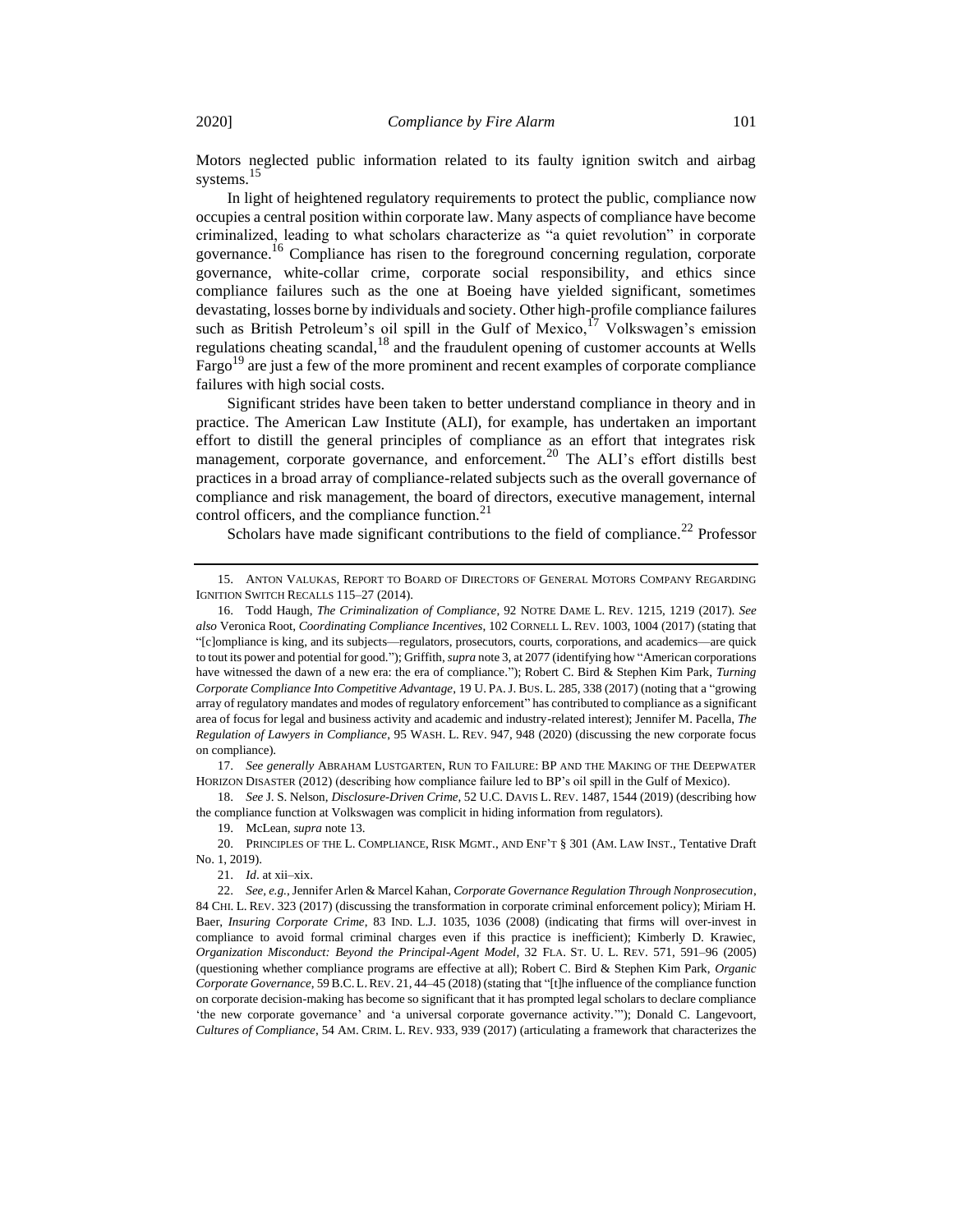<span id="page-5-0"></span>Miriam Baer, one of the leading scholars in this area, theoretically conceptualized two principal approaches to address corporate fraud and compliance issues within companies. These include the policing and architectural compliance approaches.<sup>23</sup> The policing approach reduces corporate crime by empowering regulators and internal compliance officers to identify, punish, and deter transgressors.<sup>24</sup> Under this approach, compliance is a command-and-control endeavor with a centralized regulatory, enforcement, and discipline system.

The architectural approach is different since it encourages the regulated entity and corporate personnel to seek out, prevent, and mitigate problematic situations rather than individuals.<sup>25</sup> Compliance is achieved through design and prevention by increasing the costs of a violation or by eliminating the choices that might yield non-compliance.<sup>26</sup> To achieve its goals, the architectural approach emphasizes pre-commitment devices and cognitive psychology techniques, such as nudging, to structure individual choices and eliminate negative biases to prevent a legal violation.<sup>27</sup> A pre-commitment device or strategy involves an actor who has eliminated or reduced the attractiveness of engaging in certain choices.<sup>28</sup> Nudging refers to features developed by a "choice architect" structured within an environment in which choices are made to alter behavior.<sup>29</sup> The purpose of nudging is to deliberately structure choices to help people make better decisions, benefiting themselves and society.<sup>30</sup>

<span id="page-5-1"></span>The scholarly literature, however, has neglected a third and vital compliance approach. This article introduces this third approach: The use of information feedback loops within what is known in political science literature as a fire-alarm approach to regulation.<sup>31</sup> Information feedback loops are information conduits distributed amongst the

important components of compliance programs within firms); Veronica Root, *The Compliance Process*, 94 IND. L.J. 203, 219–27 (2019) (distilling a four-stage compliance process that utilizes process frame analysis); Veronica Root Martinez, *Complex Compliance Investigations*, 120 COLUM. L. REV. 249, 255–56 (2020) (focusing "on the detection and investigative stages [of compliance] and the continuum between them. [Also, demonstrating that] many recent compliance failures within organizations might have been avoided if more robust processes meaning the actions, practices, and routines that firms can employ to communicate and analyze information had been in place to ensure investigations were conducted in a manner that allowed the firm to analyze information from diverse areas within the firm."); Todd Haugh, *Nudging Corporate Compliance*, 54 AM. BUS. L.J. 683, 683– 741 (2017) (providing a detailed analysis of the role of behavioral ethics as a form of nudging in corporate compliance).

<sup>23.</sup> Miriam Baer, *Confronting the Two Faces of Corporate Fraud*, 66 FLA. L. REV. 87, 125–26 (2015); *See* Martinez, *Complex Compliance Investigations*, *supra* not[e 22,](#page-4-0) at 257 (stating that "[i]n large part, the focus on compliance is a result of the firm's self-policing responsibilities").

<sup>24.</sup> Baer, *supra* not[e 23,](#page-5-0) at 93.

<sup>25.</sup> *Id.* at 93–94.

<sup>26.</sup> *Id.* at 102–03.

<sup>27.</sup> *Id.* at 91, 118. *See* Haugh, *supra* note [22,](#page-4-0) at 686 (introducing the concept of behavioral ethics nudging. According to Professor Haugh, this technique involves "the private use of choice architecture specifically aimed at making employees more ethical. This behavioral tool offers a new approach to foster ethical decision making within the corporation to lessen the compliance risk associated with employee wrongdoing.").

<sup>28.</sup> *See* Stephen M. Bainbridge, *Precommitment Strategies in Corporate Law: The Case of Dead Hand and No Hand Pills*, 29 J. CORP. L. 1, 4 (2003) (describing four basic ways that a precommitment strategy can be affected).

<sup>29.</sup> *See* RICHARD H. THALER & CASS R. SUNSTEIN, NUDGE: IMPROVING DECISIONS ABOUT HEALTH, WEALTH, AND HAPPINESS 3–4, 6 (2008) (describing how nudging can affect peoples' decisions).

<sup>30.</sup> *Id.* at 6.

<sup>31.</sup> McCubbins & Schwartz, *supra* not[e 12,](#page-3-1) at 165–79.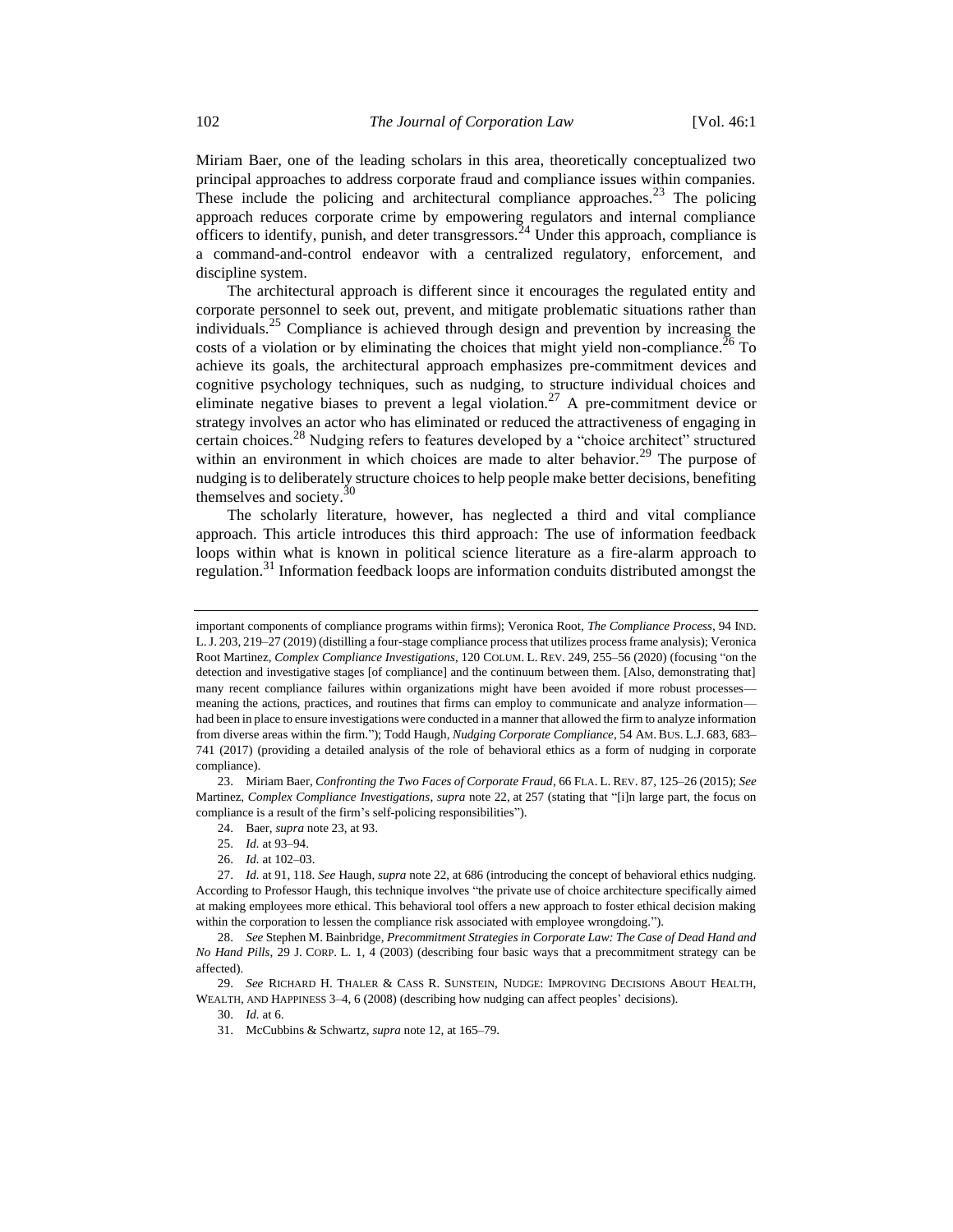various participants of the compliance system. These information pathways are designed to trigger a response of detection, prevention, investigation, and remediation.<sup>32</sup>

The fire-alarm approach to regulation and compliance advocated in this article is different from the policing and architectural approaches since it relies on different actors and works in an altogether different manner. The policing and architectural approaches focus on the dyadic relationship between firms and regulators and emphasize structural and process-based reforms within the firm to achieve effective levels of compliance. In contrast, the fire-alarm approach relies on regulators, the firm, and external third parties to create a distributed network of compliance-related alarms. The fire-alarm approach is also unique since it incentivizes and empowers these external stakeholders in ways that are not possible under the policing or architectural approaches. In an era of decreased regulatory budgets and industry capture, the fire-alarm style methods of compliance will increasingly be necessary to maintain effective oversight over industry and promote the public aims of regulation.

<span id="page-6-0"></span>The fire-alarm approach to compliance also contributes to corporate governance theory, such as the debate concerning the effectiveness of board-level structures versus processes.<sup>33</sup> From a corporate governance theory standpoint, the fire-alarm approach prioritizes company-level processes rather than structures or composition.<sup>34</sup> Information feedback loops rely on effective governance structures and individuals, however, their main emphasis is to deliver information that reduces agency costs and thus are processoriented. This approach supports the view held by scholars that the most effective forms of governance that reduce the agency costs that arise from information asymmetries result from process-oriented reforms rather than structural changes.<sup>35</sup>

The article will proceed as follows. Part II discusses the fundamental problem of compliance as an agency cost problem related to information asymmetries. This part will examine how each subsystem within the compliance system generates its own unique set of agency costs. This part will also highlight the need for information feedback loops to address the significant information asymmetries created by the various principal-agent relationships that inure within the compliance system. Part III discusses the policing and architectural compliance approaches. These two approaches are vital yet fail to capture the entire portrait of effective compliance. Part IV introduces the fire-alarm approach to compliance that has been neglected in the scholarly literature. Part V describes information loops and provides a list of examples that can reduce agency costs and improve the compliance system. Part VI discusses normative and policy implications that flow from this analysis. Following this section, the article concludes.

<sup>32.</sup> Root, *The Compliance Process*, *supra* not[e 22,](#page-4-0) at 219–28.

<sup>33.</sup> *See generally* Nicola Faith Sharpe, *Process Over Structure: An Organizational Behavior Approach to Improving Corporate Boards*, 85 S. CAL. L. REV. 261 (2012) (advocating for a focus on management monitoring in corporate regulatory reform).

<sup>34.</sup> *Id*. *See also* Martinez, *Complex Compliance Investigations*, *supra* not[e 22,](#page-4-0) at 262 (stating that "[y]et, in addition to structure and composition, there is a third component available for those charged with designing compliance programs—process.").

<sup>35.</sup> *See* Martinez, *Complex Compliance Investigations*, *supra* note [22,](#page-4-0) at 256 (arguing that firms must "adopt[] process-based reforms").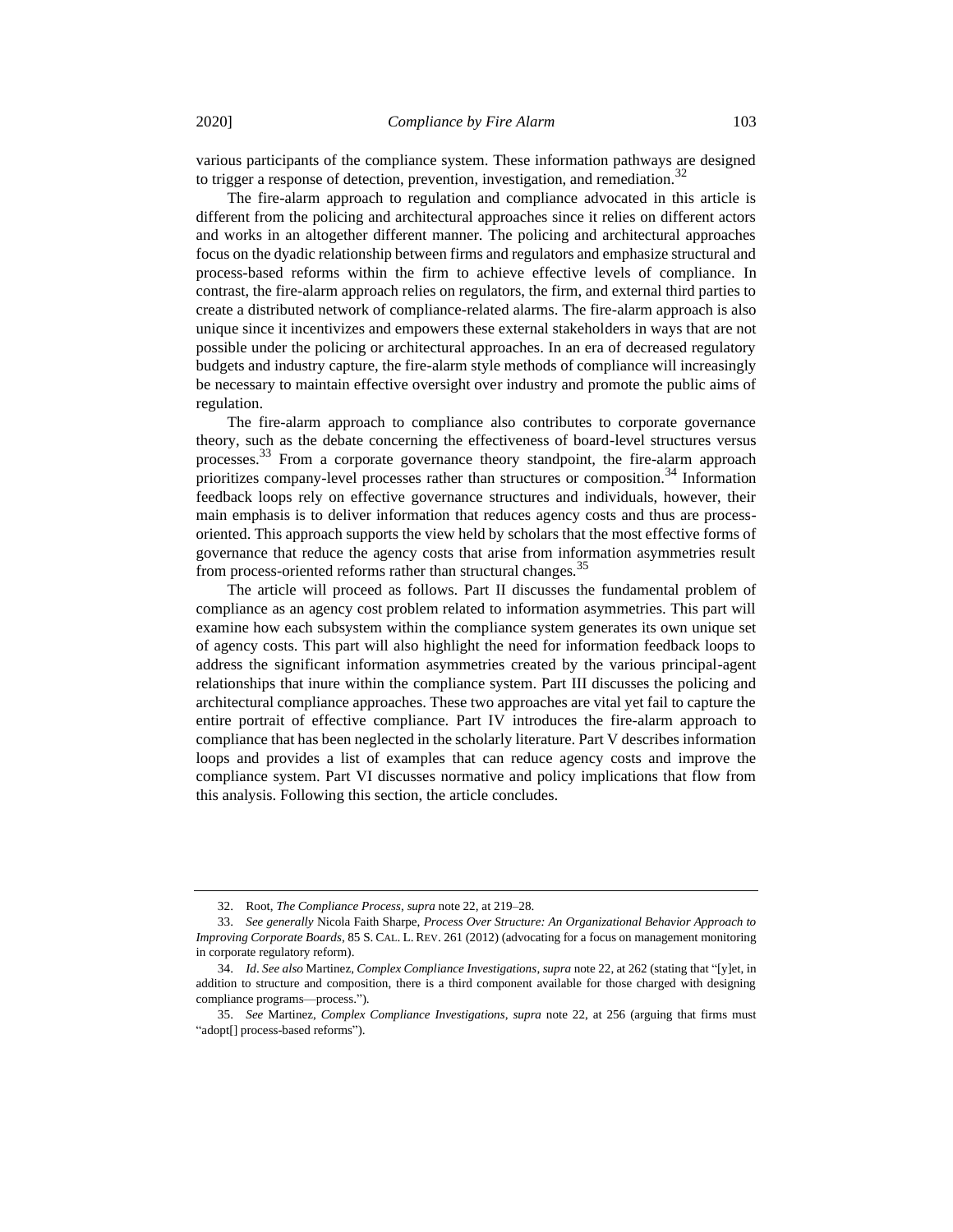#### II. PERVASIVE AGENCY COSTS WITHIN THE COMPLIANCE SYSTEM

It is well-recognized that compliance faces significant agency costs. For example, the law and economics literature considers corporate fraud as an example of a classic agency cost problem.<sup>36</sup> This is because corporate agents sometimes abuse their discretion and authority to engage in self-dealing in a way that harms and takes advantage of their principal.<sup>37</sup> "Agency costs exist whenever a principal entrusts power to an agent to act on [his or] her behalf."<sup>38</sup> Agency costs are borne to the principal who must now monitor the agent to ensure faithful and adequate behavior (monitoring costs) or pay additional amounts to ensure that the agent behaves in an appropriate manner (bonding costs).<sup>39</sup> As recognized by one scholar, "[m]ost current regulation and regulatory reform proposals attempt to reduce corporate failure by reducing agency costs."<sup>40</sup>

<span id="page-7-0"></span>To understand how compliance information feedback loops are integrated within compliance it is necessary to clarify two things. First, how compliance operates within a system and systems theory. $41$  Second, how each sub-system unit within the compliance system creates its own specific set of agency costs. Information feedback loops, on the other hand, will provide an important mechanism to address the agency costs created by these various sub-system parts.

Compliance stands as its own field of inquiry and operates as a complex system.<sup>42</sup> As recognized by scholars, systems are complex interwoven tapestries that often elude definition and conceptual separation from the broader environment.<sup>43</sup> A critical aspect of any system is its ability to sustain itself and adapt over time to achieve homeostasis and adaptability.<sup>44</sup> Information feedback loops provide a means for all the compliance system elements to sustain themselves over time and create opportunities for learning and adaptation.<sup>45</sup>

In prior work, I argued that the compliance system is comprised of the dynamic and

42. Orozco, *supra* not[e 9,](#page-3-2) at 244.

<sup>36.</sup> Amanda M. Rose, *The Multienforcer Approach to Securities Fraud Deterrence: A Critical Analysis*, 158 U. PA. L. REV. 2173, 2182 (2010).

<sup>37.</sup> *See, e.g.*, Usha Rodrigues, *From Loyalty to Conflict: Addressing Fiduciary Duty at the Officer Level,* 61 FLA. L. REV. 1, 3 (2009) (stating that the self-interested actions and policies of corporate agents contributed to the Enron, WorldCom, and HealthSouth fraud cases).

<sup>38.</sup> Usha Rodrigues, *Entity and Identity*, 60 EMORY L.J. 1257, 1267 (2011).

<sup>39.</sup> *See* Joseph E. Murphy, *Using Incentives in Your Compliance and Ethics Program*, SOC'Y CORP. COMPLIANCE & ETHICS 1, 21 (2011), https://assets.hcca-info.org/Portals/0/PDFs/Resources/library/814\_0\_

IncentivesCEProgram-Murphy.pdf [https://perma.cc/YHE6-9V53] (discussing how at one organization "business unit leaders are rated on 25–30 elements tied to the Sentencing Guidelines standards for effective compliance and ethics programs. Their rating in these categories acts as a threshold for determining eligibility to participate in the incentive program each year.").

<sup>40.</sup> Sharpe, *supra* not[e 33,](#page-6-0) at 265.

<sup>41.</sup> *See generally* Lynn M. LoPucki, *Systems Approach to Law*, 82 CORNELL L. REV. 479 (1997) (discussing the use of systems theory for legal concepts); *see also* Tamara Belinfanti & Lynn Stout, *Contested Visions: The Value of Systems Theory for Corporate Law*, 166 U. PA. L. REV. 579, 583 (2018) (applying systems theory to the theory of the corporation).

<sup>43.</sup> LoPucki, *supra* note [41,](#page-7-0) at 498 (stating that "[d]istinguishing social systems, including law-related systems, from their environments is often difficult. Social systems are often interwoven in a rich, complex tapestry that can at first appear seamless. A single actor, element, or subsystem may contribute simultaneously to the functioning of several systems.").

<sup>44.</sup> Belinfanti & Stout, *supra* not[e 41,](#page-7-0) at 603–04.

<sup>45.</sup> *See infra* note[s 181–](#page-26-0)83 and accompanying text.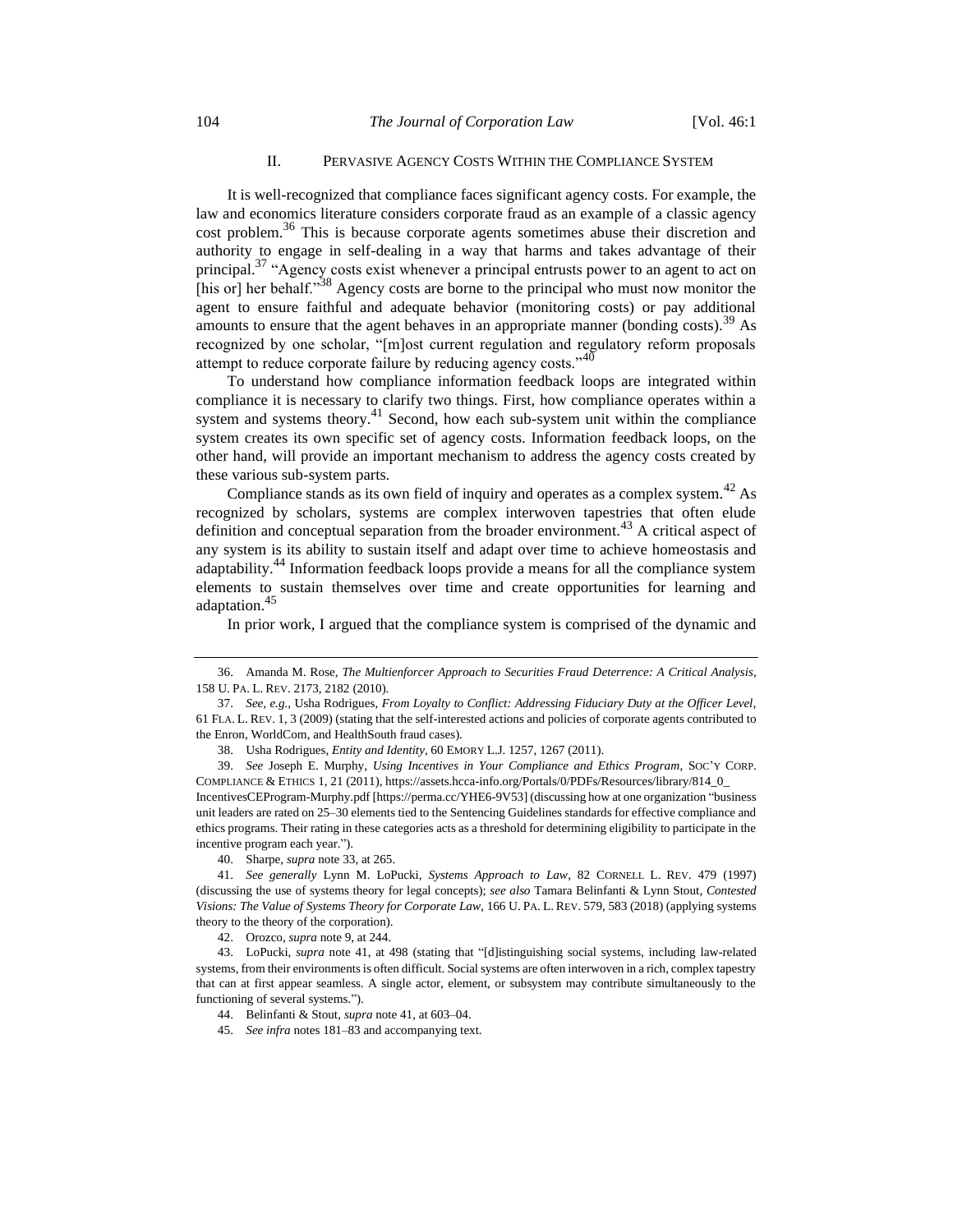complex relationships that interlock regulators, firms, executives, and inter-organizational structures.<sup>46</sup> Each of these distinct, although interrelated, sub-system components form the larger compliance system and will be discussed next in relation to agency costs. Figure 1 depicts the various interconnected sub-system elements that comprise the compliance system.

Figure 1.



#### *A. Regulators*

This section discusses the role of federal and state regulators and the unique agency costs attributed to these important sub-system elements of compliance.

#### *1. Overview*

From a compliance viewpoint, regulators may be broadly defined as institutions that have the public authority to create or enforce legal sanctions against a firm or an individual. This includes state and federal legislatures, courts, agencies, prosecutors, and law enforcement personnel.

Federal and state legislatures play an increasingly important role in compliance due to the expansion of civil and criminal statutory liability.<sup>47</sup> Entire domains of business can be subject to sweeping regulation as in the case of food and beverage, alcohol and tobacco, transportation, gaming, healthcare, and financial services.<sup>48</sup> Many other domains of business, such as the professions, are subject to narrower forms of legislative oversight that often relate to more tailored aspects of a profession. For example, a certified public accountant in Florida is required to obtain state licensure and demonstrate compliance with several other aspects of professional regulation.<sup>49</sup>

Federal courts have generally applied the *Chevron* doctrine to support the finding that a federal agency has discretion to interpret a statute due to a statute's ambiguity. If

<sup>46.</sup> *See generally* Orozco, *supra* note [9](#page-3-2) (discussing the relationships between the different actors in a compliance system).

<sup>47.</sup> *See generally* Haugh, *supra* note [16](#page-4-1) (detailing how the expansion of corporate regulation has "criminalized" corporate compliance).

<sup>48.</sup> For example, the FDA sets food quality standards, requires food manufacturing facilities to register with the agency, prohibits regulated manufacturers from placing adulterated food into interstate commerce, and holds companies liable if they place adulterated foods into interstate commerce. 21 U.S.C. §§ 333, 341, 342, 350 (2019).

<sup>49.</sup> FLA. STAT. § 473.308 (2020).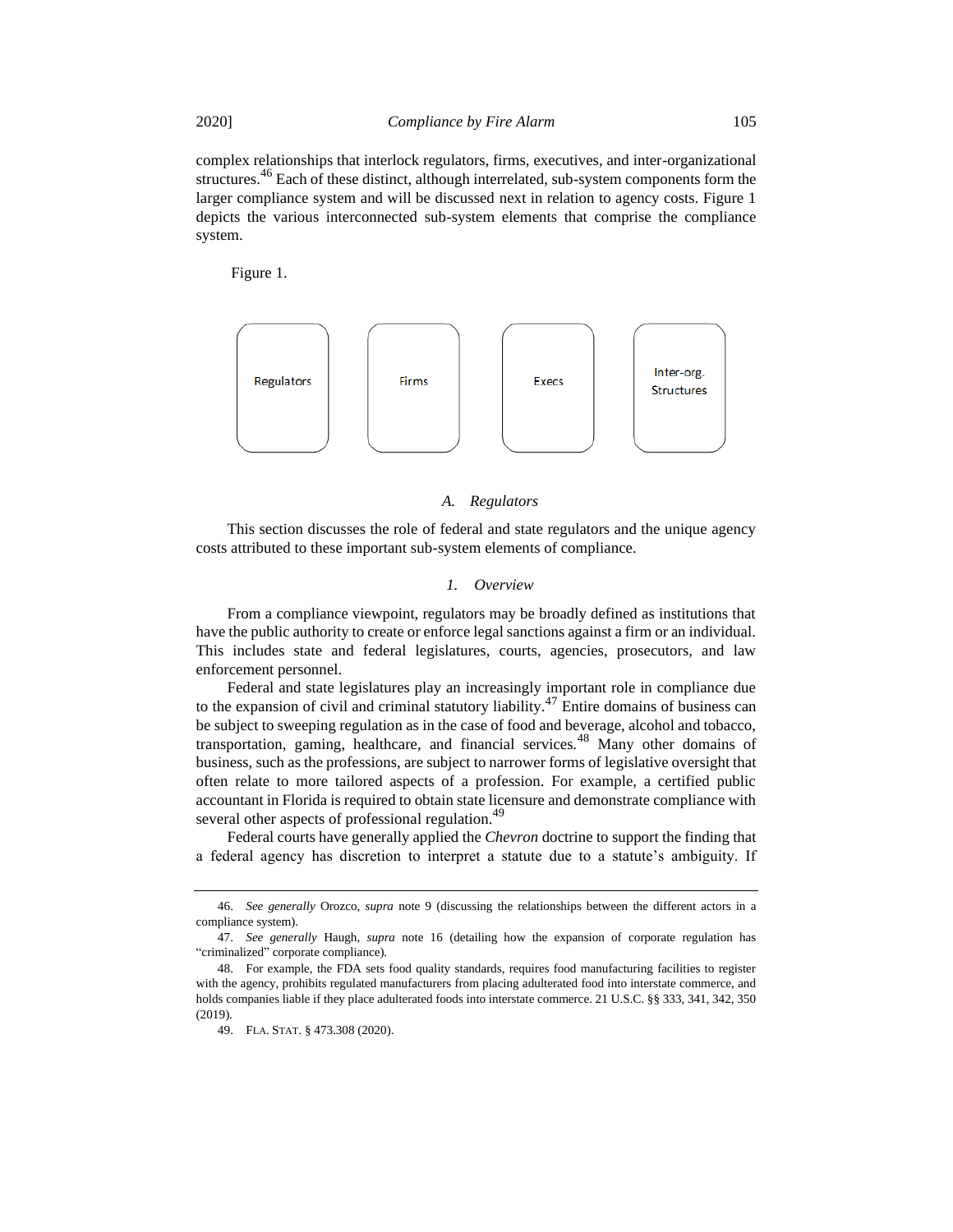Congress has made its statutory intentions clear, this will trump any agency's interpretation. This is known as step one of the analysis.<sup>50</sup> Under step two, if the statute is ambiguous or silent on the issue at hand, the judiciary will uphold the agency's interpretation as long as the agency's interpretation is based on a permissible construction of the statute.<sup>51</sup> A recent empirical study affirms that deferential results occur when federal courts apply the *Chevron* doctrine to administrative behavior.<sup>52</sup> State courts, on the other hand, exhibit substantial variance in terms of their level of deference to state administrative rulemaking and agencies' interpretation of state statutes.<sup>53</sup>

<span id="page-9-2"></span><span id="page-9-0"></span>Under administrative law theory, agencies derive their legitimacy and regulatory authority from the legislative process.<sup>54</sup> The consensus among scholars is that regulations should strive to uphold the normative goals of efficacy, legitimacy, and accountability.<sup>55</sup> Yet, the scope of agency authority may expand or "drift" over time since, under traditional principal-agent theory, whenever Congress delegates authority to an agency the delegation will grant the agency some level of discretion that may change over time.<sup>56</sup>

<span id="page-9-1"></span>Regulation results from a political process and reflects the public's desire to constrain market activities. From an economic standpoint this may be done to lessen the negative social externalities created by a market failure.<sup>57</sup> How and whether those goals are implemented at the regulatory level requires an analysis of regulatory behavior within agencies. The rich body of administrative law theory provides a strong foundation to examine regulatory behavior in practice.<sup>58</sup>

A key regulatory practice is to define the scope of regulation, taking into account legislative goals and the legislative delegation of authority.<sup>59</sup> The scope of delegated

54. *See* McCubbins et al., *Structure and Process, Politics and Policy: Administrative Arrangements and the Political Control of Agencies*, 75 VA. L. REV. 431, 433–34 (1989) (discussing how legislatures, in terms of policy from a positive political theory perspective, are principals and agencies are their agents; thus, this relationship triggers classic agency problems involving monitoring costs).

55. *See* Jody Freeman, *Collaborative Governance in the Administrative State*, 45 UCLA L. REV. 1, 4–5 (1997) (explaining that "[n]ormative claims about the goals of regulation are either explicit or implicit in scholarly critiques of what ails the administrative state. Most scholars profess commitments to both efficacy and legitimacy and therefore seek reform that will produce high-quality solutions for which decisionmakers are accountable." (footnote omitted)).

56. Jody Freeman & Jim Rossi, *Agency Coordination in Shared Regulatory Space*, 125 HARV. L. REV. 1131, 1187 (2012) (discussing that policy drift may result in shirking of responsibilities or the pursuit of expanded policymaking objectives not originally contemplated by legislation).

57. *See generally* R. H. Coase, *The Problem of Social Cost*, 3 J.L. & ECON. 1 (1960) (discussing the role of transaction costs as the primary source of analysis for the justification of regulation). *See, e.g.*, Lydie N.C. Pierre-Louis, *Hedge Fund Fraud and the Public Good*, 15 FORDHAM J. CORP. & FIN. L. 21, 90–93 (2009) (advocating for greater hedge fund regulation in light of major hedge fund-related scandals).

58. McCubbins et al., *supra* not[e 54,](#page-9-0) at 435–38.

59. This may trigger constitutional questions related to the proper role of congressional delegation of authority to administrative agencies and the potential problems this creates due to the constitutional principle of the separation of powers. Related concerns involve agencies that overstep their authority or interpret statutes in

<sup>50.</sup> Chevron U.S.A. v. Nat. Res. Def. Council, Inc., 467 U.S. 837, 842–43 (1984).

<sup>51.</sup> *Id.* at 843.

<sup>52.</sup> *See generally* Kent Barnett & Christopher J. Walker, Chevron *in the Circuit Courts*, 116 MICH. L. REV. 1 (2017) (discussing the *Chevron* doctrine's application in circuit courts and its impact on case outcomes).

<sup>53.</sup> *See* Aaron Saiger, Chevron *and Deference in State Administrative Law*, 83 FORDHAM L. REV. 555, 558 (2014) (discussing the case of Delaware and how that state's supreme court holds the view that "[s]tatutory interpretation is ultimately the responsibility of the courts" (quoting Pub. Water Supply v. DiPasquale, 735 A.2d 378, 382 (Del. 1999))).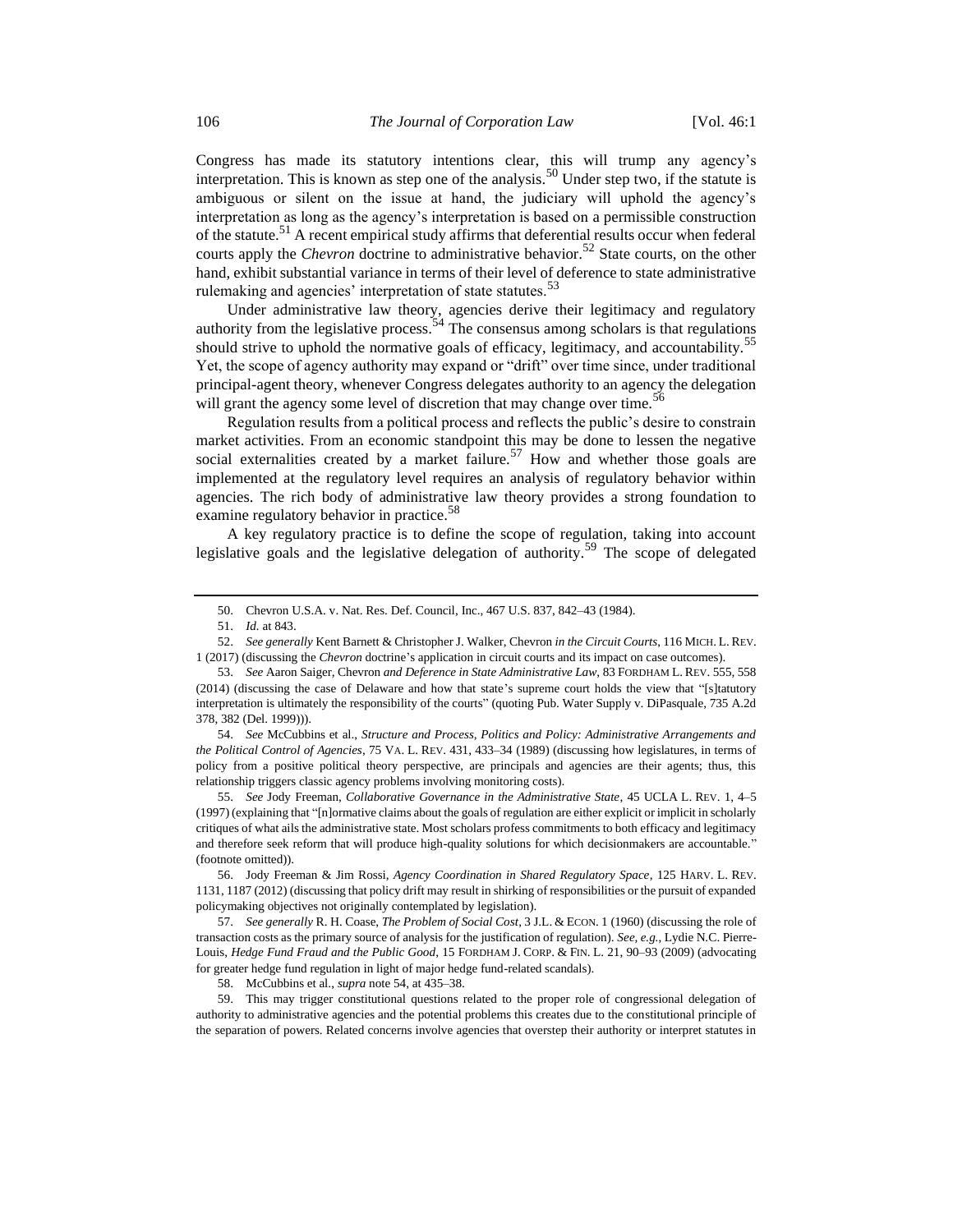authority may depend on several factors, such as the legislative intent to distribute authority among several agencies, judicial decision making that contracts or expands administrative authority, and bureaucratic policy drift that occurs over time.<sup>60</sup> Additionally, agencies can expand their authority through a collaborative rulemaking process such as negotiated rulemaking.<sup>61</sup> In the process, agencies may implement regulatory innovations that result from active participation and information-sharing among impacted stakeholders.<sup>62</sup> Scholars have demonstrated how agencies may informally expand their authority and freedom from judicial review through the adoption of best practices or through the issuance of non-binding guidance. $63$ 

<span id="page-10-0"></span>Regulators housed within administrative agencies may be authorized to enforce the law; otherwise, they refer cases to the appropriate law enforcement authority. Law enforcement authorities such as the Department of Justice (DoJ) or state attorneys general have sole discretionary authority to decide whether to charge a company and can recommend the penalties and remedial actions that should be imposed by the courts.<sup>64</sup> They also have the power to craft settlement agreements with firms and individuals under investigation.<sup>65</sup> Law enforcement authorities also have the ability to design incentives as part of their discretion to cease investigations and settle disputes. This can greatly alter the cost-benefit calculation of compliance performed within companies. For example, the DoJ's Federal Sentencing Guidelines are an important aspect of compliance law.<sup>66</sup> The guidelines technically apply only to criminal enforcement actions; however, they have been vigorously used by prosecutors to craft civil settlements.<sup>67</sup> In the guidelines, the DoJ provides reduced fines and penalties and the ability to enter a deferred prosecution agreement if the company under investigation has a well-defined compliance program and

an overly broad manner that, for example, create rights and obligations that are not grounded in any intelligible principle and thus extend beyond what a statute contemplated or authorized. *See* Whitman v. Am. Trucking Ass'ns, 531 U.S. 457, 472 (2001) ("We have never suggested that an agency can cure an unlawful delegation of legislative power by adopting in its discretion a limiting construction of the statute."); J. W. Hampton, Jr., & Co. v. United States, 276 U.S. 394, 409 (1928) ("If Congress shall lay down by legislative act an intelligible principle to which the person or body authorized to fix such rates is directed to conform, such legislative action is not a forbidden delegation of legislative power."). *See generally* Gary Lawson, *The Rise and Rise of the Administrative State*, 107 HARV. L. REV. 1231 (1994) (discussing the design of the modern administrative state and the gap between constitutional meaning and constitutional practice).

<sup>60.</sup> Freeman & Rossi, *supra* not[e 56,](#page-9-1) at 1139–43.

<sup>61.</sup> *See* Philip J. Harter, *Negotiating Regulations: A Cure for Malaise*, 71 GEO. L.J. 1, 1 (1982) (proposing "a negotiating process, which [the author] believes would provide incentives and opportunities to resolve issues during rulemaking and would result in better rules").

<sup>62.</sup> *See generally* Freeman, *supra* not[e 55](#page-9-2) (proposing a model of collaborative governance as an alternative to the model of interest representation in regulatory reform).

<sup>63.</sup> David Zaring, *Best Practices*, 81 N.Y.U. L. REV. 294, 324 (2006) ("Confronted with a wide range of remedial options in a complex issue-area, regulators can rationally save costs through the adoption of 'off the shelf' rules, such as best practices.").

<sup>64.</sup> United States v. Nixon, 418 U.S. 683, 693 (1974) ("[T]he Executive Branch has exclusive authority and absolute discretion to decide whether to prosecute a case . . . .").

<sup>65.</sup> *See* U.S. DEP'T OF JUST., PRINCIPLES OF FEDERAL PROSECUTION OF BUSINESS ORGANIZATIONS (2018) (proposing a set of recommended penalties for business organizations). *See generally* Lawrence A. Cunningham, *Deferred Prosecutions and Corporate Governance: An Integrated Approach to Investigation and Reform*, 66 FLA. L. REV. 1 (2014) (arguing for the integration of the role of corporate governance into prosecutions).

<sup>66.</sup> U.S. SENTENCING GUIDELINES MANUAL (U.S. SENT'G COMM'N 2016).

<sup>67.</sup> Root, *The Compliance Process*, *supra* not[e 22,](#page-4-0) at 215.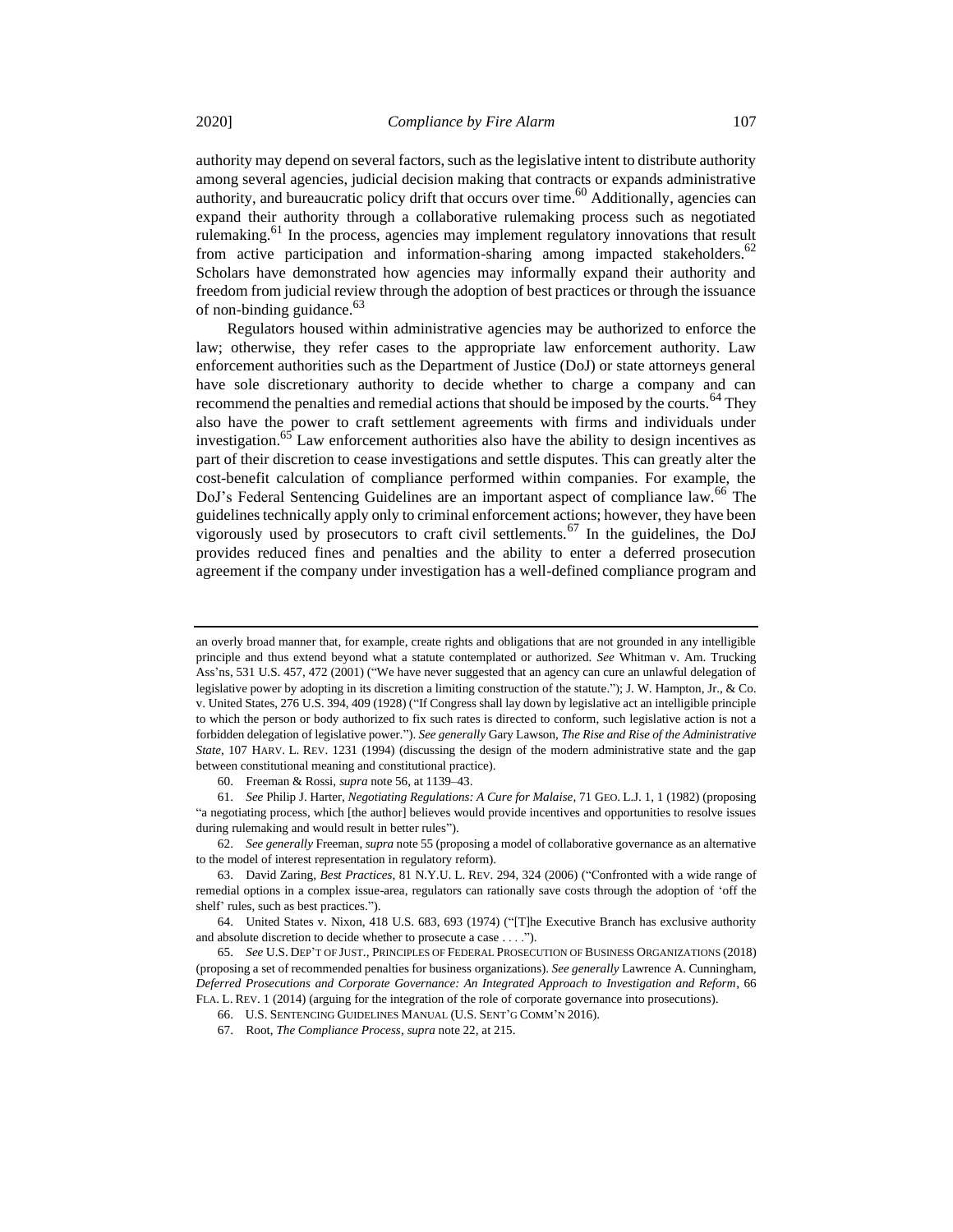follows what are deemed to be good corporate governance practices.  $68$ 

## <span id="page-11-1"></span><span id="page-11-0"></span>*2. Agency Costs*

Scholars have identified the agency costs associated with representative politics and elections,<sup>69</sup> more specifically lawmakers and their inability to exercise effective oversight over a sprawling federal and state bureaucracy.<sup>70</sup> These agency costs filter down from the general electorate to elected officials, administrative agencies, and enforcement personnel. Legislators tend to resort to either policing or fire-alarm style methods of agency oversight.<sup>71</sup> The legislative oversight techniques adopted within the policing approach include conducting public hearings and commissioning investigative reports such as those prepared by congressional staff members or the Government Accountability Office  $(GAO)$ .<sup>72</sup> In contrast, legislative oversight that employs a fire-alarm approach involves processes that allow interested parties such as consumers, watchdogs, or competitors to submit a complaint or lobby the legislature.<sup>73</sup>

Administrative agencies face agency costs since they are bureaucratic organizations. They also, however, increasingly face coordination difficulties. For example, agencies often possess fragmented or overlapping authority within a shared regulatory space.<sup>74</sup> This increases coordination costs and the ability for legislators to exercise oversight. Administrative law scholars have recently conceptualized what they call shared regulatory spaces, that is, the coordination challenges presented by overlapping and fragmented delegations of power to multiple agencies and the mechanisms employed by agencies to overcome these difficulties.<sup>75</sup> According to these scholars:

so many domains of social and economic regulation now seem populated by numerous agencies, which—to satisfy their missions—must work together cooperatively or live side by side compatibly. One cannot recognize this challenge using the single-agency lens that has been central to administrative

<sup>68.</sup> Cunningham, *supra* note [65,](#page-10-0) at 18; *see also* U.S. DEP'T OF JUST. CRIM. DIV., EVALUATION OF CORPORATE COMPLIANCE PROGRAMS 1, 6 (June 2020) (recommending that prosecutors consider the effectiveness of a company's compliance program and history in incorporating governance mechanisms when determining what charges to bring and whether to offer a plea deal).

<sup>69.</sup> *See* Robert J. Barro, *The Control of Politicians: An Economic Model*, 14 PUB. CHOICE 19, 22–26 (1973) (explaining that in the absence of electoral consequences, a politician will seek to maximize his own utility); *see generally* John Ferejohn, *Incumbent Performance and Electoral Control*, 50 PUB. CHOICE 5 (1986) (arguing that voters should pay more attention to actual performance than to campaign promises and presenting a model by which to do so).

<sup>70.</sup> Michael C. Jensen & William H. Meckling, *Theory of the Firm: Managerial Behavior, Agency Costs and Ownership Structure*, 3 J. FIN. ECON. 305, 309 ("[The agency cost problem] exists in all organizations and in all cooperative efforts—at every level of management in firms, in universities, in mutual companies, in cooperatives, in governmental authorities and bureaus, in unions, and in . . . agency relationships . . ." (footnote omitted)).

<sup>71.</sup> *See generally* McCubbins & Schwartz, *supra* not[e 12](#page-3-1) (detailing and differentiating the police patrol regulation style from the fire alarm regulation style).

<sup>72.</sup> *Id.* at 166.

<sup>73.</sup> *Id.* at 173.

<sup>74.</sup> *See generally* Freeman & Rossi, *supra* note [56](#page-9-1) (discussing that policy drift may result in shirking of responsibilities or the pursuit of expanded policymaking objectives not originally contemplated by legislation).

<sup>75.</sup> *Id.* at 1133–36 ("Many areas of regulation and administration are characterized by fragmented and overlapping delegations of power to administrative agencies.").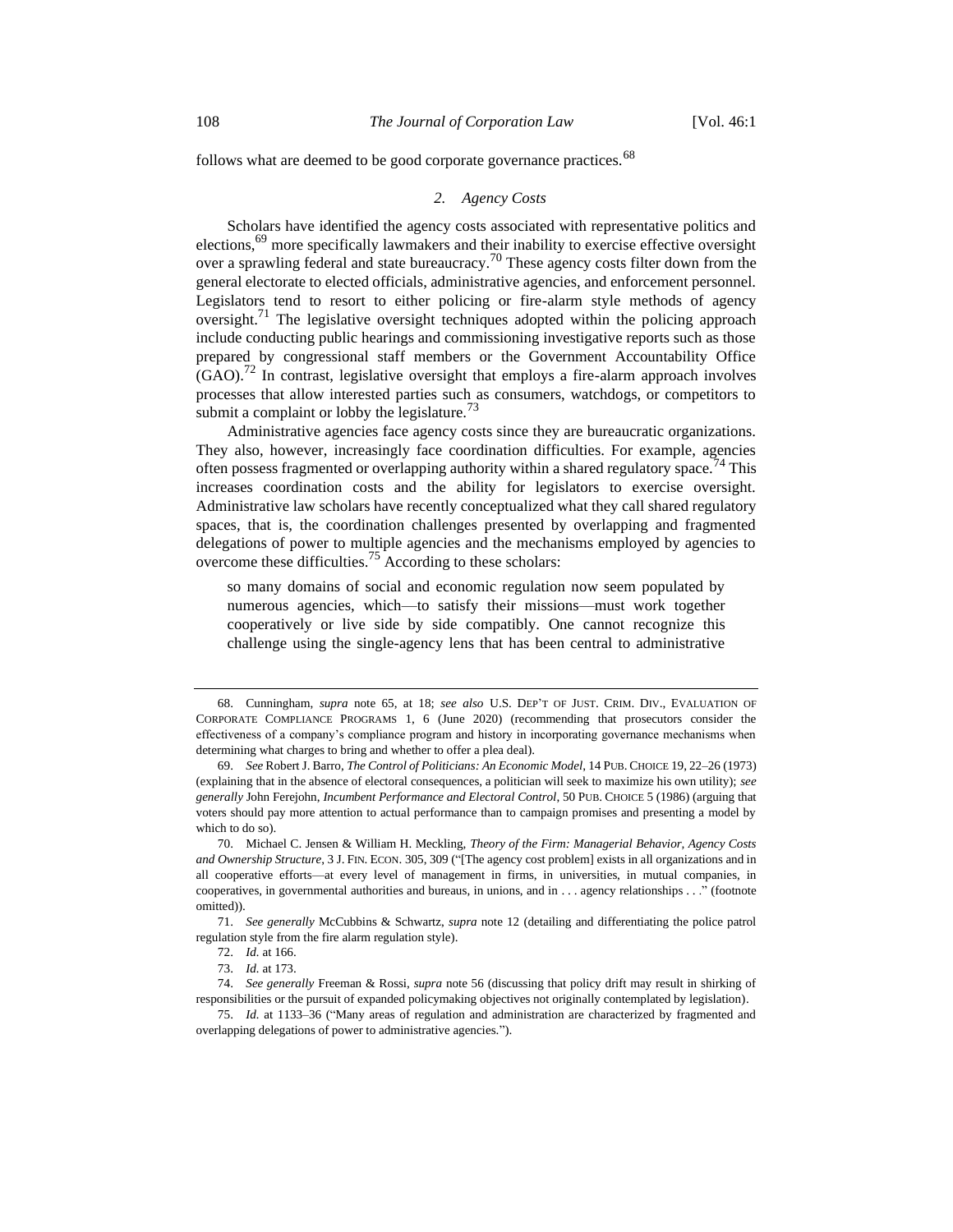law. It requires an appreciation of shared regulatory space.<sup>76</sup>

From a compliance law theory standpoint, this suggests regulatory agencies face constraints related to institutional design that result in agency costs borne by the public and policymakers such as monitoring and coordination costs.<sup>77</sup>

Additional regulatory agency costs arise in the area of enforcement. Law enforcement and prosecutors are resource-constrained and must prioritize cases that can be successfully prosecuted, achieve the highest social impact, and make the best use of scarce public resources.<sup>78</sup> This means that not all statutes and regulations will be given the same weight in terms of enforcement.<sup>79</sup> For example, some federal statutes related to white-collar crime, such as trade secret theft, are underenforced.<sup>80</sup>

#### *B. Firms*

Firms are the second sub-system component within the larger compliance system.<sup>81</sup> They are a critical nexus of activity since they are charged with internalizing the regulations necessary to ensure compliance and are tasked to develop a coherent and feasible compliance infrastructure, risk management approach, and corporate governance framework.<sup>82</sup>

## *1. Overview*

Under a theory of agency and vicarious liability due to employee behavior firms must comply with regulations, or pay criminal and civil penalties.  $83\text{ As a result, firms are}$ responsible for establishing firm-wide compliance programs that are meant to prevent, detect, investigate, and remediate compliance failures.<sup>84</sup> As the architects of internal

<sup>76.</sup> *Id.* at 1138.

<sup>77.</sup> Root, *supra* not[e 16,](#page-4-1) at 1029–32 ("Governmental enforcement agencies and actors are also subject to the information and coordination complexities that confront many regulatory agencies within the current administrative state.").

<sup>78.</sup> *See* PRINCIPLES OF FED. PROSECUTION § 9-27.230 (U.S. DEP'T OF JUST. 2018)

Federal law enforcement resources are not sufficient to permit prosecution of every alleged offense over which federal jurisdiction exists. Accordingly, in the interest of allocating its limited resources so as to achieve an effective nationwide law enforcement program, from time to time the Attorney General may establish national investigative and prosecutorial priorities. These priorities are designed to focus federal law enforcement efforts on those matters within the federal jurisdiction that are most deserving of federal attention and are most likely to be handled effectively at the federal level, rather than state or local level.

<sup>79.</sup> *Id.*

<sup>80.</sup> James H.A. Pooley et al., *Understanding the Economic Espionage Act of 1996*, 5 TEX. INTELL. PROP. L.J., 177, 215 (1997).

<sup>81.</sup> Orozco, *supra* not[e 9.](#page-3-2) 

<sup>82.</sup> PRINCIPLES OF THE L. COMPLIANCE, RISK MGMT., AND ENF'T § 301 (AM. LAW INST., Tentative Draft No. 1, 2019).

<sup>83.</sup> *See* Jennifer Arlen, *Removing Prosecutors from the Boardroom: Limiting Prosecutorial Discretion to Impose Structural Reforms*, *in* PROSECUTORS IN THE BOARDROOM: USING CRIMINAL LAW TO REGULATE CORPORATE CONDUCT 1–2 (Anthony S. Barkow & Rachel E. Barkow eds. 2011) (discussing potential criminal and civil liability of a corporation and its directors for employee misconduct).

<sup>84.</sup> *See generally* Root, *supra* not[e 16](#page-4-1) (analyzing the regulatory incentivizes for firms to adopt firm-wide compliance programs).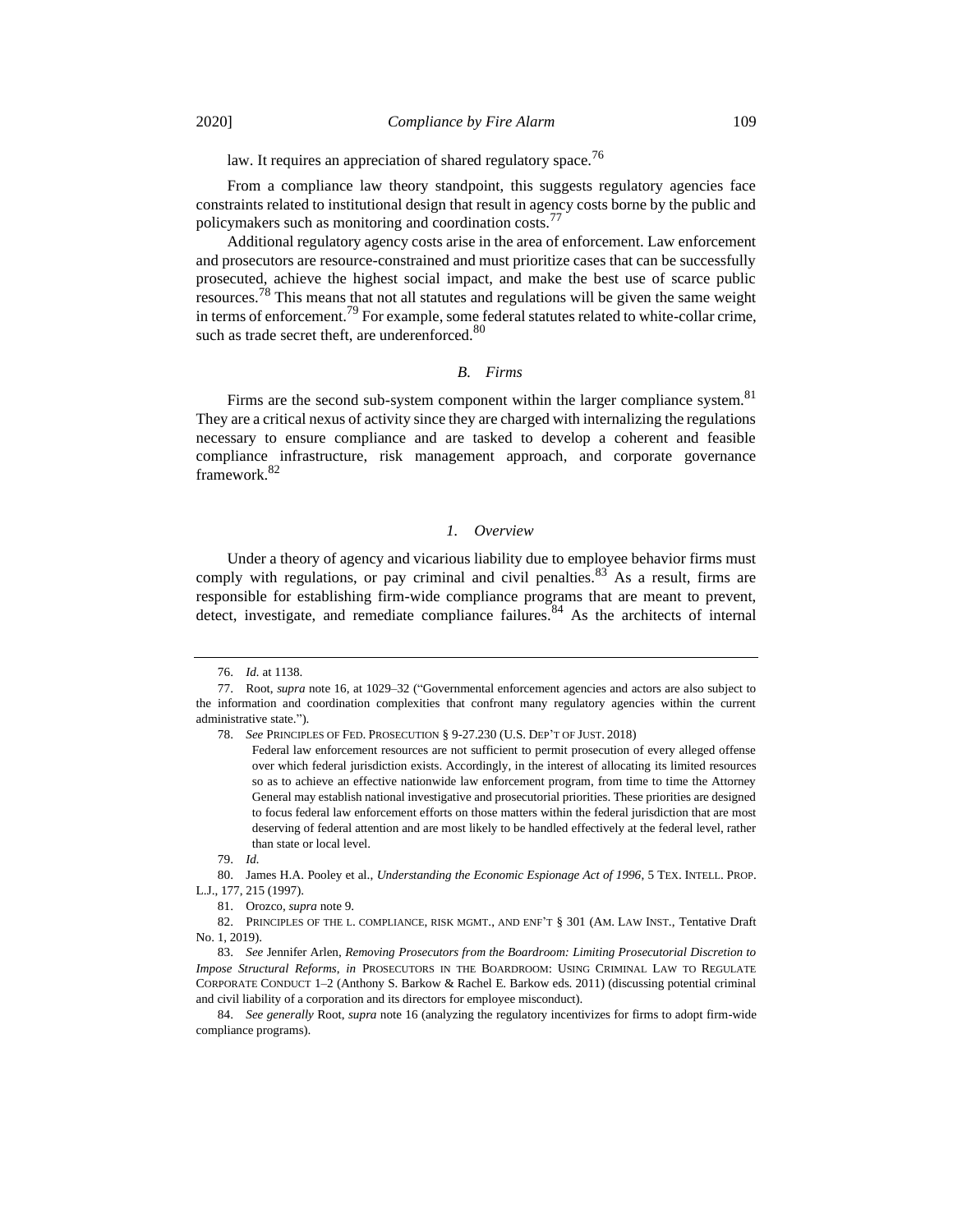policies that digest regulations and internalize them to achieve the appropriate levels of risk, firms are also the decision makers with respect to the overall risk management and compliance strategy that is to be pursued. $85$  Firms adopt compliance approaches that range from a culture of oversight and corruption to proactive engagement with regulators in ways that exceed legal or statutory mandates.<sup>86</sup>

<span id="page-13-1"></span>What is meant by the firm, however, is not entirely clear. As discussed by Professor Sean Griffith, "[c]ompliance thus presents a profound challenge to theories of corporate law and corporate governance."<sup>87</sup> For example, is a definition of the firm in compliance law theory to include large shareholders who have voting power, individual board members who have the power to direct firm policies and activities, board sub-committees entrusted with overseeing particularized compliance-related issues such as auditing, the board as a whole, or top-level executives who can impact corporate policy and strategy? From an analytical perspective, a line must be drawn to theoretically define the firm as the separate legal entity (the principal) and those who have the highest level of decision-making authority to direct the affairs of this principal entity. From a systems approach to compliance, the board of directors is the body that best represents the firm.<sup>88</sup>

The ALI, in its recent draft of the principles of compliance, stresses the vital role of the board as the ultimate authority related to firm-wide compliance management practices and leadership. In its draft, the ALI states that the board "must oversee the organization's compliance, risk-management, and internal-audit functions."<sup>89</sup> This oversight should include: staying apprised of major legal obligations, reviewing and approving the compliance program, remaining informed of any material risks, reviewing and approving a risk management framework, approving the appointment and terms of employment of a chief compliance officer and directing investigations related to compliance failures.<sup>90</sup>

<span id="page-13-0"></span>This perspective of the board as the appropriate and ultimate source of authority reflects a theoretical perspective in corporate governance known as director primacy.<sup>91</sup> The director primacy theory views the board as the appropriate locus of corporate control

<sup>85.</sup> For example, some firms are experimenting with nudges as a behavioral compliance strategy. *See* Haugh, *supra* not[e 22,](#page-4-0) at 686 (stating that "behavioral ethics nudging finds itself on the cutting edge of corporate compliance strategy. Some of America's largest and most respected companies see nudging as the future of their compliance initiatives.").

<sup>86.</sup> *See generally* BETHANY MCLEAN & PETER ELKIND, THE SMARTEST GUYS IN THE ROOM (2003) (detailing how Enron fomented a culture of corruption and self-interest); Anna M. Phillips & Tony Barboza, *California Reaches Climate Deal with Automakers, Spurning Trump*, L.A. TIMES (July 25, 2019) https://www.latimes.com/politics/story/2019-07-25/california-reaches-climate-deal-with-automakers-spurningtrump (discussing how automakers reached an agreement with state regulators to exceed federal emissions standards).

<sup>87.</sup> Griffith, *supra* not[e 3,](#page-2-1) at 2079 (discussing how compliance subverts traditional notions of corporate governance and theories of the firm since regulators and compliance officers have supplanted the traditional role of shareholders, boards and executives in the execution of corporate governance within firms).

<sup>88.</sup> *Id.* ("Seen through the prism of compliance, the corporation no longer resembles a nexus of contracts but rather a real entity, subject to punishment and rehabilitation at the pleasure of a sovereign.").

<sup>89.</sup> PRINCIPLES OF THE L. COMPLIANCE, RISK MGMT., AND ENF'T 36 (AM. L. INST., Tentative Draft No. 1, 2019).

<sup>90.</sup> *Id.* at 36–37.

<sup>91.</sup> Stephen M. Bainbridge, *Director Primacy: The Means and Ends of Corporate Governance*, 97 NW. U. L. REV. 547, 550 (2003) (stating that "director primacy asserts that neither . . . shareholders nor managers control corporations—boards of directors do . . . . [D]irector primacy claims that shareholders are the appropriate beneficiaries of director fiduciary duties.").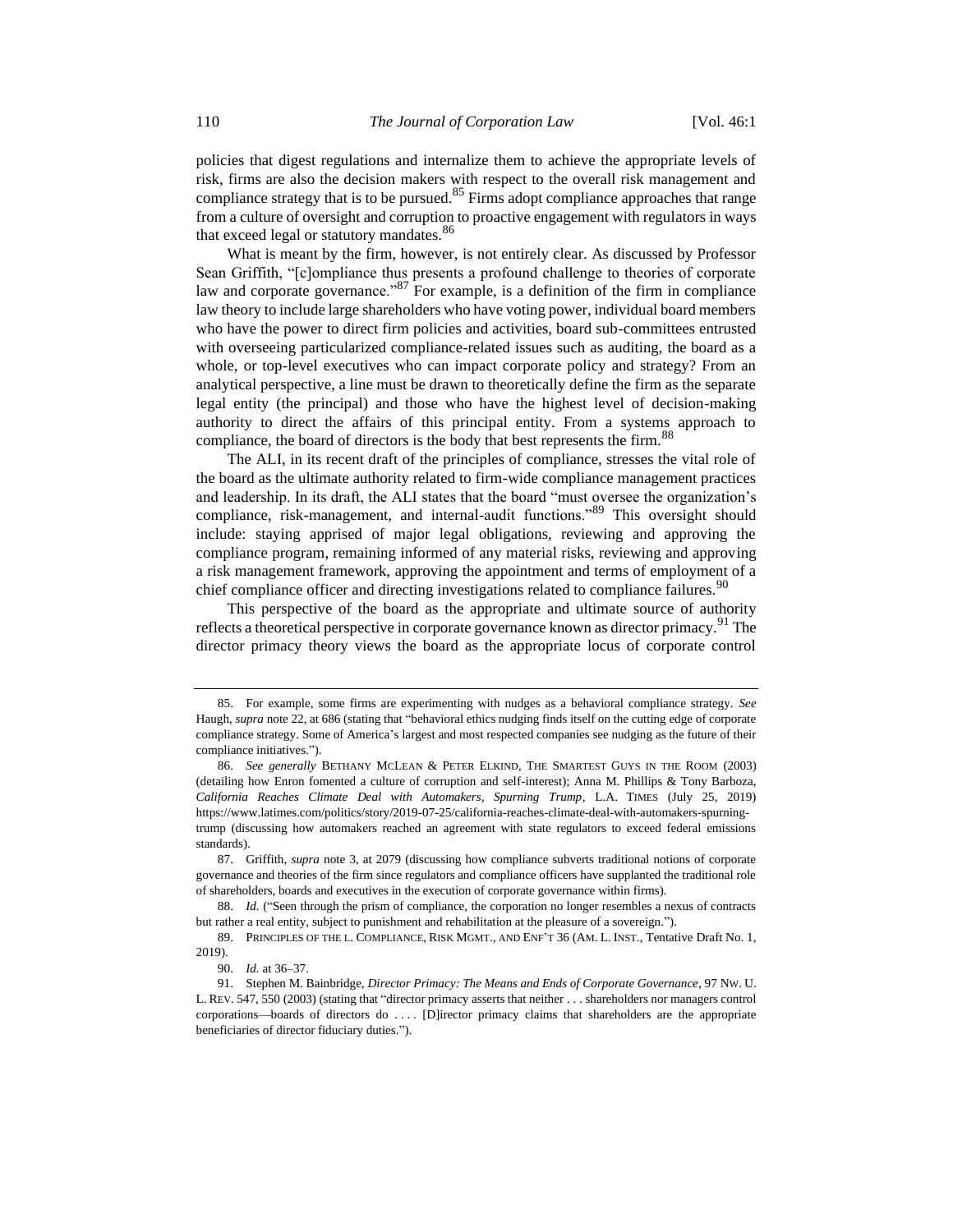subject to important checks such as shareholder voting.<sup>92</sup> From this perspective, a large modern corporation that wants to limit collective action problems and agency costs can only exist if broad decision-making authority rests in a single body, that is, the board of directors.<sup>93</sup>

There is a scholarly debate, however, whether boards are actually responsible for most regulatory and compliance failures.  $94$  Nonetheless, the perspective among regulators is to attribute these failures to this top decision-making body and regulators increasingly seek to impose structural remedies at the highest levels of corporate governance.<sup>95</sup> Corporate governance scholars also often point to the board as an element necessary to monitor senior executives.<sup>96</sup> The underlying premise of this agency view of the board is that executives are rational actors who seek to maximize their own utility and that the firm and its shareholders will suffer unless managers are monitored to decrease their opportunistic behaviors.<sup>97</sup>

One of the chief compliance-related activities of the firm is to establish a compliance culture and infrastructure that will ensure adequate levels of controls and risk-taking.<sup>98</sup> These responsibilities filter throughout the organization and impact its agents and top fiduciaries in different ways. For example, the top decision makers such as the board and senior executives have the fiduciary responsibility to create and implement a sound and reliable compliance program within the organization.<sup>99</sup> As the Delaware Chancery Court said in *In re Caremark*, "a director's obligation includes a duty to attempt in good faith to assure that a corporate information and reporting system, which the board concludes is adequate, exists, and that failure to do so under some circumstances may, in theory at least, render a director liable for losses."<sup>100</sup> The highest company fiduciaries are also tasked with setting the "tone at the top" to instill a sense of values within the organization. Those below will often look to these leaders for guidance and will emulate the values promulgated at

<sup>92.</sup> *Id.* at 548.

<sup>93.</sup> *Id.* at 550–51.

<sup>94.</sup> *See* Sharpe, *supra* note [33,](#page-6-0) at 265 (stating that "[m]ost current regulation and regulatory reform proposals attempt to reduce corporate failure by reducing agency costs, and they attempt to do this by making compositional and structural changes to corporate boards of directors").

<sup>95.</sup> *Id.*

<sup>96.</sup> *See* Bainbridge, *supra* not[e 91,](#page-13-0) at 555–60 (discussing the hierarchical nature of corporations).

<sup>97.</sup> *See* Jensen & Meckling, *supra* not[e 70,](#page-11-0) at 309–10 (asserting that expecting an agent to act in the best interests of the principal's welfare can be problematic).

<sup>98.</sup> *See* Root, *The Compliance Process*, *supra* note [22,](#page-4-0) at 218 (recognizing that firms are not expected to achieve perfect levels of compliance).

<sup>99.</sup> *See In re* Caremark Int'l, Inc. Derivative Litig., 698 A.2d 959 (Del. Ch. 1996) (establishing that directors have a duty to implement information and reporting systems, in good faith, such that appropriate, compliance-related information would be brought to their attention); Linda Klebe Trevino et al., *Legitimizing the Legitimate, A Grounded Theory Study of Legitimacy Work Among Ethics and Compliance Officers*, 123 ORGANIZATIONAL BEHAV. & HUM. DECISION PROCESSES 186, 195 (2014) (discussing the importance of support for compliance within the organization's board and senior executives).

<sup>100.</sup> States other than Delaware likewise impose broad oversight duties on top fiduciaries. *See* Francis v. United Jersey Bank, 432 A.2d 814, 822 (N.J. 1981) (holding that "[d]irectors are under a continuing obligation to keep informed about the activities of the corporation. Otherwise, they may not be able to participate in the overall management of corporate affairs." (citing Barnes v. Andrews, 298 F. 614 (S.D.N.Y. 1924))); *id.* at 822 ("Directors may not shut their eyes to corporate misconduct and then claim that because they did not see the misconduct, they did not have a duty to look. The sentinel asleep at his post contributes nothing to the enterprise he is charged to protect." (citing Wilkinson v. Dodd, 42 N.J. Eq. 234, 245 (N.J. Ch. 1886))).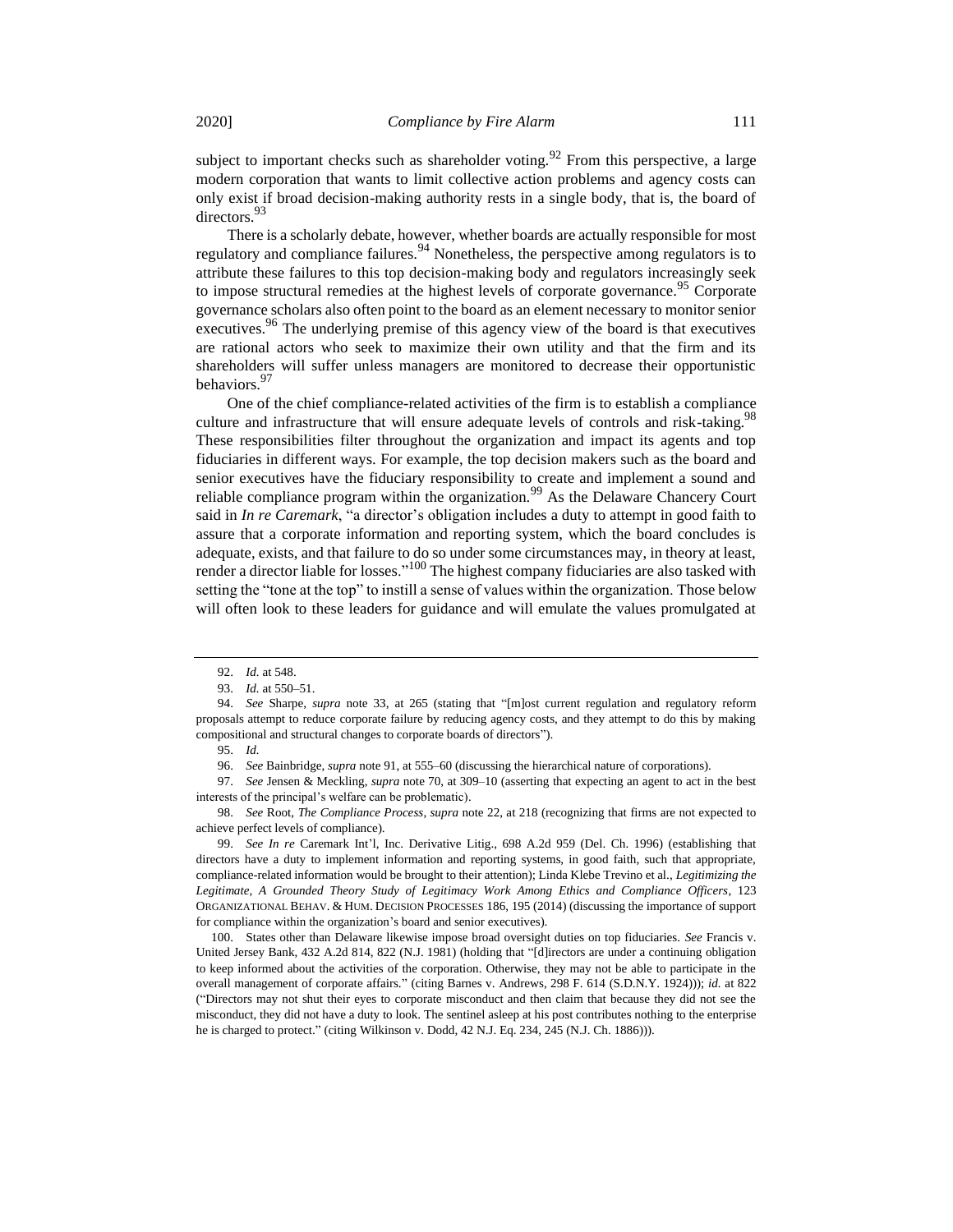that highest level.<sup>101</sup>

These top fiduciaries also have the power to decide agency structures that directly impact the working aspects of compliance. For example, the board and chief executive officer (CEO) have the authority to alter reporting lines among compliance officers. This can have dramatic consequences.<sup>102</sup> As described in cases of compliance failures, centralizing the compliance function and burying its reporting authority to another executive other than the CEO or the board can prevent critical information from reaching the highest levels of the organization, perhaps by design.<sup>103</sup>

<span id="page-15-0"></span>Company fiduciaries such as the board have the broadest authority to impact organizational compliance structures. For example, they may create a hybrid decentralized compliance department that spreads across the organization and reports to a Chief Compliance Officer  $(CCO)$ .<sup>104</sup> In some cases, statutes or a regulatory body mandate the appointment of a CCO as an example of structural governance reform. For example, the Securities and Exchange Commission (SEC) requires this for investment companies such as mutual funds and investment company advisors.<sup>105</sup> Increasingly, the consensus within the compliance industry is that large enough companies should create a separate compliance department with oversight over general and regulatory compliance matters.<sup>106</sup> This decision will trigger additional important considerations related to organizational design that impact the effectiveness of compliance practice.

## *2. Agency Costs*

Decision-making at the highest levels within the firm generates agency costs associated with corporate governance. $107$  Large organizations generate agency costs borne by diffused shareholders who own an interest in the principal firm yet are rationally ignorant and face a collective action problem to adequately monitor the board, senior executives, and other employees down the organizational hierarchy.<sup>108</sup> Within firms, it may be that the board, senior executives, and compliance officers are not always faithfully fulfilling the principal's mission. For example, some compliance officers may have a

<sup>101</sup>*. See generally* Lynn S. Paine, *Managing for Organizational Integrity*, 72 HARV. BUS. REV. 106 (1994) (describing a values-and-integrity approach which rests on employees governing their own behavior by voluntarily choosing compliant behavior because they believe it is the best way to act).

<sup>102.</sup> *See* Orozco, *supra* note [9,](#page-3-2) at 260–64 (discussing the case of MF Global as a scenario where that company's CEO altered the reporting line of the company's chief risk officer to avoid hearing risk-related warnings issued by that officer).

<sup>103.</sup> *See* Nelson, *supra* not[e 18,](#page-4-2) at 1544 (2019) (describing how the compliance function at Volkswagen was complicit in hiding information from regulators).

<sup>104.</sup> *See* Lee Usnick et al., *Managing Compliance Functions: Centralize, Decentralize, or Hybridize?*, 28 S. L.J. 201, 212 (2018) (assessing the potential for hybrid approaches to compliance management and providing examples of this approach).

<sup>105.</sup> Compliance Programs of Investment Companies and Investment Advisers; Final Rule, 68 Fed. Reg. 74,714, 74,720–22 (Dec. 24, 2003) (to be codified at 17 C.F.R. pt. 270, 275, 279).

<sup>106.</sup> *See* Usnick et al., *supra* note [104,](#page-15-0) at 205, 214 (discussing various approaches to compliance management).

<sup>107.</sup> Jensen & Meckling, *supra* not[e 70,](#page-11-0) at 309.

<sup>108.</sup> Simply put, diffused shareholders lack the incentive to effectively monitor board members and top officers. ADOLF A. BERLE, JR. & GARDINER C. MEANS, THE MODERN CORPORATION AND PRIVATE PROPERTY 7 (Routledge, 2d ed. 2017) ("The separation of ownership from control produces a condition where the interests of owner and of ultimate manager may, and often do, diverge, and where many of the checks which formerly operated to limit the use of power disappear.").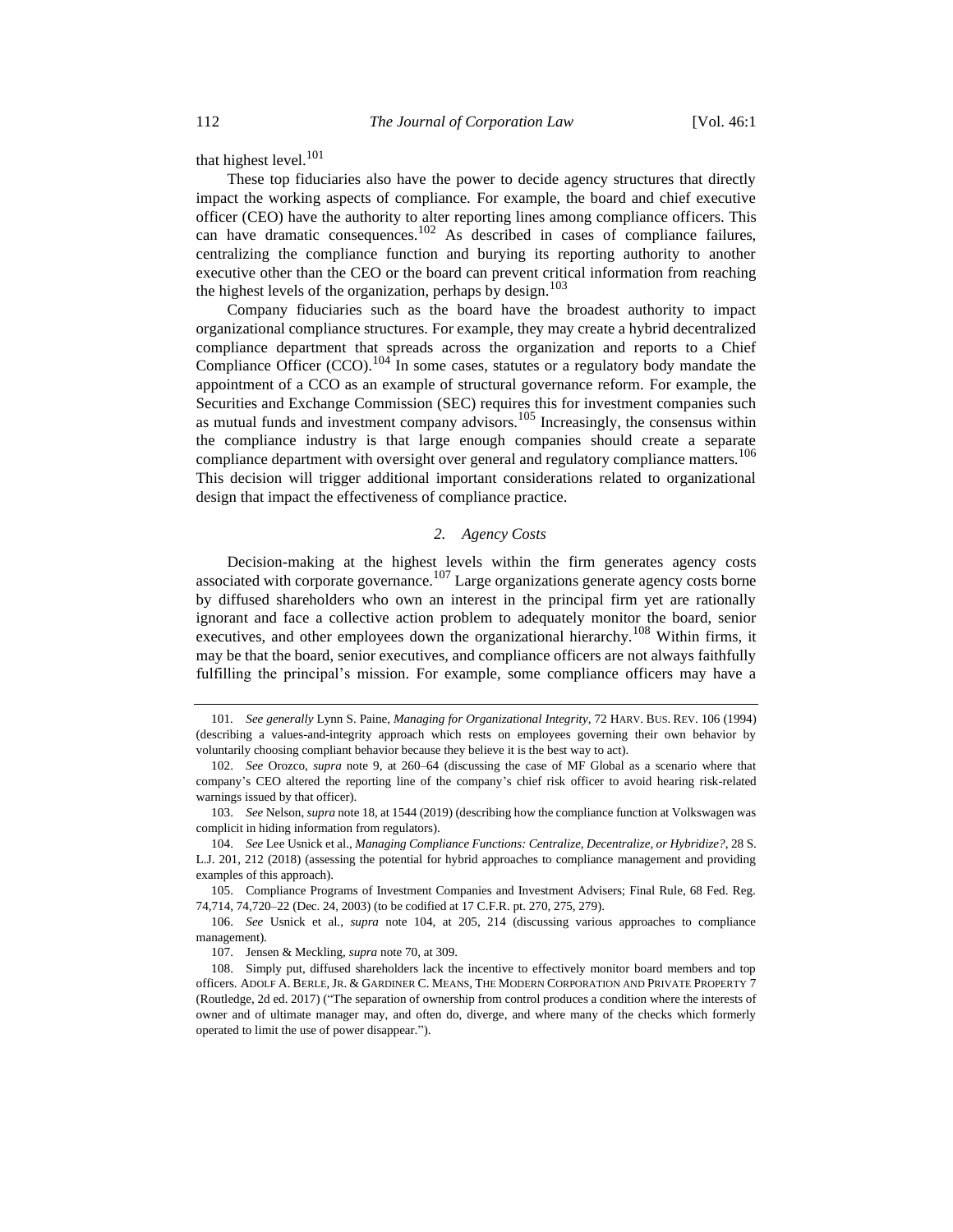check-the-box mentality and may seek to appease superior officers rather than ensure adequate levels of compliance or risk management.<sup>109</sup>

Compliance activities are complex activities that involve thousands of people and a  $\frac{d}{dz}$  dizzying array of laws and regulations.<sup>110</sup> This amplifies the agency costs associated with compliance-related information flows. As recognized by prominent compliance law scholar, Professor Veronica Root Martinez, "there is often a failure to share information across organizational units, leading to the creation of information silos. These silos damage compliance efforts because they impede a firm's effort to prevent, detect, and, importantly  $\dots$  fully investigate the nature and scope of misconduct within the organization."<sup>111</sup>

Information agency costs can be mitigated through centralized compliance, yet, oversight may be hampered if that department is not given adequate resources to monitor a sprawling organization with various moving and interacting parts.<sup>112</sup> Decentralized structures may fail to achieve an effective compliance mission if the head of that compliance unit reports to the business unit head or another individual within that decentralized unit.<sup>113</sup> Also, decentralized corporate structures may generate unintended consequences that amplify the risk of non-compliance, for example, an overly-aggressive sales culture.<sup>114</sup>

Directors are not principals—however, they are the ultimate fiduciaries and retain many of the powers associated with principals.<sup>115</sup> For example, under Delaware's General Corporation Law the board is the exclusive body that can initiate fundamental transactions such as merging the company, acquiring another company, issuing a dividend, or changing the purpose of the corporation or altering its capital structure.<sup>116</sup> Board members impose agency costs on the organization since they often face cognitive overloads due to demanding time pressures. One study found that professionally overcommitted directors withdraw from corporate decision-making, tend not to challenge management, and experience attention shocks that distract them from company business.<sup>117</sup> Another survey of corporate board members found that directors tend to overestimate their confidence when it comes to regulatory compliance issues.<sup>118</sup> This leads to overreliance on senior

114. *See id.* at 7–8 (discussing managers encouraging wrongdoing for the sake of sales).

<sup>109.</sup> *See* MCCLEAN & ELKIND, *supra* not[e 86,](#page-13-1) at 115–18 (discussing how the head of corporate risk at Enron would continually capitulate to the business executives).

<sup>110.</sup> *See* Ellen S. Podgor, *Introduction Overcriminalization: New Approaches to a Growing Problem*, 102 J. CRIM. L. & CRIMINOLOGY 529, 531 n.10 (2012) (discussing how there are between 10,000–300,000 regulations that expose companies to civil and criminal liability).

<sup>111.</sup> Martinez, *Complex Compliance Investigations*, *supra* not[e 22,](#page-4-0) at 266–67.

<sup>112.</sup> *See* PRINCIPLES OF THE L. COMPLIANCE, RISK MGMT., AND ENF'T § 3.08, cmt. f (AM. L. INST., Tentative Draft No. 1, 2019) (discussing the provision of adequate resources for the internal-control and compliance departments).

<sup>113.</sup> *See* INDEP. DIRS. OF THE BD. OF WELLS FARGO & CO., *supra* not[e 14,](#page-3-3) at 10 (2017) (discussing how a decentralized corporate structure at Wells Fargo prevented senior leadership from properly monitoring and implementing controls that would have flagged the pervasive account fraud practices practiced at that bank).

<sup>115.</sup> *See* Bainbridge, *supra* not[e 91,](#page-13-0) at 560 ("Put another way, to the limited extent to which the corporation is properly understood as a real entity, it is the board of directors that personifies the corporate entity.").

<sup>116.</sup> *See In re* Caremark Int'l Inc. Derivative Litig., 698 A.2d 959, 968 (Del. Ch. 1996) ("Legally, the board itself will be required only to authorize the most significant corporate acts or transactions: mergers, changes in capital structure, fundamental changes in business, appointment and compensation of the CEO, etc.").

<sup>117.</sup> Jeremy C. Kress, *Board to Death: How Busy Directors Could Cause the Next Financial Crisis*, 59 B.C. L. REV. 877, 880 (2018).

<sup>118.</sup> INST. INTERNAL AUDITORS, ONRISK 2020: A GUIDE TO UNDERSTANDING, ALIGNING, AND OPTIMIZING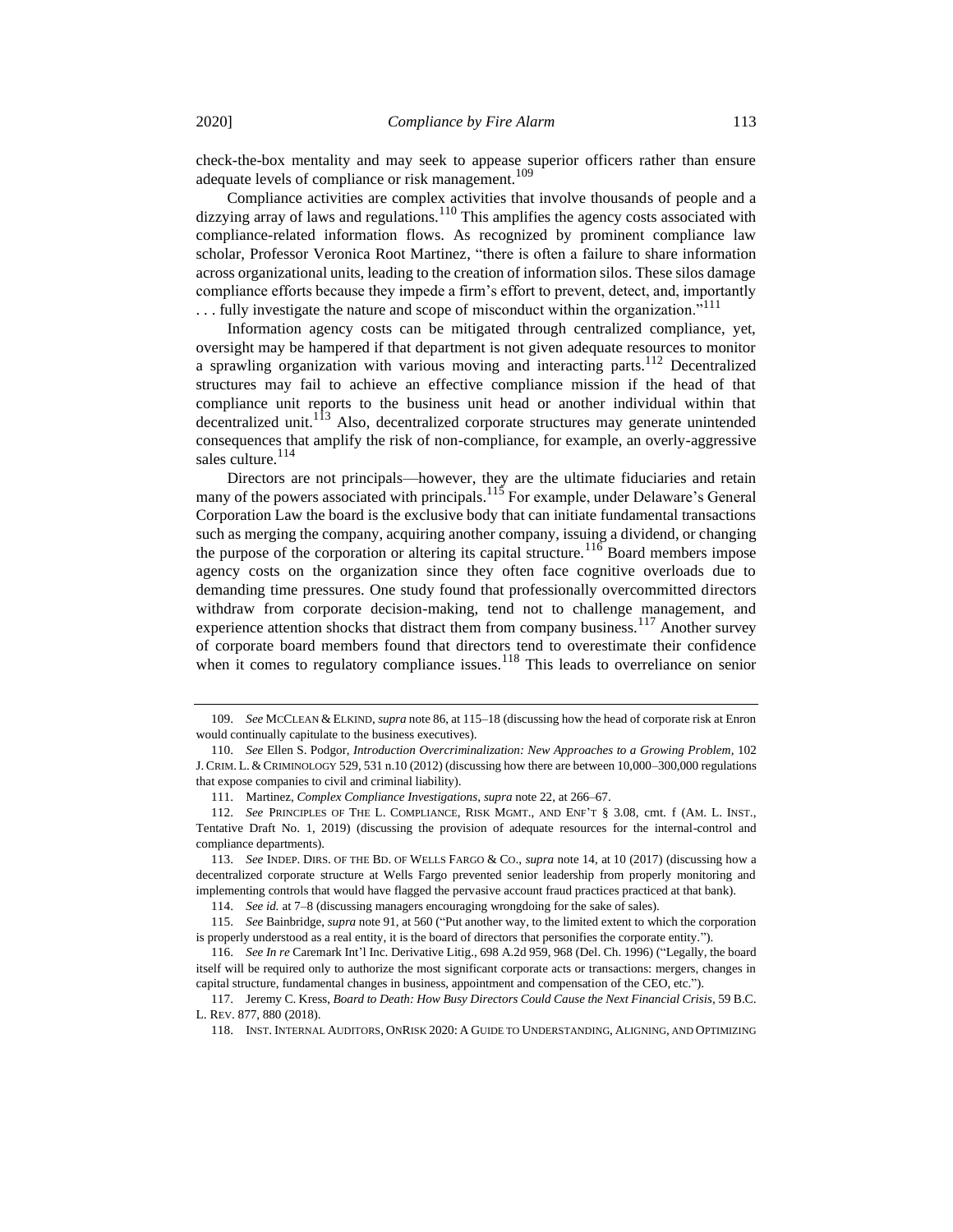executives to handle compliance matters who might have incentives to filter or suppress regulatory information that may or may not reach boardroom-level discussions.<sup>119</sup>

Directors are also likely to impose agency costs since they may have self-interested reasons for not effectively monitoring senior executives. For example, outside directors are often nominated by the CEO and this creates a disincentive to challenge the CEO.<sup>120</sup> Also, interlocking directorships, where CEOs and other senior executives serve on the boards of other companies, may reduce the independence of outside directors.<sup>121</sup> The fear among these directors is that if they challenge senior executives they will lose valuable business opportunities for their own respective businesses.<sup>122</sup>

Corporate governance law has tended to insulate boards from personal liability when it comes to compliance failures. Until recently, boards have typically escaped personal liability under the *Caremark* and *Stone v. Ritter* framework created by the Delaware Supreme Court.<sup>123</sup> These cases largely exempt boards from liability if the company adopts a risk management framework and the board is periodically apprised of its performance. This legal immunity has in many cases resulted in boards delegating much of the compliance oversight function to senior executives.

# *C. Senior Executives*

Senior executives comprise the third sub-system component within the compliance system and are the agents tasked with the execution of a compliance approach and strategy. These actors importantly serve as gatekeepers since they allow or inhibit compliancerelated information to be disseminated to important stakeholders such as regulators, the board, external auditors, and investors.

# *1. Overview*

Professor Daniel Sokol noted that compliance means different things to different people at various levels within the firm, such as board members, top executives, and midlevel executives.<sup>124</sup> What all these individuals share in common, however, is their need to operationalize compliance. The highest fiduciaries—such as board members under Delaware's *Caremark* corporate governance standard—must ensure that there is an effective compliance system, and they have a duty to periodically monitor its performance.<sup>125</sup> Top officers are tasked with ensuring that the organizational design works, which often includes creating the role of a CCO, ensuring adequate reporting lines to top

RISK 13–14 (2019) https://dl.theiia.org/AECPublic/OnRisk-2020-Report.pdf [https://perma.cc/6DGY-NHW3].

<sup>119.</sup> A common factor among many compliance failures at large organizations is that the boards were largely ignorant of the activities that generated liability. *See* Orozco, *supra* note [9,](#page-3-2) at 261–63 (discussing a case where top executives suppressed compliance information and prevented compliance-related information from reaching the board).

<sup>120.</sup> *See* Lisa M. Fairfax, *The Uneasy Case for the Inside Director*, 96 IOWA L. REV. 127, 158 (2010) (stating that CEOs tend to dominate the director-nomination process, causing directors to feel beholden to the CEOs).

<sup>121</sup>*. Id.* at 158–59.

<sup>122.</sup> *Id.*

<sup>123.</sup> Stone v. Ritter, 911 A.2d 362, 373 (Del. 2006); *In re* Caremark Int'l Inc. Derivative Litig., 698 A.2d 959, 972 (Del. Ch. 1996).

<sup>124.</sup> D. Daniel Sokol, *Teaching Compliance*, 84 U. CIN. L. REV. 399, 401–02 (2018).

<sup>125.</sup> *In re Caremark Int'l Inc. Derivative Litig*., 698 A.2d at 961.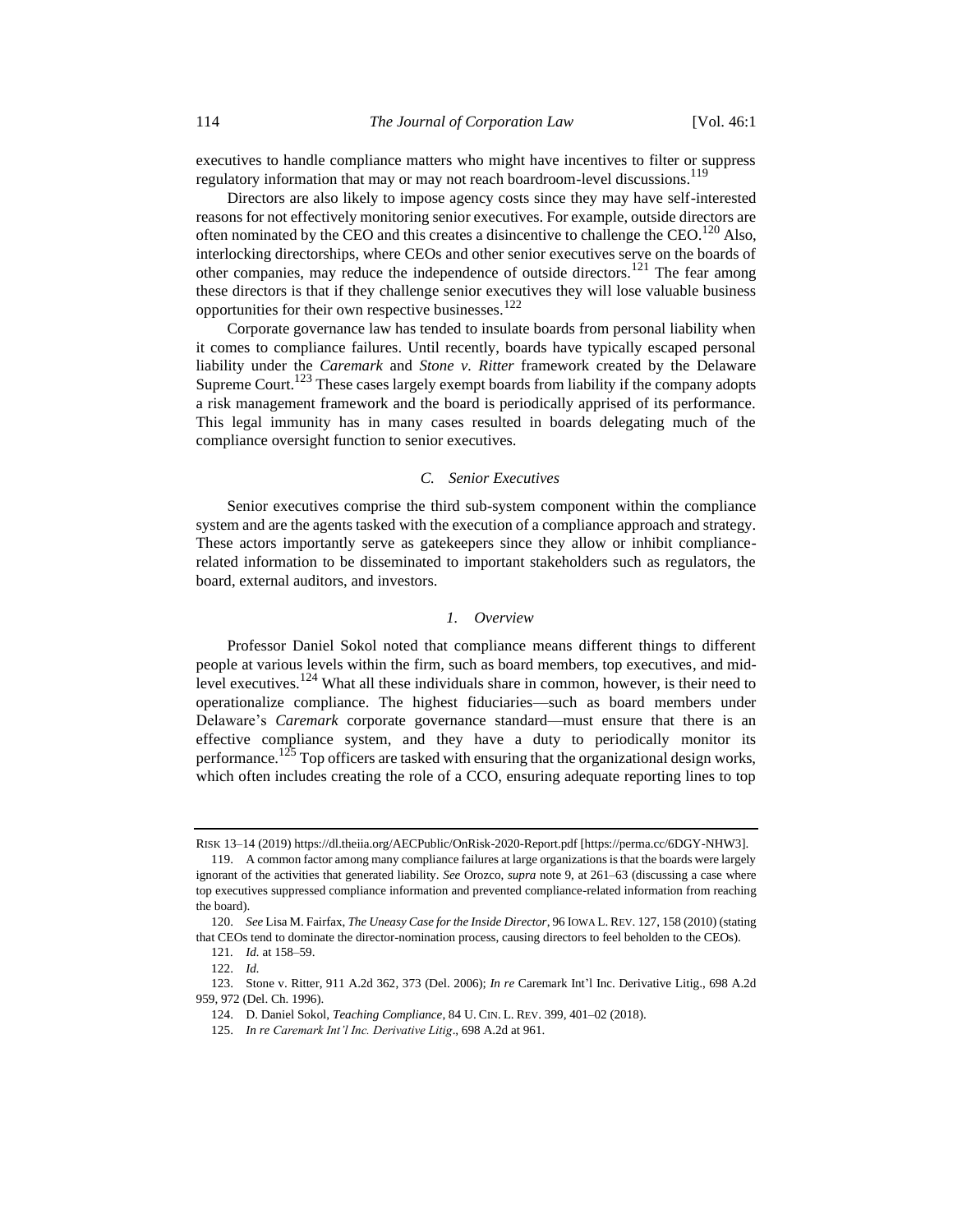decision-makers, and ensuring that the system provides adequate information flows.<sup>126</sup> Mid-level managers are tasked with executing the program to ensure the law is followed within the parameters established by the program and to report information to the relevant officers who have authority to take action in the event of a compliance-related issue.

A significant portion of the compliance and risk management activities within large firms is delegated further down the hierarchy. Increasingly, senior executives have authorized the creation of a separate compliance department led by a  $CCO$ .<sup>127</sup> In an increasing number of cases, the CCO reports to the CEO, yet competing arguments can be made that the CCO should have either a direct or indirect reporting line to the board of directors.<sup>128</sup> In some cases, which are criticized, the CCO reports to the chief financial officer, chief operating officer, or chief legal officer. A current debate in the compliance world is whether the CCO should have independence from in-house legal counsel.<sup>129</sup> Large companies such as Wal-Mart have decided to separate the compliance department from inhouse legal.<sup>130</sup> Creating various levels of reporting below the CEO is also likely to increase agency costs and weakens the CCO's power and efficacy.<sup>131</sup>

At the firm level, top decisionmakers must not only conceptualize and then oversee the execution of an effective compliance program and infrastructure; they also must staff this function appropriately and allocate resources so it can achieve the intended goals of risk management and in some cases, value creation.<sup>132</sup> As discussed by legal management scholars, the quality of personnel can vastly impact the range of legal decision-making options, and this also extends to the area of compliance.<sup>133</sup>

In its draft principles of compliance, the ALI places considerable responsibility on senior executives to oversee the implementation and oversight of an effective compliance department. Although the overall regulatory oversight responsibility falls on the board, senior executives and the CEO in particular are the primary overseers of compliance.<sup>134</sup> According to the ALI:

How the senior executives apportion the responsibilities for compliance, risk management and internal audit in an organization is left to their discretion,

<sup>126.</sup> *See* Griffith, *supra* not[e 3,](#page-2-1) at 2101–02 (describing the role, responsibility, and importance of the CCO). 127. *Id.*

<sup>128.</sup> *Id.* (contemplating the CCO as a standalone position versus a position reporting to a legal department or CEO).

<sup>129.</sup> *See* Vikramaditya Khanna, *An Analysis of Internal Governance and the Role of the General Counsel in Reducing Corporate Crime*, *in* RESEARCH HANDBOOK ON CORPORATE CRIME AND FINANCIAL MISDEALING 294– 300 (Jennifer H. Arlen ed., 2018) (arguing that separating compliance from legal creates inefficiencies.).

<sup>130.</sup> *See* Donna Boehme, *Walmart Rolling out Big Compliance Reforms*, COMPLIANCE STRATEGISTS BLOG (Apr. 29, 2014), http://compliancestrategists.com/csblog/2014/04/29/walmart-rolling-big-compliance-reforms/ [https://perma.cc/Z4KZ-CQBX] (discussing Wal Mart's decision to change its compliance department); Michele DeStefano, *Creating a Culture of Compliance: Why Departmentalization May Not Be the Answer*, 10 HASTINGS BUS. L.J. 71, 78–79 (2014) (expounding the arguments for and against the departmentalization of the compliance function).

<sup>131.</sup> *See* Orozco, *supra* not[e 9,](#page-3-2) at 260–67 (discussing the MF Global case study as an example of increased organizational complexity designed to suppress information).

<sup>132.</sup> PRINCIPLES OF THE L., COMPLIANCE, RISK MGMT., AND ENF'T § 308 (AM. LAW INST. Tentative Draft No. 1, 2019).

<sup>133.</sup> *See* Robert C. Bird, *Pathways of Legal Strategy*, 14 STAN. J.L. BUS. & FIN. 1, 7–8 (2008) (discussing how different types of personnel affect change decision-making).

<sup>134.</sup> PRINCIPLES OF THE L., COMPLIANCE, RISK MGMT., AND ENF'T § 3.14 (AM. LAW INST. Tentative Draft No. 1, 2019).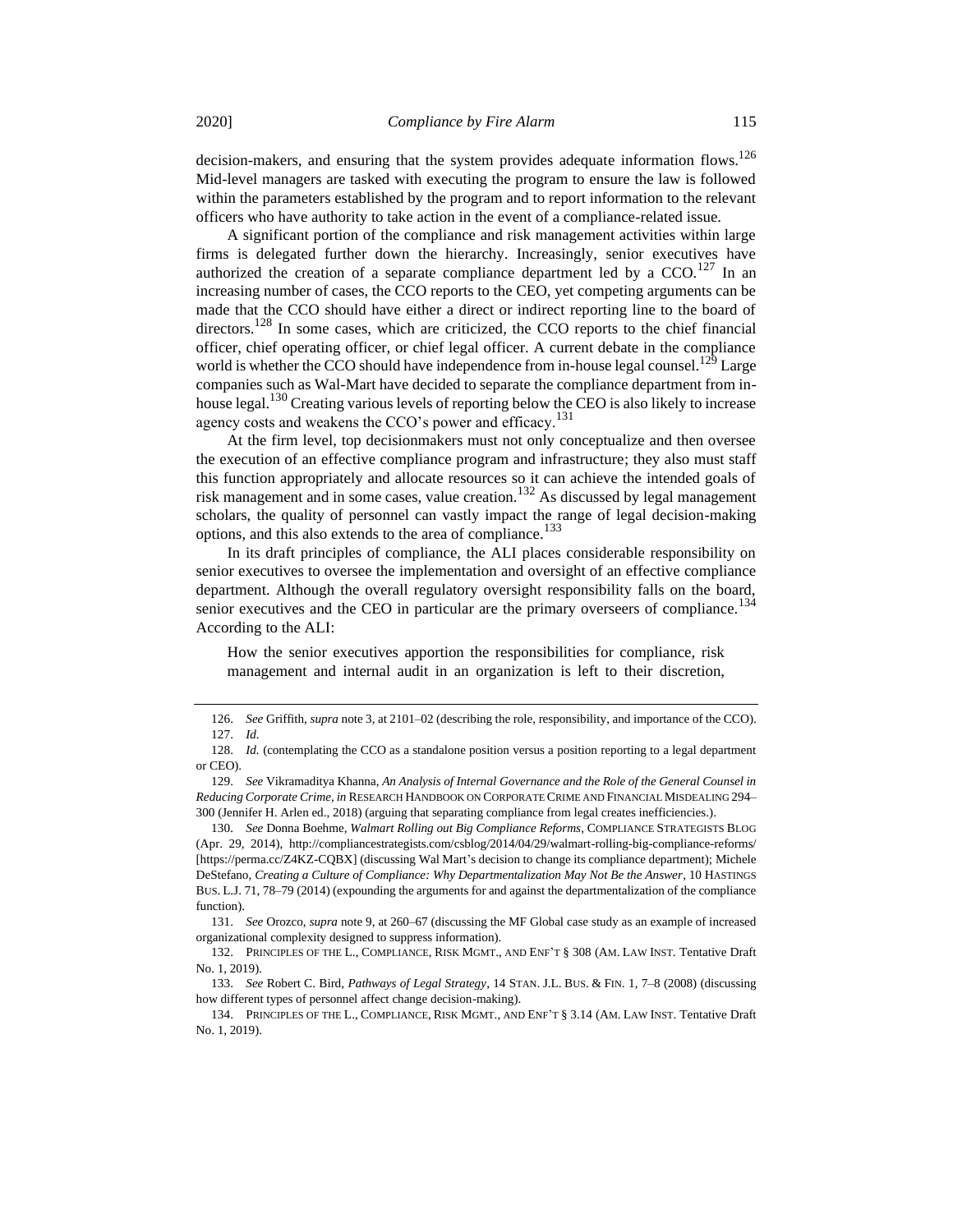although applicable law and practice may dictate the allocation of certain tasks to specific executives. This Principle and its Comments, therefore, simply refer to "executive management" or to "senior executives" without allocating duties to senior executive positions. This Principle recognizes, however, that, given its paramount position in organizations, the chief executive officer bears the primary managerial responsibility for establishing effective compliance, risk management, and internal audit, although this officer is likely to direct other executives to assist in fulfilling this responsibility.<sup>135</sup>

## *2. Agency Costs*

Executives and lower-level employees generate well-known agency costs recognized in the literature associated with shirking responsibilities, self-dealing, and suppressing information.<sup>136</sup> Each of these agency costs arises within a compliance scenario.

When an executive shirks responsibility, this can lead to intentional oversight or negligence that results in compliance failures. For example, in the Wells Fargo ghost account scandal, executives knowingly disregarded the legal mandate that forbade them from opening fraudulent customer accounts.<sup>137</sup> Self-dealing occurs when an executive enriches themself at the expense of the principal firm and its shareholders. The Enron debacle was a prime example of corporate insiders profiting at the expense of the company in clear cases that involved a conflict of interest through self-dealing.<sup>138</sup> In other cases, employees may suppress critical information that would lead to corrective action. During the Volkswagen emissions cheating scandal, several mid-level and high-level executives tried to suppress information from regulators to avoid being caught.<sup>139</sup>

A central feature of all these cases is the presence of agency costs that prevent the firm as principal from complying with regulations due to the non-compliant actions of its agents. The firm, overseen by the board, cannot overcome the agency costs despite efforts to do so through monitoring. These harmful actions not only damage the firm, but they also damage important stakeholders such as creditors, employees, suppliers, customers, and communities.<sup>140</sup> The efforts of regulation and compliance are aimed to serve broad public interests, protect large segments of society, and preserve trust in the marketplace.<sup>141</sup>

Large firms try to minimize agency costs by delegating compliance-related authority to top executives who, in turn, delegate this authority to a CCO. Creating a centralized

<sup>135.</sup> *Id.*

<sup>136.</sup> *See* Baer, *supra* not[e 23,](#page-5-0) at 99 (stating that "[i]n large part, the focus on compliance is a result of the firm's self-policing responsibilities").

<sup>137.</sup> *See generally* INDEP. DIRS. OF THE BD. OF WELLS FARGO & CO., *supra* note [14](#page-3-3) (detailing how executives opened fraudulent customer accounts despite knowing its unlawful nature).

<sup>138.</sup> *See generally* MCCLEAN & ELKIND, *supra* note [86](#page-13-1) (detailing how Enron fomented a culture of corruption and self-interest).

<sup>139.</sup> Nelson, *supra* not[e 18.](#page-4-2)

<sup>140.</sup> *See generally* Margaret M. Blair & Lynn A. Stout, *A Team Production Theory of Corporate Law*, 85 VA. L. REV. 247 (1999) (describing an alternative approach to explain legal doctrines applicable to public corporations and questioning whether principle-agent problems "provide special insight into the theory of the public corporations"); Margaret M. Blair & Lynn A. Stout, *Team Production in Business Organizations: An Introduction*, 24 J. CORP. L. 743, 747 (1999) (detailing corporate managers' need to balance the interests of shareholders with other stakeholders).

<sup>141.</sup> *See* Griffith, *supra* note [3,](#page-2-1) at 2124 (describing how compliance efforts serve broad public interests beyond those of the shareholders).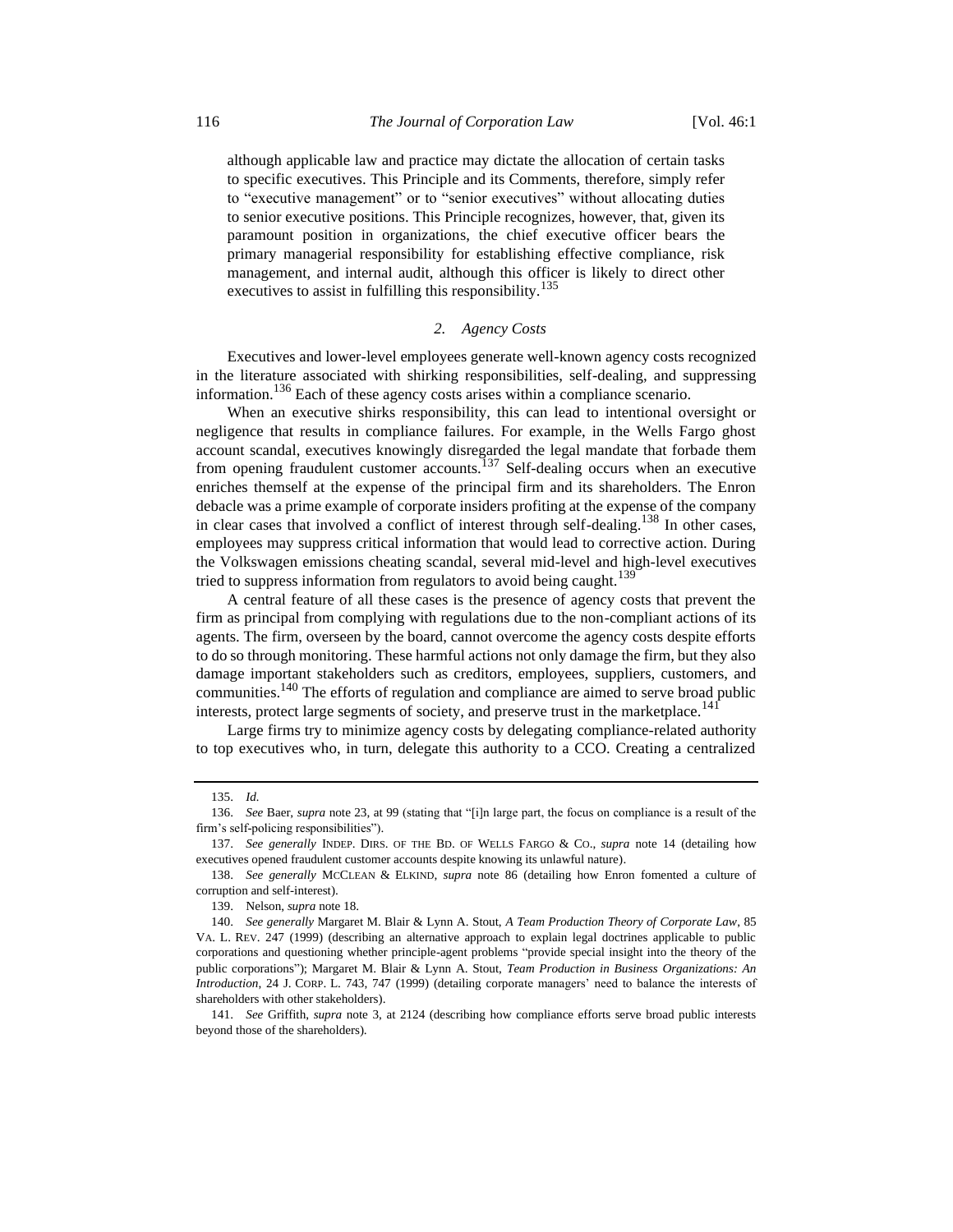compliance function has benefits since it may allow broader levels of expertise, crosspollination of ideas across departments, accountability, and reporting to senior management and the board. However, it may also amplify agency costs since it may lead to the conclusion by many within the organization that compliance issues should start and end in the compliance department. This perspective can create a silo effect that can generate significant non-compliance risks.<sup>142</sup>

Firms that create a decentralized compliance function or one that has reporting lines to business executives further below the corporate hierarchy amplify agency costs since the reporting structure is likely to suppress information and may lead to actions that present a conflict of interest or self-dealing.<sup>143</sup> The Wells Fargo ghost account scandal highlighted the weaknesses of a decentralized compliance approach. In that case, the compliance officer in charge of community banking, where the fraud took place, engaged in selfdealing and shirked her duties to report suspicions of fraud to the company-wide head of risk management.<sup>144</sup>

### *D. Inter-Organizational Structures*

Inter-organizational structures are the fourth component of the compliance system and comprise external parties such as watchdogs, self-regulatory organizations, inter-agency collaborations, and contracting parties such as certification services, external auditors, and insurers.

## *1. Overview*

From the lens of systems theory, compliance is impacted by structures and relationships that extend beyond the firm's boundaries or the regulator-firm dyad. These third-party relationships include shareholders, contracting parties, activists, nongovernmental organizations, watchdog groups, self-regulatory organizations, and interagency collaborations. For example, agencies with fragmented or overlapping regulatory overlap must forge relationships within a shared regulatory space.<sup>145</sup> Another type of inter-organizational structure involves contracting. For example, indemnification and insurance contracts play a role in compliance since they effectively price the risk of non-compliance and transfer this risk to a third party. If transaction costs are low, under transaction cost economics theory, parties will outsource this risk to a third party in the most efficient way possible.<sup>146</sup>

Third-party organizational structures play an important, although under-appreciated role in compliance law theory. For example, firms may join an umbrella organization that

<sup>142.</sup> Martinez, *Complex Compliance Investigations*, *supra* not[e 22,](#page-4-0) at 272–75.

<sup>143.</sup> *See* Orozco, *supra* note [9,](#page-3-2) 260–67 (discussing the MF Global case study as an example of increased organizational complexity designed to suppress information).

<sup>144.</sup> *See* INDEP. DIRS. OF THE BD. OF WELLS FARGO & CO., *supra* not[e 14,](#page-3-3) at 47–48 (detailing the wrongdoings of the compliance officer).

<sup>145.</sup> *See generally* Freeman & Rossi, *supra* note [56](#page-9-1) (analyzing the persistence and impact of shared regulatory spaces).

<sup>146.</sup> *See* Oliver E. Williamson, *Transaction-Cost Economics: The Governance of Contractual Relations*, 22 J. L. & ECON. 233, 261 (1979) (discussing "[t]he importance of transaction costs to the organization of economic activity . . .").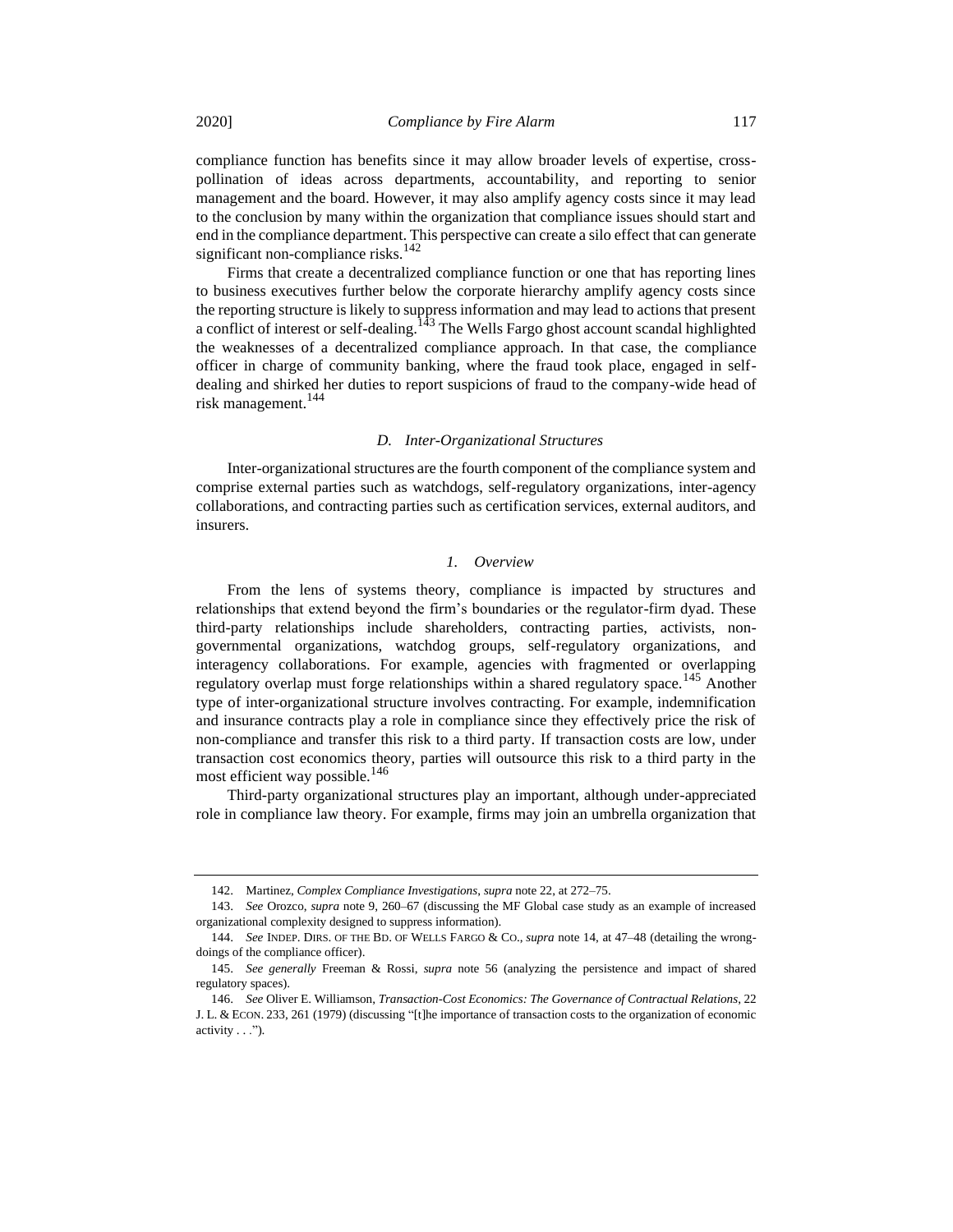self-regulates the industry through a self-regulating organization  $(SRO)$ .<sup>147</sup> Some quasigovernmental SROs such as the Financial Industry Regulatory Authority (FINRA) may even have the stamp of public legitimacy and authority due to their authority derived from public agencies, in this case, the SEC.<sup>148</sup> Inter-firm committees such as the Committee of Sponsoring Organizations of the Treadway Commission (COSO) can create private industry-wide regulations that normatively induce firms to follow compliance best practices.<sup>149</sup> Trade associations of various types are designed to overcome collective action problems and coordination costs to effectively lobby regulators or file amicus briefs during litigation. Lastly, firms may join professional compliance societies such as the Society for Corporate Compliance and Ethics (SCCE) to share best practices and information that reify industry-wide compliance norms.<sup>150</sup>

# <span id="page-21-0"></span>*2. Agency Costs*

Inter-organizational structures face their own set of agency costs. For example, some administrative agencies exercise oversight of self-regulatory organizations and this yields additional agency costs related to monitoring. Certification services, external auditors, and insurance companies face significant information asymmetries. In these cases, firms have an incentive not to reveal damaging information since it may lead to a negative result such as decertification, red flags, or disclaimers in financial statements and higher insurance premiums.

## III. THE POLICING AND ARCHITECTURAL APPROACHES TO COMPLIANCE

This Part will discuss two well-accepted compliance approaches: the policing and architectural approaches. Both approaches provide substantial utility, however, they cannot by themselves adequately address the agency costs that pervade each sub-system component of the compliance system. A third novel approach introduced in this article employs information feedback loops within what is called a fire-alarm approach to regulatory oversight. Firms, regulators, policymakers, and third-party stakeholders may employ any combination of the three approaches as complements or substitutes to achieve the correct mix and optimal levels of compliance.

#### *A. The Policing Approach*

#### *1. Overview*

The key aspect of the policing approach is its attempt to reduce fraud by identifying and sanctioning risky individuals. Professor Jennifer Arlen describes this approach as

<sup>147.</sup> *See* William A. Birdthistle & M. Todd Henderson, *Becoming a Fifth Branch*, 99 CORNELL L. REV. 1, 5 (2013) (describing SROs as "private police officers").

<sup>148.</sup> *See* Jonathan Macey & Caroline Novogrod, *Enforcing Self-Regulatory Organization's Penalties and the Nature of Self-Regulation*, 40 HOFSTRA L. REV. 963, 971 (2012) (discussing FINRA principles that give it the appearance of authority to compel rule following and sanctioning).

<sup>149.</sup> COSO develops "frameworks and guidance on enterprise risk management, internal control, and fraud deterrence." COMM. OF SPONSORING ORGS. OF THE TREADWAY COMM'N, https://www.coso.org [https://perma.cc/4PY3-CQ5Z] (last visited Nov. 25, 2019).

<sup>150.</sup> SOC'Y OF CORP. COMPLIANCE & ETHICS, https://www.corporatecompliance.org/ [https://perma.cc/QN5K-7ZR2] (last visited Nov. 25, 2019).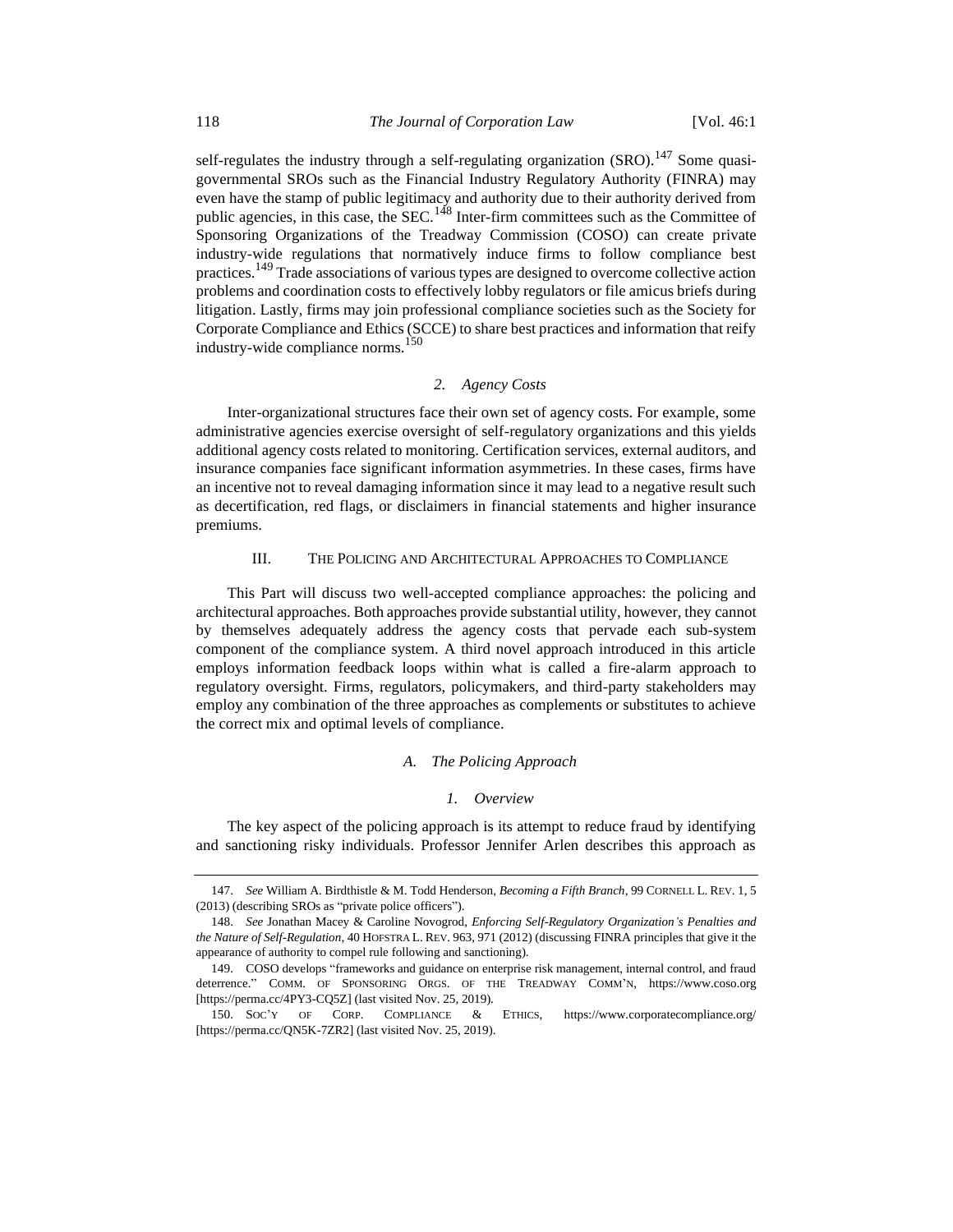corporate policing and it includes: "(1) monitoring to detect wrongdoing; (2) investigating suspicious activities; (3) reporting violations to federal authorities; and (4) cooperating with [government] authorities to help them identify and sanction the individuals responsible for the violation."<sup>151</sup> The tools widely employed under this approach include screening risky individuals and expelling them from the firm or identifying them as targets for legal and compliance training. Tools such as background checks, periodic monitoring, audits, terminations, and external corporate monitors help to achieve these policing goals.<sup>152</sup>

<span id="page-22-0"></span>Legislatures, administrative agencies, and enforcement personnel also operate under the policing theory of oversight and regulation.<sup>153</sup> This regulatory approach is centralized, active, and direct. Under this approach, an agency's discretion is limited by policymakers and supervised using reports, scientific studies, committee hearings, case law, and field observations. The threat of publicly conducted hearings, critical reports, and the threat of budgetary cuts are effective sanctions. Administrative agencies and law enforcement who follow the policing approach tend to rely on investigations, site inspections, and sting operations.

# *2. Agency Costs*

The policing approach requires extensive investment in personnel to adequately police an agency or regulated entity. In an era of deregulation, decreasing public expenditures, and economic efficiency as a primary justification for administrative policy, it is unrealistic to assume this approach will prevail within our current administrative state.<sup>154</sup> Compliance expenditures have increased considerably within organizations, however, it is also unrealistic to assume organizations will develop sprawling compliance departments to eliminate every type of compliance risk. This is neither feasible nor advisable since firms have varying levels of risk tolerances, and the normative goal is to achieve an efficient level of compliance rather than perfect compliance, which in practice is impossible and inefficient.<sup>155</sup>

The costs of the policing approach within firms include the costs of staffing an adequate compliance department, investing in surveillance and detection methods, and

<sup>151.</sup> Jennifer Arlen, *The Failure of Organizational Sentencing Guidelines*, 66 U. MIA. L. REV. 321, 332 (2012).

<sup>152.</sup> Baer, *supra* note [23,](#page-5-0) at 127–28; *See* Rory Van Loo, *Regulatory Monitors: Policing Firms in the Compliance Era*, 119 COLUM. L. REV. 369, 381 (2019) (defining regulatory monitors as a unique category of personnel with a unique position within administrative agencies. According to Professor Van Loo, regulatory monitors include "an agency actor whose core power is to regularly obtain nonpublic information from businesses outside the legal investigatory process.").

<sup>153.</sup> McCubbins & Schwartz, *supra* not[e 12,](#page-3-1) at 165–67.

<sup>154.</sup> In the case of federal regulations, it has been the case since 1993 through Executive Order 12,866 that certain regulations should have financial efficiency as a primary criterion and policy objective. *See* Exec. Order No. 12,866, 3 C.F.R. § 638 (1994), *reprinted as amended in* 5 U.S.C. § 601 app. at 83–87 (2006) (establishing that certain federal regulations should have financial efficiency as a primary criterion and policy objective). President Trump also signed an executive order requiring that the passage of one new regulation must be accompanied with the proposed elimination of two existing regulations. *See also* Exec. Order No. 13,771, 3 C.F.R. § 284 (2017) (requiring that the passage of one new regulation must be accompanied with the proposed elimination of two existing regulations).

<sup>155.</sup> *See* Root, *The Compliance Process*, *supra* note [22,](#page-4-0) at 218 (recognizing that firms are not expected to achieve perfect levels of compliance).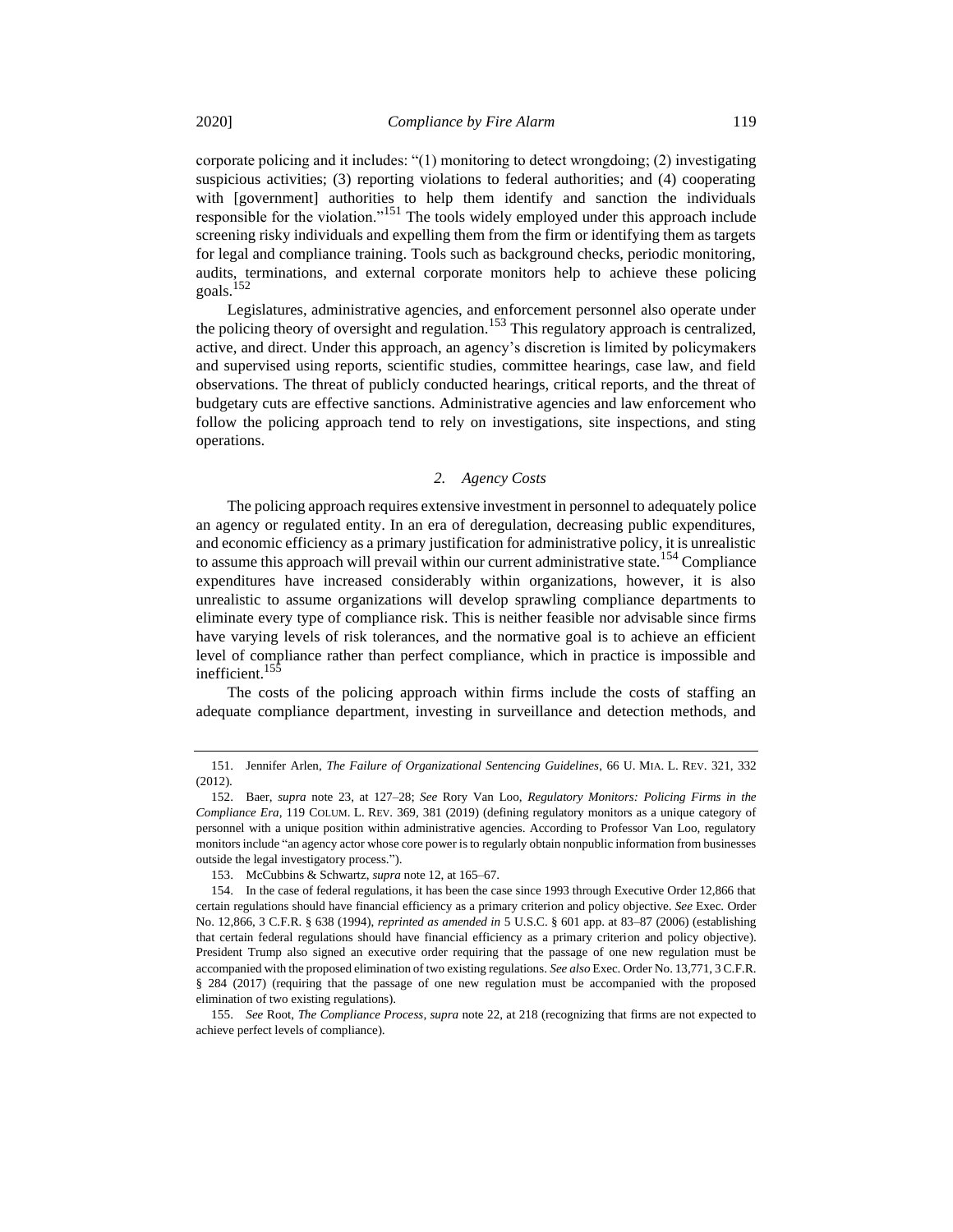employee education. These all may provide substantial benefits. Yet, they may also backfire in that some employees may be wrongfully terminated, an environment of mistrust might arise, a false sense of security through a "cosmetic compliance" department may result, and the compliance department may use these techniques to expand their power and footprint within the organization at the principal's expense.<sup>156</sup> These are all agency costs that may arise from over-reliance on the policing approach.

From a regulatory perspective, over-criminalizing activities as a deterrent is criticized as the wrong approach.<sup>157</sup> Over-criminalization will often lead to greater investments in evasion, or in scenarios where the firm's leaders may decide it is more efficient to simply avoid gaining knowledge of the compliance failure. An aggressive use of the policing approach and the related technique of criminalization will hamper business innovation or risk-taking and may also create distrust between the firm, regulators and compliance personnel.<sup>158</sup> The policing approach largely makes use of penalties, however, it may also integrate incentives in its approach. For example, the Federal Sentencing Guidelines offer the carrot of more lenient sentencing if a company has a compliance program and cooperates with investigators.<sup>159</sup>

#### <span id="page-23-0"></span>*3. Examples*

The policing approach has several merits such as maintaining an active and continual system of oversight. However, as discussed in the prior section, the costs to maintain this system are often inordinate to achieve adequate levels of deterrence and compliance. Many examples of regulatory oversight are due to injured parties complaining to regulators and law enforcement under a more efficient and effective fire-alarm styled approach to regulation. For example, the FTC relies extensively on consumer complaints to trigger an investigation into deceptive and fraudulent business practices.<sup>160</sup> Given the size and scope of economic activity in the U.S. it is simply not feasible or efficient to adopt a policing approach to most regulatory scenarios.

The policing approach works best in cases where illegal activity is difficult to discern due to the actions of corporate agents who can conceal information from internal company oversight and injured consumers. For example, a food processing facility that operates within a large company structure may violate food safety regulations and escape detection from the company's highest levels of internal oversight if compliance operates in a decentralized manner.<sup>161</sup> Because the safety violation is difficult to discern outside of this

<sup>156.</sup> *See generally* Kimberly D. Krawiec, *Cosmetic Compliance and the Failure of Negotiated Governance*, 81 WASH. U. L.Q. 487 (2003) (stating the evidence suggests compliance departments do not always stop noncompliant behavior).

<sup>157.</sup> Haugh, *supra* not[e 16,](#page-4-1) at 1218.

<sup>158.</sup> *See* Baer, *supra* not[e 23,](#page-5-0) at 127–30 (discussing how a policing approach can have many negative costs and unintended consequences).

<sup>159.</sup> Griffith, *supra* not[e 3,](#page-2-1) at 2084–86.

<sup>160</sup>*. See* Press Release, Fed. Trade Comm'n, FTC Charges Payday Lending Scheme with Piling Inflated Fees on Borrowers and Making Unlawful Threats When Collecting (Apr. 2, 2012), https://www.ftc.gov/newsevents/press-releases/2012/04/ftc-charges-payday-lending-scheme-piling-inflated-fees-borrowers

<sup>[</sup>https://perma.cc/H4XY-6TYW] (detailing how the FTC took action against certain payday lenders after being alerted by consumers that those lenders billed alleged undisclosed and inflated fees).

<sup>161.</sup> *See generally* Marchand v. Barnhill, 212 A.3d 805 (Del. 2019) (showing one instance of how decentralization in the form of failing to enact some kind of information and reporting system can enable companies to achieve industry violations).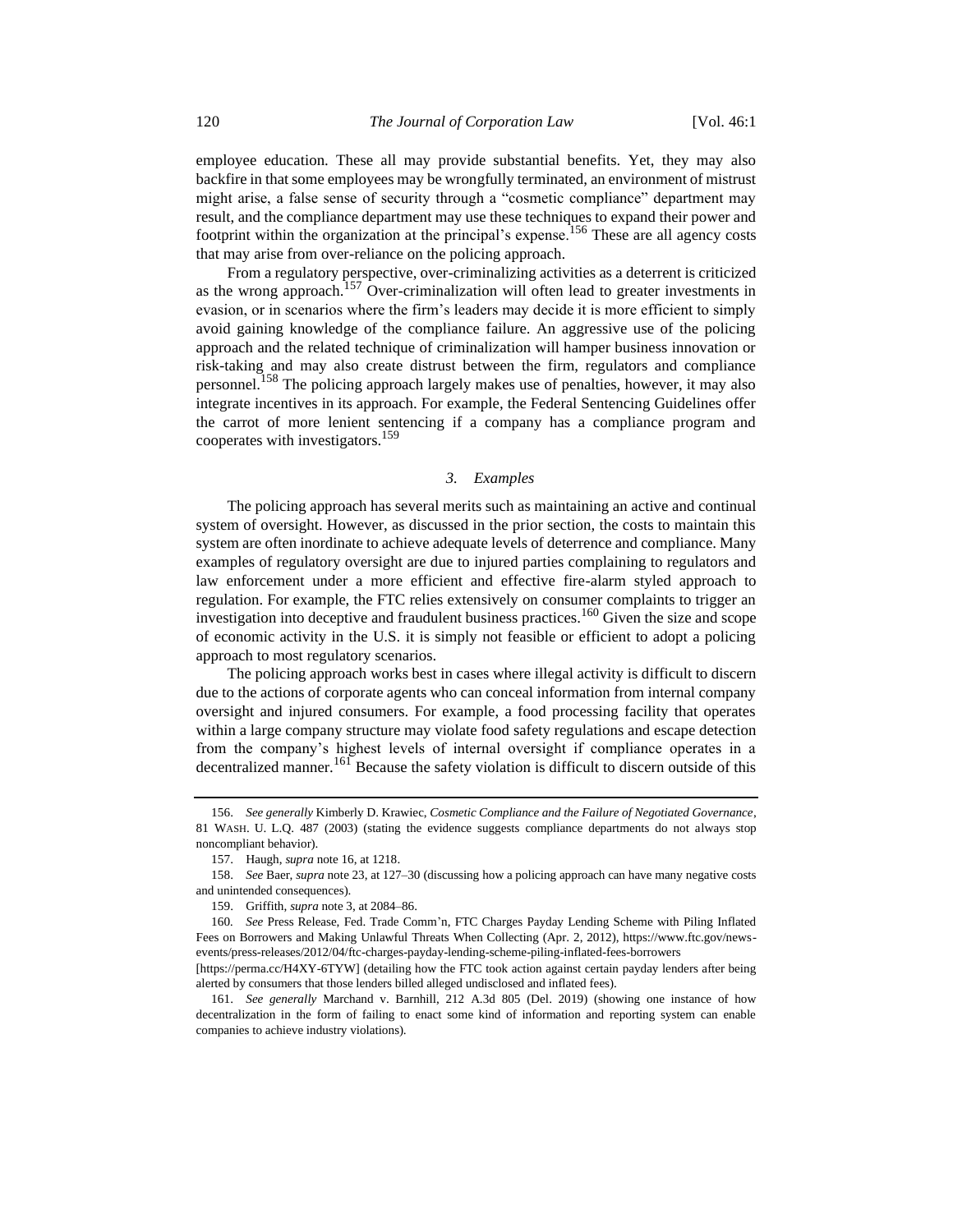environment consumers may not be able to submit complaints to regulators, thus a policing approach that involves unannounced site inspection visits is a better regulatory approach in these types of cases.

## *B. The Architectural Approach*

## *1. Overview*

The architectural compliance approach seeks to identify risky structures rather than individuals and prevents compliance failures through the use of nudging and precommitment devices.<sup>162</sup> The architectural approach, therefore, is linked to behavioral science and is designed to eliminate or reduce temptation by eliminating or raising the cost of bad individual choices.<sup>163</sup> In contrast to the policing approach which is adversarial and relies on centralized enforcement, the architectural approach is preventive, cooperative, and managerially focused.<sup>164</sup>

Some of the precommitment devices used by firms to achieve compliance under this approach include requiring or incentivizing individuals to reflect on the ethical aspects of a decision before acting on it, raising the cost of decision making, requiring individuals to obtain third-party certifications or audits, segregating information among different parties, and dividing tasks among individuals to include greater oversight and transparency.<sup>165</sup>

Regulators also make use of this approach. For example, Sarbanes-Oxley's requirement that officers certify financial statements is a regulatory precommitment device meant to ensure financial reporting accuracy that is certified by an external auditor.<sup>166</sup> This statute's requirement that an independent external auditor certifies the adequacy of internal controls is another aspect of this approach.<sup>167</sup> The requirement imposed by securities exchanges that listed companies employ a majority of independent directors is a type of structural pre-commitment device intended to ensure adequate corporate governance and reduce agency costs.<sup>168</sup>

## *2. Agency Costs*

Like the policing approach, the architectural approach has its drawbacks. First, the architectural approach assumes a designer who can effectively create the appropriate precommitment devices. This introduces a level of bias into this compliance system from the very beginning that can yield costs that exceed benefits. A behavioral compliance approach may be excessively intrusive and regulate behavior in a way that limits innovation and risktaking.<sup>169</sup> Behavioral compliance, or nudging, in its worst cases may even result in excessive control, loss of individual autonomy and privacy, and venture into unethical

<sup>162.</sup> Baer, *supra* not[e 23,](#page-5-0) at 133–35.

<sup>163.</sup> *Id.*

<sup>164.</sup> *Id.*

<sup>165.</sup> *Id.*

<sup>166.</sup> *Id.*

<sup>167.</sup> Baer, *supra* not[e 23,](#page-5-0) at 133–35.

<sup>168.</sup> *See* Sharpe, *supra* note [33,](#page-6-0) at 276–77 (detailing the election of independent directors in the hopes that their interests would align well with shareholders).

<sup>169.</sup> Baer, *supra* not[e 23,](#page-5-0) at 137.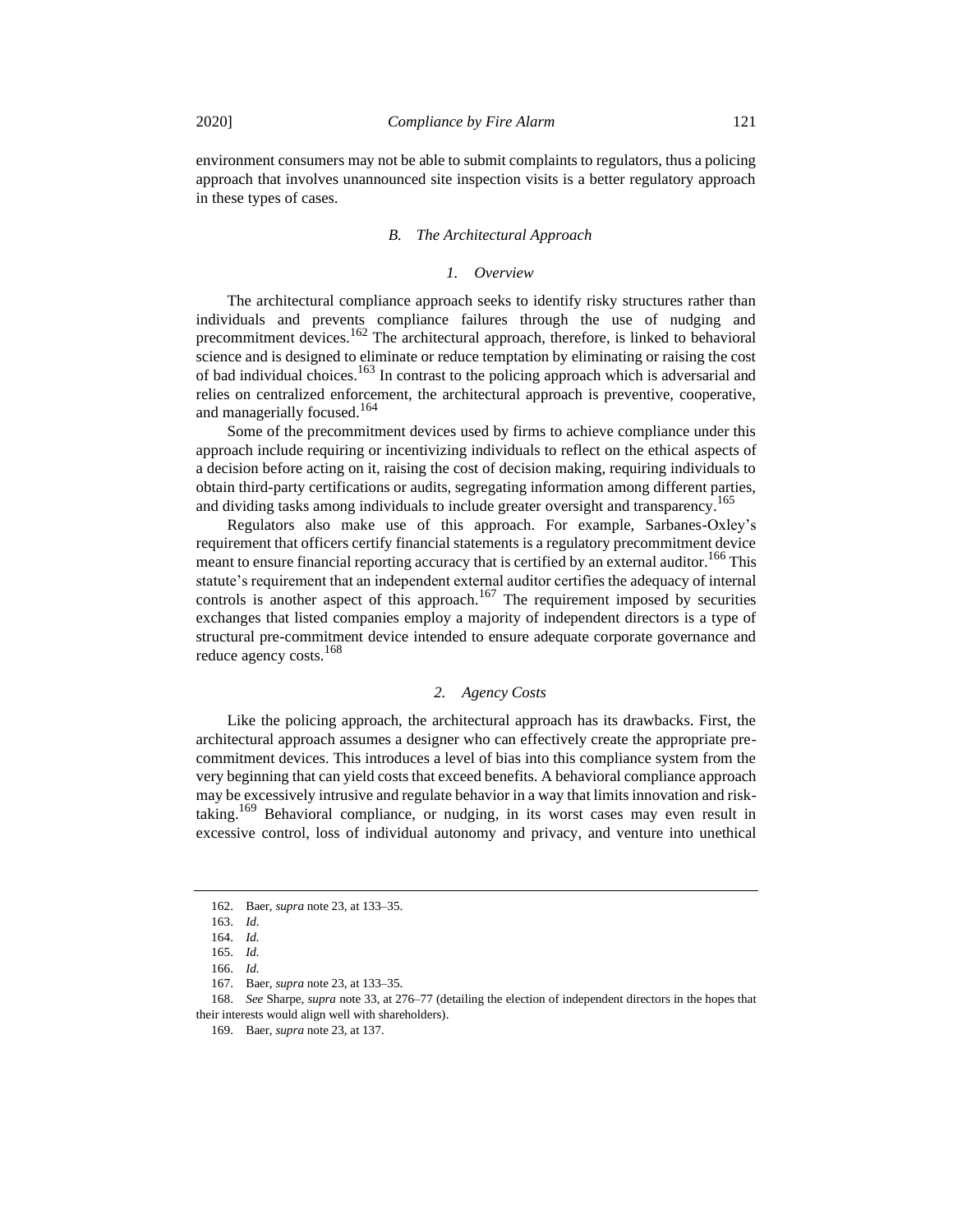conduct.<sup>170</sup> In some cases, the use of pre-commitment strategies can actually increase agency costs.<sup>171</sup> Regulatory actions that use an architectural approach and pre-commitment devices have also been perceived as ineffective and wasteful.<sup>172</sup> Shirking or suppressing information can neutralize the effects of architectural compliance. Therefore, the use of these techniques requires some level of investment in monitoring and policing.

### *3. Examples*

Despite their limitations, companies are beginning to experiment with architectural compliance techniques with some measure of success. Also, policymakers have encouraged this type of compliance approach. For example, the U.S. Sentencing Guidelines refer to practices adopted by companies to incentivize corporate agents to comply with the law.<sup>173</sup> Prosecutors then apply the Sentencing Guidelines to determine the effectiveness of corporate compliance programs as a factor in their sentencing recommendations.<sup>174</sup> Two types of incentives companies use within the architectural approach are compensation incentives aligned with compliance and publicizing disciplinary actions internally.<sup>175</sup> The first technique links executive compensation with compliance success and metrics. Promotions, raises, and bonuses are thus linked to well-established compliance metrics. Compensation clawbacks are another pre-commitment device that can be used after a compliance failure to punish executives who engaged in illegal activity or failed to exercise appropriate oversight. The second technique is more of a behavioral approach that relies on social norms and shaming to induce compliance.

#### IV. THE FIRE-ALARM APPROACH TO COMPLIANCE

Nobel prize-winning economist Joseph Stiglitz argued that transparency is a tool that can address the principal-agent costs caused by information asymmetries.<sup>176</sup> Information feedback loops are an overlooked mechanism that can increase transparency and reduce agency costs within the entire compliance system. Information feedback loops fit within a third alternative approach to compliance known as the fire-alarm approach.

#### *A. Overview*

Compliance law theory has not adequately recognized the utility or importance of

175. *Id.*

<sup>170.</sup> Haugh, *supra* not[e 22,](#page-4-0) at 688.

<sup>171.</sup> Bainbridge, *supra* not[e 28,](#page-5-1) at 7–9.

<sup>172.</sup> John C. Coffee, Jr., *The Political Economy of Dodd-Frank: Why Financial Reform Tends to Be Frustrated and Systematic Risk Perpetuated*, 97 CORNELL L. REV. 1019, 1038 (2012) (discussing how the attestation requirement in Sarbanes-Oxley led to a wasteful and duplicative "dual audit").

<sup>173.</sup> U.S. SENT'G GUIDELINES MANUAL § 8B2.1(b)(6) (U.S. SENT'G COMM'N 2004) ("The organization's compliance and ethics program shall be promoted and enforced consistently throughout the organization through (A) appropriate incentives to perform in accordance with the compliance and ethics program; and (B) appropriate disciplinary measures for engaging in criminal conduct and for failing to take reasonable steps to prevent or detect criminal conduct.").

<sup>174.</sup> According to the DoJ, "[a]nother hallmark of effective implementation of a compliance program is the establishment of incentives for compliance and disincentives for non-compliance." *See* U.S. DEP'T OF JUST., CRIM. DIV., *supra* not[e 68,](#page-11-1) at 13.

<sup>176.</sup> Joseph E. Stiglitz, *Information and the Change in the Paradigm in Economics*, 92 AM. ECON. REV. 460, 487 (2002).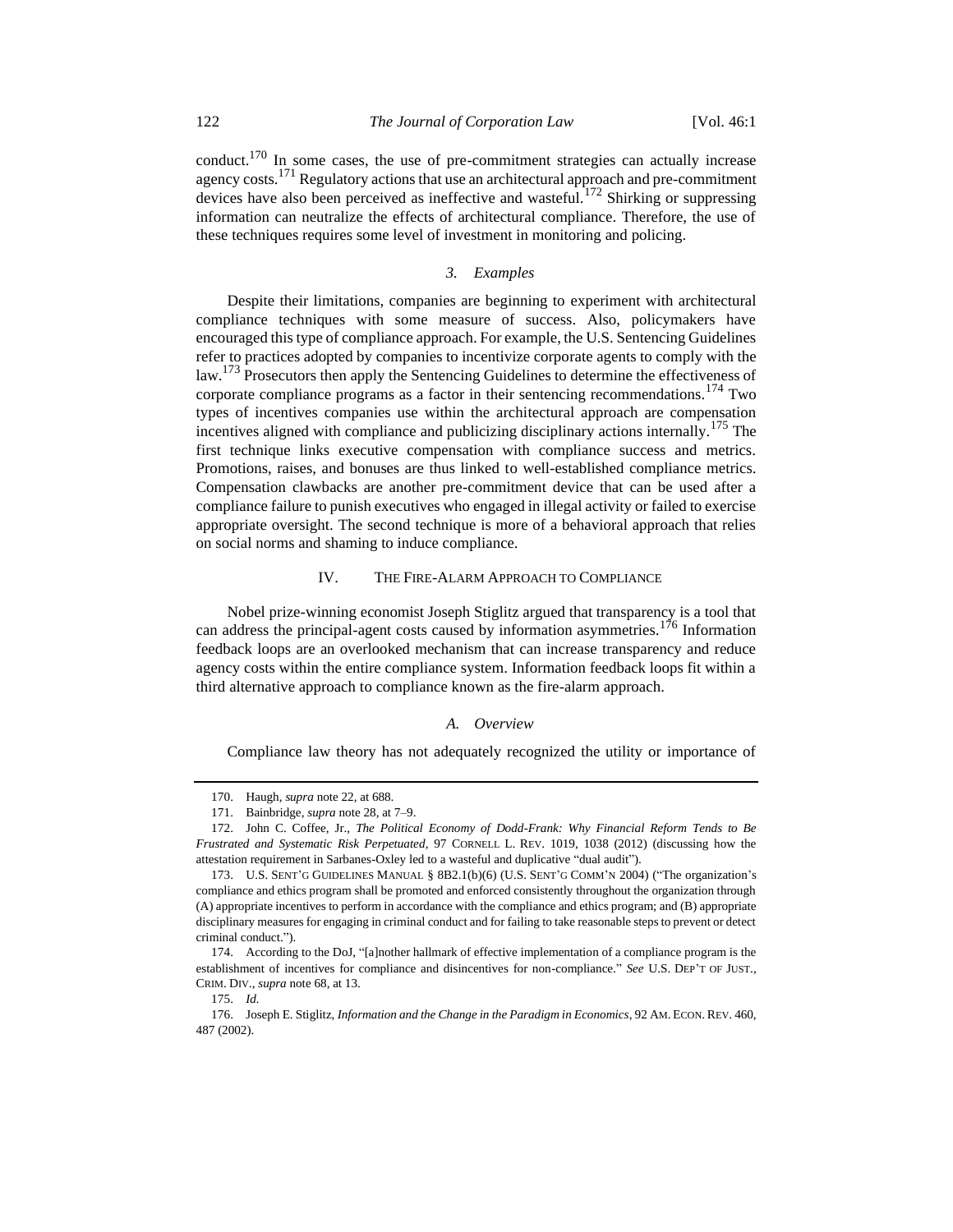compliance-related practices under a fire-alarm theory of oversight.<sup>177</sup> This type of oversight is unique since it is decentralized, involves less active and direct intervention, and relies on interested parties within and external to the firm to trigger a compliancerelated alarm that yields an effective response. The policing and architectural approaches focus on the internal aspects of the firm or the dyadic relationship between an agency or enforcement official and the firm. The information feedback loops discussed below are integrated within the entire compliance system comprised of regulators, firms, executives, and third-party relationships called inter-organizational structures. From this perspective, compliance-related activities are not limited to the firm, agency, or regulator but as a distributed locus of activity within the entire compliance system and society in general.

The fire-alarm theory of regulation is recognized as having several distinct advantages, particularly in relation to the policing approach. One advantage is that it offers regulators, firms, and executives high levels of efficiency. Engaging in a policing effort requires a significant expenditure of money, personnel, and time, yet the rewards are often uncertain.<sup>178</sup> In contrast, the fire-alarm approach requires less expense and yields rewards since the regulator, firm, or executive can quickly respond and take credit for avoiding a disaster.<sup>179</sup> The cost of maintaining a fire-alarm approach is also distributed across parties, whereas the cost of a policing approach falls entirely on the regulator or firm.<sup>180</sup> Having said that, this article recognizes that the policing and architectural approaches to compliance play a vital role that can be used in conjunction with the fire-alarm method to achieve the most effective levels of compliance.

Information feedback loops play three vital roles within the compliance system. First, these mechanisms help establish redundancy within the compliance system. Redundancy involves devoting more resources than is necessary to achieve a purpose. Although it might appear wasteful, redundancy is an important failsafe device since not all policing or architectural safeguards operate as intended. The various information feedback loops discussed below rely on different processes and actors; therefore, they act as a failsafe in the event the violation is not detected through traditional policing or architectural means of oversight. The use of a redundancy failsafe is a risk management approach that proves to be effective in cases dealing with substantial risk, as is the case with many compliance issues. $181$ 

<span id="page-26-0"></span>Second, information feedback loops help the compliance system achieve homeostasis. Homeostasis is the ability of a system to respond to disturbances in the external environment.<sup>182</sup> For example, it is often the case that compliance failures arise due to a crisis such as decreasing market share or a disruptive new competitor. These external shocks often stress the compliance function and increase the likelihood of opportunism by corporate agents who now face pressure to deliver positive results. Information feedback loops may restore homeostasis, however, by realigning efforts to thrive in a sustainable manner that complies with regulations.

<sup>177.</sup> McCubbins & Schwartz, *supra* not[e 12,](#page-3-1) at 166.

<sup>178.</sup> *Id.*

<sup>179.</sup> *Id.*

<sup>180.</sup> *Id.*

<sup>181.</sup> *Cf*. YOSSI SHEFFI, THE POWER OF RESILIENCE: HOW THE BEST COMPANIES MANAGE THE UNEXPECTED (2017) (discussing how redundancy improves resilience in supply chains).

<sup>182.</sup> Belinfanti & Stout, *supra* not[e 41,](#page-7-0) at 603–04.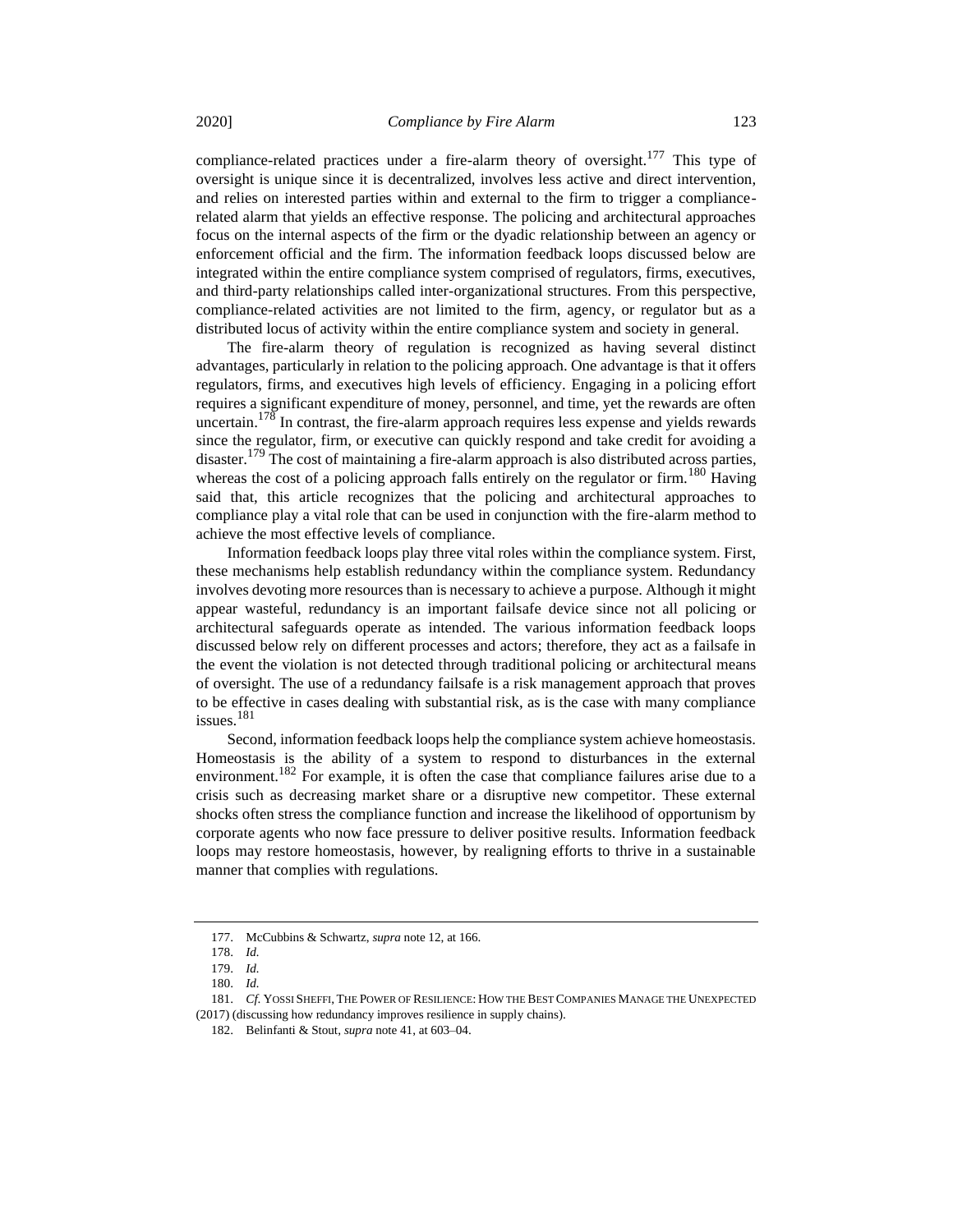Lastly, information feedback loops promote system-wide adaptability and learning.<sup>183</sup> The DoJ recognizes that "[o]ne hallmark of an effective compliance program is its capacity to improve and evolve." $1^{84}$  Policymakers and corporate leaders both need information to make choices under uncertainty. These choices can benefit from the data provided by information feedback loops. For example, in the MF Global case, FINRA tipped off federal regulators that MF Global inappropriately used a financial risk calculation technique.<sup>185</sup> The CFTC later changed its regulation to forbid this practice.<sup>186</sup>

Compliance failures are often characterized as corporate governance failures, ethical lapses, or regulatory blindness yet what unites these characterizations is the presence of information asymmetries. Information asymmetries arise from the agency costs borne from the principal-agent relationship and opportunistic agent behavior that exploits these costs. At its core, compliance failures are an information asymmetry problem intricately connected to agency costs. The fire-alarm theory of oversight and resulting information feedback loops discussed in greater detail below can help relieve this source of systematic failure.

#### *B. Agency Costs*

The fire-alarm method of compliance will not eliminate agency costs; however, it will likely decrease them under certain conditions. First, since it does not follow the hierarchical and centralized approach of the policing method it will not require substantial monitoring costs. Second, the costs will be distributed more efficiently across many actors within the system. Lastly, the information feedback loops work well in cases where stakeholders have incentives to use them. Since information feedback loops are a distributed network of information pathways within the compliance system, some stakeholders arise as interested parties who will benefit from their use.

For example, class action lawyers are an institutional solution that addresses collective action and rational ignorance problems in litigation.<sup>187</sup> These stakeholders may benefit from the use of information feedback loops to help marshal a case against an offending company and its board in the hopes of a settlement or jury verdict. Other stakeholders such as activist investors, hedge funds, and short-sellers might use information feedback loops to exploit a litigation investment strategy and the information asymmetry created by opportunistic corporate insiders.<sup>188</sup> Other stakeholders such as watchdog groups, consumer and environmental activists, and non-governmental organizations may have social objectives and likewise further their agenda through their use of information feedback loops.<sup>189</sup> If these groups uncover a compliance failure they may generate more media

<sup>183.</sup> *Id.* at 603.

<sup>184.</sup> U.S. DEP'T OF JUSTICE CRIM. DIV., *supra* not[e 68,](#page-11-1) at 15.

<sup>185.</sup> Orozco, *supra* not[e 9,](#page-3-2) at 263.

<sup>186.</sup> *Id.* 

<sup>187.</sup> *See generally* Stephen C. Yeazell, *Collective Litigation as Collective Action*, 1989 U. ILL. L. REV. 43 (1989) (describing how class action lawsuits solve problems with collective action).

<sup>188.</sup> *See* Bert Huang, *Litigation Finance: What Do Judges Need to Know?*, 45 COLUM. J. L. & SOC. PROBS. 525, 526 (2012). (". . . the use of 'alternative litigation financing' or 'third-party litigation funding' in the United States appears to be growing. Specialty firms are multiplying. Hedge funds and major banks are also getting involved.").

<sup>189.</sup> The FTC's investigation into Facebook for privacy violations was triggered through complaints filed with the FTC by the Electronic Privacy Information Center and a coalition of consumer groups. Press Release,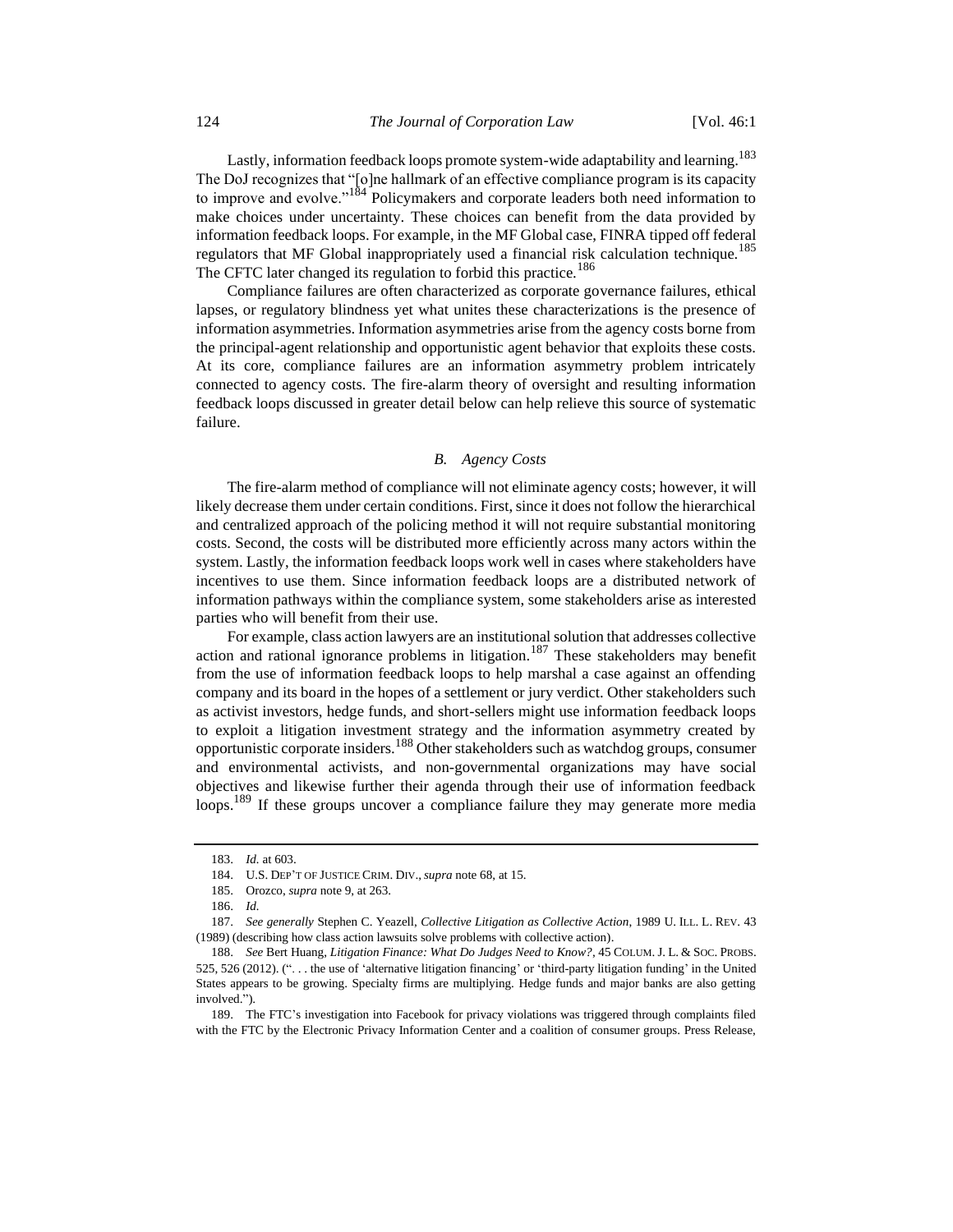coverage of a salient social issue and obtain increased donations and membership and therefore heightened status and legitimacy. Regulators such as agencies, prosecutors, or elected lawmakers may also leverage information feedback loops to efficiently target violators and raise their own profile through successful fines, prosecutions, or settlement agreements. Inter-organizational structures may likewise employ information feedback loops for private gain such as when an insurance company tips off regulators if insurance fraud is suspected.

# V. INFORMATION FEEDBACK LOOPS

Information feedback loops are conduits that allow information to flow within the compliance system among regulators, firms, executives, and inter-organizational structures. As elements of a fire-alarm theory of oversight they encourage a positive response aimed to promote compliance-related objectives. Figure 2 captures the four components of the compliance system and the various feedback loops that may exist within the elements of the system.

FTC, Facebook Settles FTC Charges That It Deceived Customers by Failing to Keep Privacy Promises (Nov. 29, 2011), https://www.ftc.gov/news-events/press-releases/2011/11/facebook-settles-ftc-charges-it-deceivedconsumers-failing-keep [https://perma.cc/F86W-7Z8C].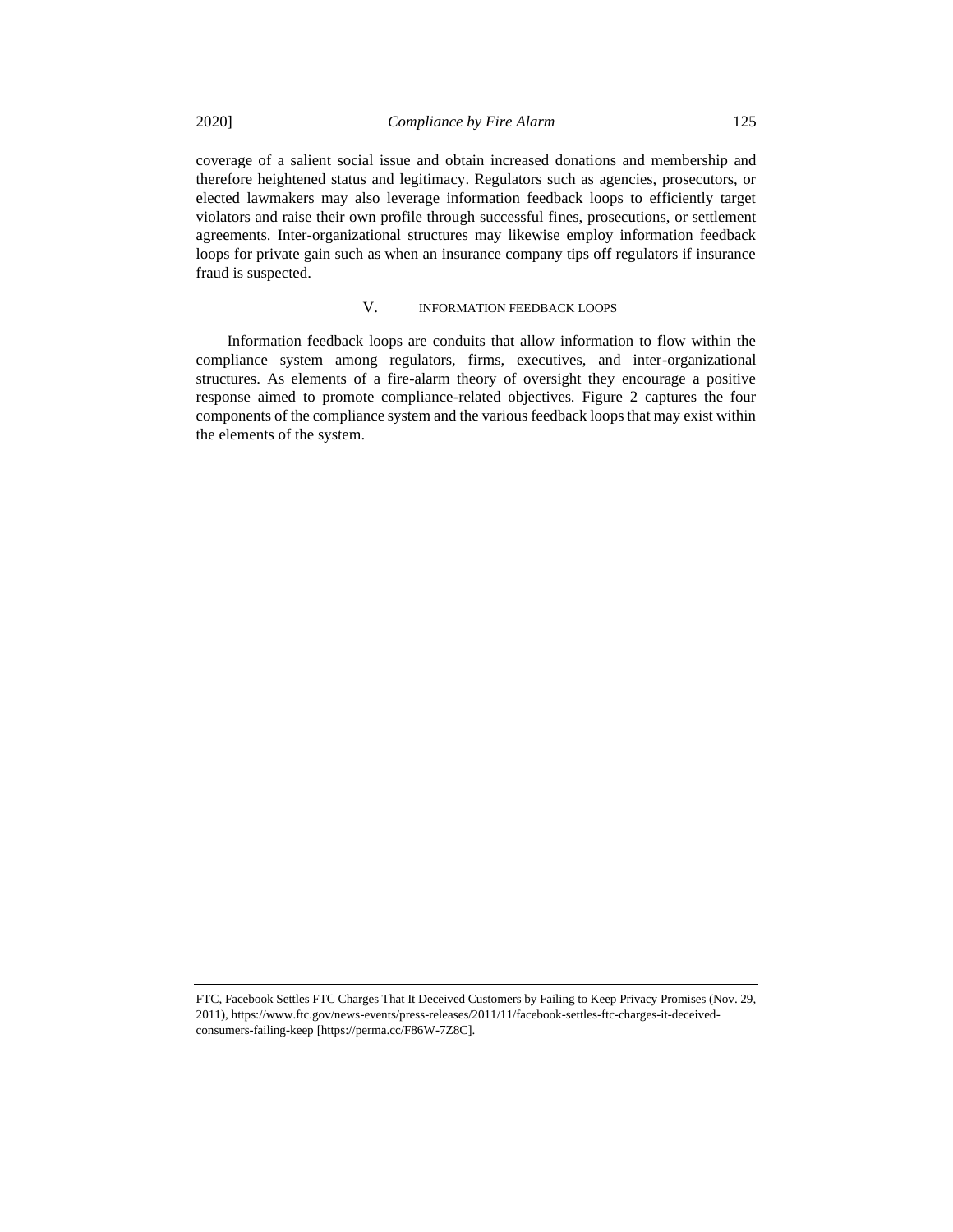

Figure 2.

The system generates ten separate information feedback loop relationships that include:

- Regulators Firms
- Regulators Inter-organizational Structures
- Regulators Executives
- Regulators Regulators
- Firms Inter-organizational Structures
- Firms Executives
- Firms Firms
- Inter-organizational Structures Executives
- Inter-organizational Structures Inter-organizational Structures
- $\bullet$  Executives Executives

Each relationship will be discussed below with examples of information feedback loops derived from practice.

# *A. Regulators-Firms*

The regulator-firm dyadic relationship is the most extensively discussed in the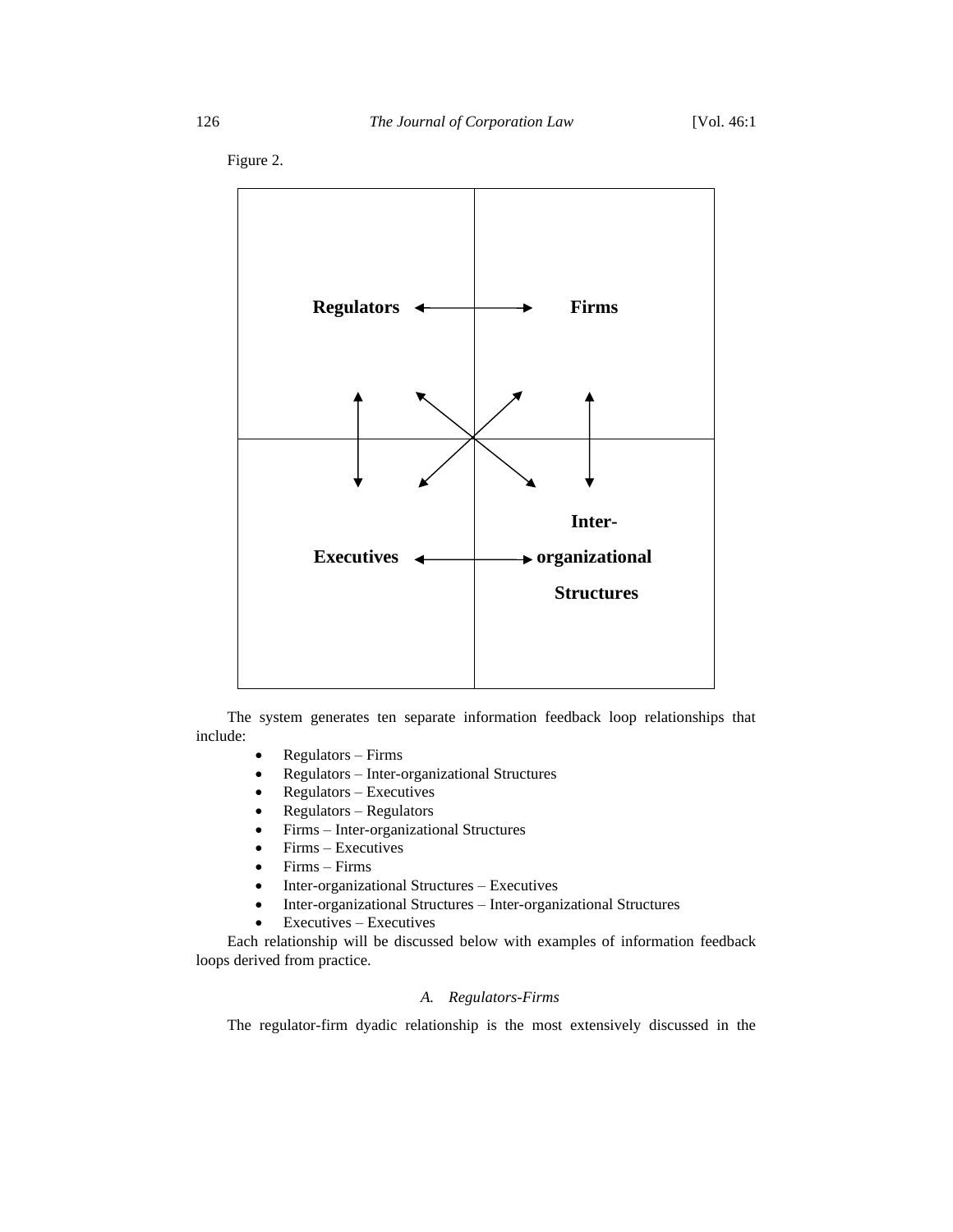literature and gives rise to five different information feedback loops comprised of: informal notice-and-comment rulemaking, board oversight duties, independent monitors, public disclosure requirements, and the use of data analytics.

## *1. Informal Notice-and-Comment Rulemaking*

Agencies spend a considerable amount of effort soliciting, collecting, and responding to public comments during the regulatory process because they are legally required to do so under the Administrative Procedures Act.<sup>190</sup> Agencies must issue a notice of proposed rulemaking and then "give interested persons an opportunity to participate in the rule making through submission of written data, views, or arguments."<sup>191</sup> The information elicited through this process can yield greater insight and a broader perspective and allows the regulator to view information from the perspective of various regulated entities and important stakeholders such as consumer groups, watchdogs, and non-governmental organizations who might report failures within the existing system.

This process can trigger an alarm in cases when an interested party alerts the regulator of a risk or compliance deficiency. A contributing factor in Boeing's MAX 737 compliance failure was that the company exploited an exemption to this public input process and bypassed the public scrutiny process of their proposed regulatory exemption.<sup>192</sup>

#### <span id="page-30-0"></span>*2. Board Oversight Duties*

State courts have the power to craft legal standards that impose personal liability for the breach of a fiduciary duty related to a compliance failure. Yet, the *Caremark* duties crafted by the Delaware Supreme Court for duty of oversight liability due to compliance failures have been difficult to enforce against directors. As regularly stated by the courts these "are among the most difficult of corporate claims"<sup>193</sup> to pursue successfully since the required element for a claim of this type is the breach of duty of loyalty. This requires proof of bad faith or intentional wrongdoing by directors.<sup>194</sup>

More recently, however, the Delaware Supreme Court in *Marchand v. Barnhill* addressed *Caremark* duties, holding that a complaint may survive dismissal if the board does not address one of the major areas of regulatory risk affecting a company, or have protocols in place for acquiring information related to this major source of risk. In this case, the company that makes Blue Bell ice cream faced liability since the ice cream it produced injured consumers. As the court stated: "As a monoline company that makes a single product—ice cream—Blue Bell can only thrive if its consumers enjoyed its products and were confident that its products were safe to eat. That is, one of Blue Bell's central compliance issues is food safety."<sup>195</sup> Also, executives' interactions with product safety

<sup>190.</sup> *See* Michael A. Livermore et al., *Computationally Assisted Regulatory Participation*, 93 NOTRE DAME L. REV 977, 983 (2018) (stating that "[t]his procedural notice-and-comment requirement has been given teeth (and arguably claws) through the hard look review that courts undertake under the APA's 'arbitrary' or 'capricious' standard.").

<sup>191.</sup> 5 U.S.C. § 553(c) (2012).

<sup>192.</sup> Gates et al., *supra* note [4.](#page-2-0)

<sup>193.</sup> Stone v. Ritter, 911 A.2d 362, 372 (Del. 2006).

<sup>194.</sup> Gail Weinstein et al., *Delaware Supreme Court Reverses Dismissal of Fiduciary 'Caremark' Suit After Finding Lack of Board-Level Oversight*, 30 WESTLAW J. MERGERS & ACQUISITIONS 01 (Sept. 19, 2019).

<sup>195.</sup> Marchand v. Barnhill, 212 A.3d 805, 809 (Del. 2019).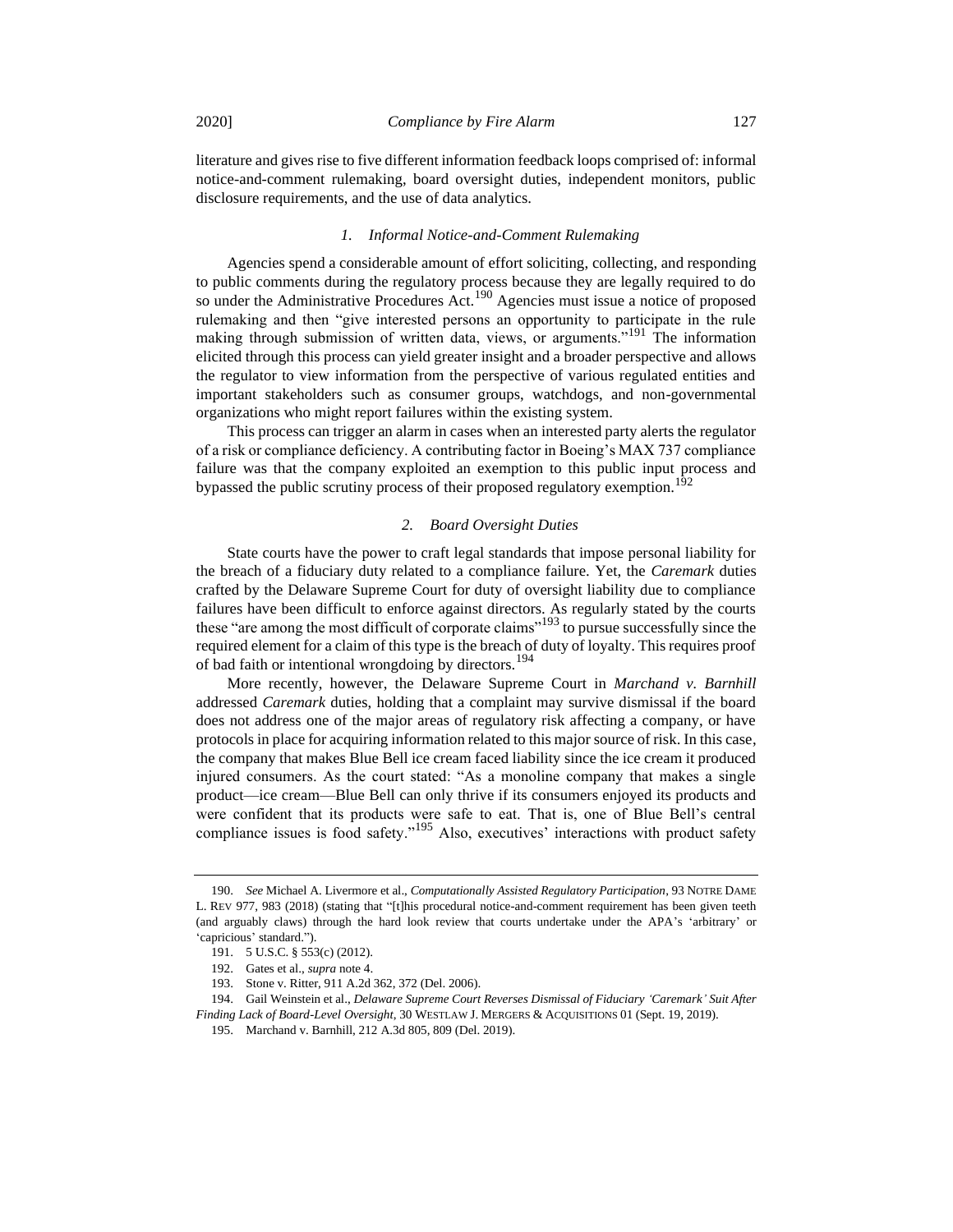regulators in that case were insufficient. The board needed to be apprised of these issues and take an active role managing important regulatory risks such as health and food safety.<sup>196</sup>

<span id="page-31-0"></span>Thus, the Delaware Supreme Court fashioned what one prominent scholar views as a heightened duty of the board to avoid willful ignorance or knowledge of ineffective compliance;  $197$  for example, the failure to have the requisite expertise to address major sources of regulatory risk (food safety for a food company) and to have procedures and systems in place that allow information related to this type of regulatory risk to reach the board for deliberation and action. The *Marchand v. Barnhill* case thus creates a duty to implement alarm-styled information feedback loops within companies that connect regulators and the board with respect to regulatory risk-related matters that are of material concern to the business.

#### *3. Independent Monitors*

A controversial structural oversight technique that allows compliance-related information to flow directly between the firm and regulators is the use of independent monitors.<sup>198</sup> This fire-alarm technique is reserved for cases where a firm has been investigated for compliance lapses and it is usually an aspect of a settlement agreement between a prosecutor and the firm.<sup>199</sup> The use of monitors has been critiqued as an overly intrusive and costly structural governance tool.<sup>200</sup> However, external monitors may be necessary for firms that require extensive oversight due to prior misbehavior that evidences a clear disregard for the law and that reaches the highest levels of the organization.

## *4. Public Disclosure Duties*

There is no general regulation that requires companies to disclose compliance-related issues to the public or a regulatory body.<sup>201</sup> A publicly-traded company, however, will have disclosure duties with respect to anything deemed material to investors.<sup>202</sup> Some companies go beyond what is legally required and discuss compliance activities and risks as part of a corporate social responsibility program.<sup>203</sup>

<sup>196.</sup> *Id.*

<sup>197.</sup> *See* Elizabeth Pollman, *Corporate Oversight and Disobedience*, 72 VAND. L. REV. 2013, 2045 (2014) (concluding that "[r]egarding the second prong, this Article's analysis suggests that the *Caremark* standard need not be applied so stringently as to require disobedience bordering on outright complicity or knowing misconduct. The stated standard of conscious disregard is amply capacious to also capture fiduciaries acting with willful ignorance or an awareness that their efforts at compliance are insufficient.").

<sup>198.</sup> *See generally* Cristie Ford & David Hess, *Can Corporate Monitorships Improve Corporate Compliance?*, 34 J. CORP. L. 679 (2008) (describing the evolution of corporate monitorships as a result of settlement agreements).

<sup>199.</sup> *Id.*

<sup>200.</sup> *See* Baer, *supra* not[e 23,](#page-5-0) at 1060–70 (describing why monitors are overly intrusive and costly).

<sup>201.</sup> Griffith, *supra* not[e 3,](#page-2-1) at 2100.

<sup>202.</sup> *See generally* Steven E. Bochner & Samir Bukhari, *The Duty to Update and Disclosure Reform: The Impact of Regulation FD and Current Disclosure Initiatives*, 7 STAN. J.L. BUS. & FIN. 225 (2002) (describing the duties to disclose at a publicly traded company).

<sup>203.</sup> *See* Phillips & Barboza, *supra* not[e 86](#page-13-1) (stating that some companies are opting to meet higher standards than the current laws in place); David A. Dana & Janice Nadler, *Regulation, Public Attitudes, and Private Governance*, 16 J. EMP. L. STUD. 69, 85 (2019) (finding empirical support for corporate social responsibility efforts that generate a favorable public reaction that translates into regulation); Ann M. Lipton, *Mixed Company:*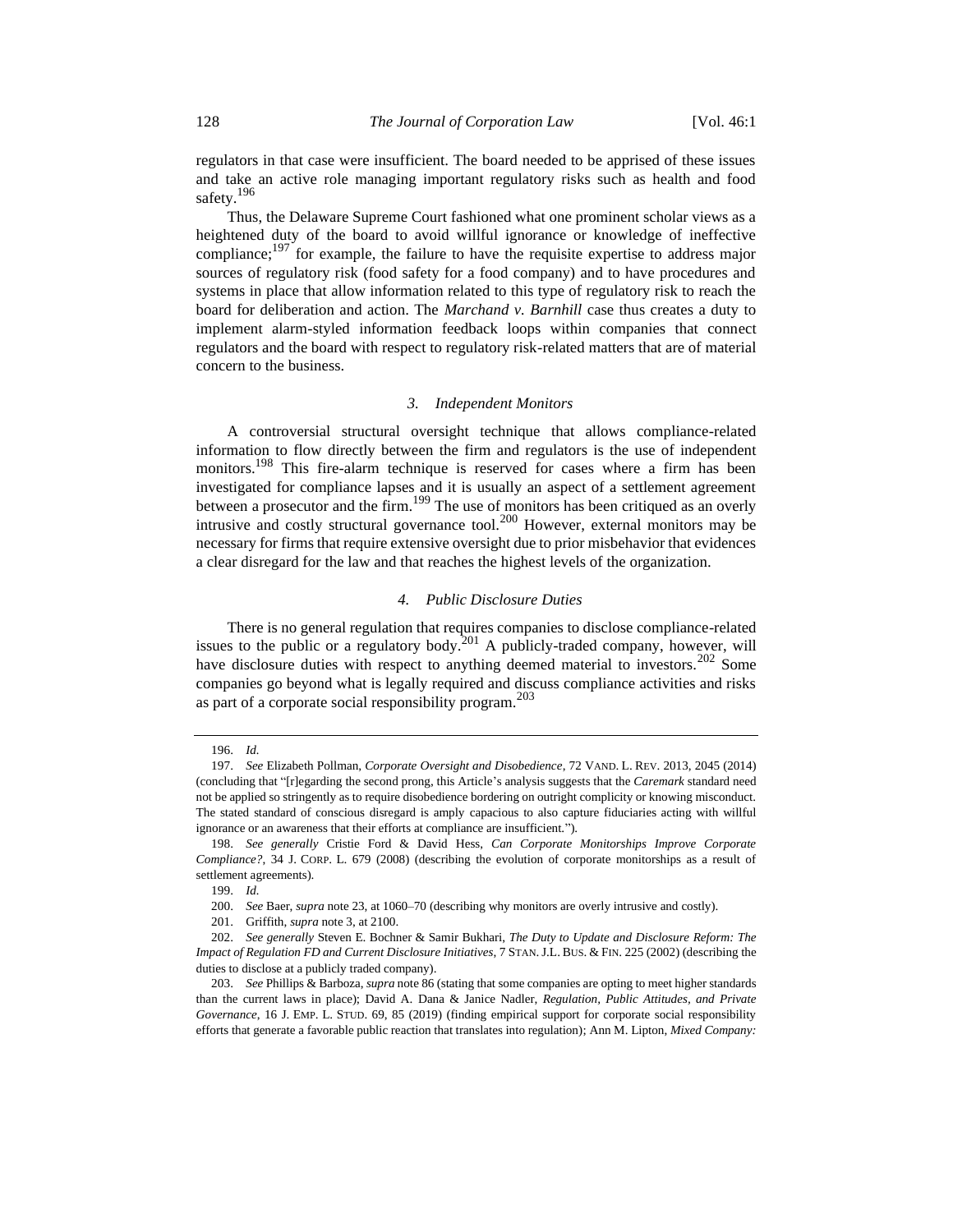In some narrow instances, statutes or regulations require an affirmative disclosure of a compliance-related issue. For example, in the banking sector, financial institutions have an affirmative duty to file suspicious activity reports to the Treasury Department.<sup>204</sup> Several states have imposed affirmative duties in cases where data breaches have compromised consumer data and require consumers to be notified in the event their data has been breached.<sup>205</sup>

## <span id="page-32-1"></span>*5. Data Analytics*

<span id="page-32-0"></span>Regulators increasingly mine public data to detect red flags or patterns of noncompliance.<sup>206</sup> Since a considerable amount of information is now stored electronically in databases, regulators are reviewing this information to detect violations. For example, agencies such as the SEC mine trading data to detect patterns of possible insider trading $207$ and make use of proprietary algorithms to detect abnormal investment returns that merit additional scrutiny.<sup>208</sup> To reduce Medicare insurance fraud, the U.S. Centers for Medicare and Medicaid Services released datasets to increase transparency in healthcare and identify fraud within Medicare.<sup>209</sup>

<span id="page-32-2"></span>Recently, the DoJ stated that during investigations and settlement discussions with violators it would ask companies about their own internal uses of data analytics to detect and prevent wrongdoing and that this will be a factor that lessens the severity of sentencing recommendations.<sup>210</sup> Regulators and SROs are also strengthening their own internal data management practices to improve fraud detection and investigation capabilities.<sup>211</sup> When coupled with artificial intelligence and other sophisticated algorithms, the use of big data is a practice at the frontier of alarm-styled compliance oversight.

204. 12 C.F.R. § 21.11 (2011).

*The Audience for Sustainability Disclosures*, 107 GEO. L.J. ONLINE 81, 87 (2018) (discussing how "[w]e may need to create a new disclosure framework attuned not just to the informational needs of investors, but also to the informational needs of the general public").

<sup>205.</sup> *See, e.g.*, FLA. STAT. § 501.171 (2019) (stating that certain security breaches require notice of the breach).

<sup>206.</sup> Matthew S. Miner, Deputy Assistant Att'y Gen., Remarks at the 6th Annual Government Enforcement Institute (Sept. 12, 2019).

<sup>207.</sup> *See* Todd Ehret, *SEC's Advanced Data Analytics Helps Detect Even the Smallest Illicit Market Activity*, REUTERS (June 30, 2017), https://www.reuters.com/article/bc-finreg-data-analytics/secs-advanced-dataanalytics-helps-detect-even-the-smallest-illicit-market-activity-idUSKBN19L28C (explaining that enhanced data analytics can quickly detect insider trading).

<sup>208</sup>*. Early Fraud Detection: How the SEC Uses Data Mining*, CLARK SCHAEFER HACKETT (June 21, 2012), https://www.cshco.com/articles/early-fraud-detection-how-the-sec-uses-data-mining/ [https://perma.cc/4TNN-W3Q9].

<sup>209.</sup> New Medicare Data Available to Increase Transparency on Physician Utilization, U.S. CTRS. FOR MEDICARE & MEDICAID SERVS. (June 1, 2015), https://www.cms.gov/newsroom/fact-sheets/new-medicare-dataavailable-increase-transparency-physician-utilization [https://perma.cc/G86T-QGPH].

<sup>210.</sup> Miner, *supra* not[e 206.](#page-32-0)

<sup>211.</sup> *See* FIN. INDUS. REGUL. AUTH. SPECIAL REV. COMM., REPORT OF THE 2009 SPECIAL REVIEW COMMITTEE ON FINRA'S EXAMINATION PROGRAM IN LIGHT OF THE STANFORD AND MADOFF SCHEMES 4–75 (2009), https://www.madcowprod.com/wp-content/uploads/2012/03/FINRA.pdf [https://perma.cc/8BZM-2EZ9] ("Technological improvements should be made to the principal information technology systems utilized by the examination staff. The goal should be to make more member firm data readily available to the examination staff, including all significant changes in member firms, regulatory actions, and significant documents.").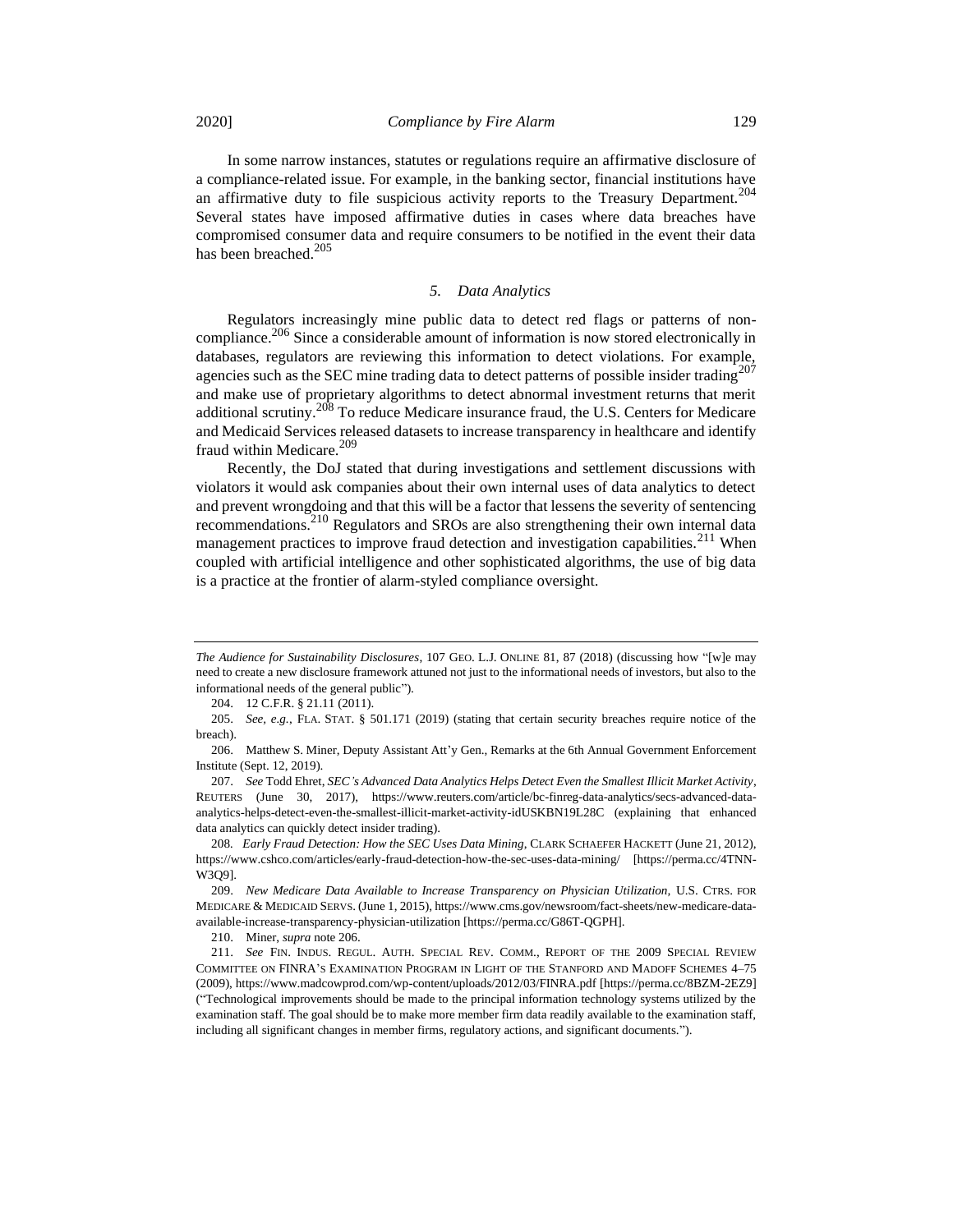#### 130 *The Journal of Corporation Law* [Vol. 46:1

#### *B. Regulators-Inter-organizational Structures*

#### *1. Oversight*

A principal information feedback loop in this relationship involves agency oversight of SROs or third-party monitors. For example, the SEC has delegated authority to, and exercises oversight over,  $FINRA$ <sup>212</sup> FINRA is a self-regulatory organization that supervises broker-dealers under the Securities and Exchange Act of  $1934.<sup>213</sup>$  FINRA implements rules developed by the SEC and as a matter of course, FINRA offers technical assistance and coordinates with the SEC and other regulators to help improve its oversight functions.<sup>214</sup> SROs are important sources of industry practices and developments and they can help regulators detect new types of activity that can generate systemic risk and red flags. $^{215}$ 

### *2. Complaints*

Regulators may also receive complaints or tips from third parties. In the securities and insurance industry, for example, a competitor or insurance provider that suspects fraud has a financial incentive to report suspected abuse to regulators. Consumers and former employees can also be an important source of information that alerts regulators to potential non-compliance.<sup>216</sup> In many cases, the process is simple, and the transaction costs are low for reporting a suspected violation.

Agency costs within the regulatory system, however, might frustrate these important sources of information in two ways. First, regulators and law enforcement may be overwhelmed with information and may not appropriately respond to the alarm. Second, capture or influence exerted by industry may silence the alarm through the political or lobbying process. A solution to the first problem is to create more efficient data management techniques such as procedures for assessing data and enhancing databases to lower information costs.<sup>217</sup>

An effective approach to limit the second problem is transparency. One approach may be for regulators to engage in a precommitment strategy and publicly post complaints and tips. This will increase transparency and serve as a redundancy fail-safe since these important alarms may be acted on by other interested stakeholders who may triage and triangulate efforts and act on private incentives to pursue legal action or a non-market

<sup>212.</sup> FINRA regulates all broker-dealers that interact with the public and derives its authority to do so under the Securities and Exchange Act of 1934. *See* Macey & Novogrod, *supra* not[e 148,](#page-21-0) at 964 (stating that "FINRA was created pursuant to the Securities Exchange Act of 1934 . . . which contemplated a system wherein memberowned securities exchanges and broker-dealer associations would regulate the activities of its member securities firms, subject to the oversight of the Securities and Exchange Commission . . . ."). *See also* Van Loo, *supra* note [152,](#page-22-0) at 399–400 (stating that "[a]gencies also enlist a growing number of private third-party monitors to assess compliance.").

<sup>213.</sup> Macey & Novogrod, *supra* not[e 148,](#page-21-0) at 964.

<sup>214.</sup> *See* FINRA, *supra* not[e 211,](#page-32-1) at 71 (concluding that "[w]hile a number of these recommendations can be effected by FINRA alone, others will require the concurrence of the SEC and a critical recommendation as to the expansion of FINRA's jurisdiction will require Congressional action").

<sup>215.</sup> *Id.* at 74–76.

<sup>216.</sup> *Id.* at 13–18.

<sup>217.</sup> *Id.* at 74–75.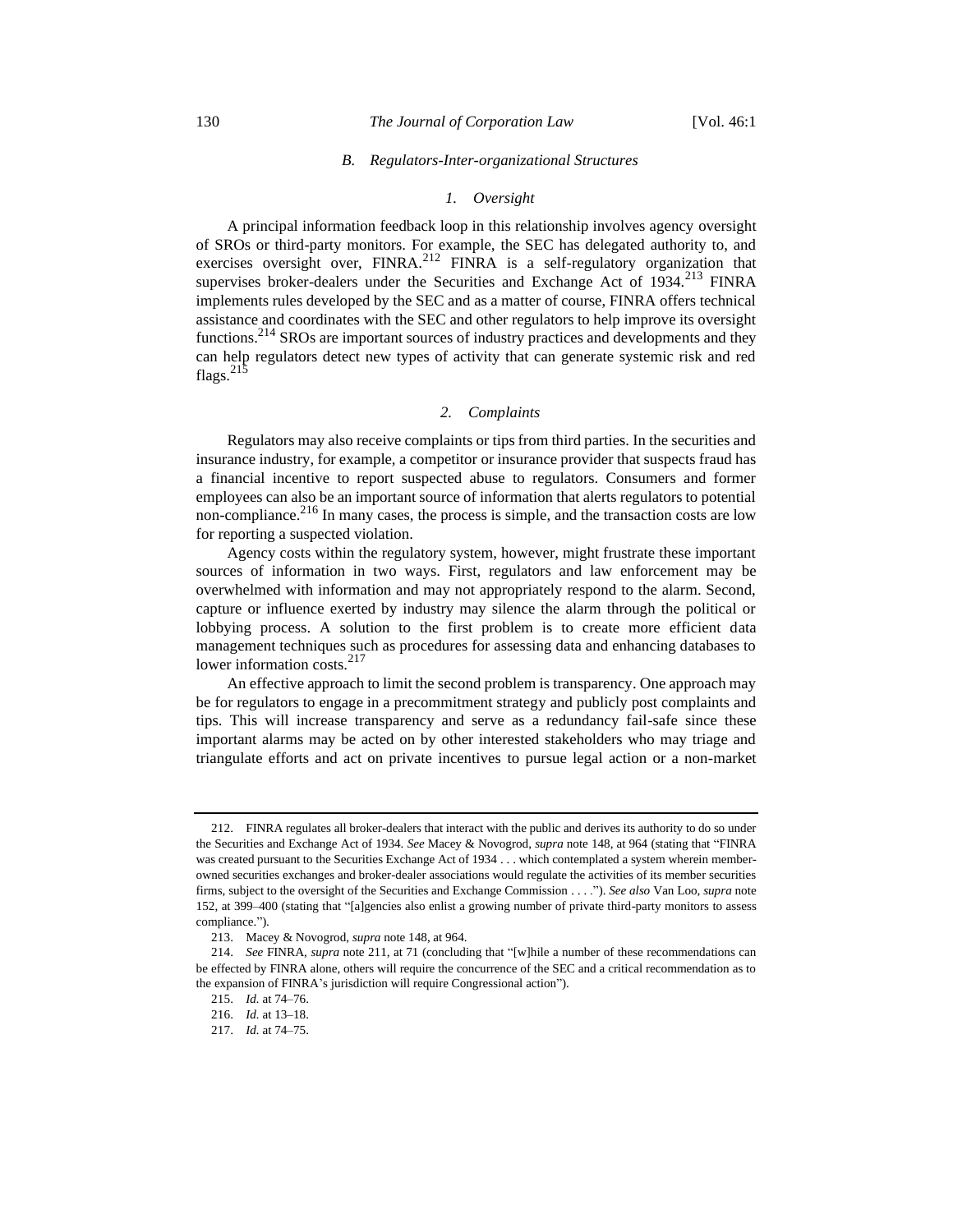strategy such as public shaming or boycotts. $218$ 

## *C. Regulators-Executives*

Whistleblowers are an important information feedback loop within the compliance system that connect regulators and executives and act as a powerful fire-alarm. Some highlevel compliance investigations were initiated by the efforts of a whistleblower who brought corporate malfeasance to light. Federal statutes such as Sarbanes-Oxley codify anti-retaliation protections for whistleblowers and Dodd-Frank provides bounties to whistleblowers who provide the SEC with information that leads to a successful enforcement action.<sup>219</sup> These protections maintain an important line of communication between corporate agents and regulators, particularly when agency costs lead to shirking or self-dealing and suppress this information to the detriment of the principal firm.

#### <span id="page-34-1"></span>*D. Regulators-Regulators*

Regulators routinely interact with other regulators housed in separate agencies. Our regulatory system is characterized by shared regulatory spaces.<sup>220</sup> In this space, agencies have fragmented or overlapping authority. This has benefits and drawbacks since it might create turf wars, allow firms to play regulators off each other through a strategy of regulatory arbitrage, and raises the principal-agency costs of coordination among agencies and regulated entities. Collaboration, resource sharing, and trust are critical to ensure adequate regulatory oversight under this system.<sup>221</sup> Since information will be distributed across several regulators, this feedback loop requires intensive collaborations and a culture of teamwork and openness. The incentive among some regulated firms is to strategically parcel information to different regulators and pit them against each other. $222$ 

## *E. Firms-Inter-organizational Structures*

## <span id="page-34-0"></span>*1. Certifications*

Some organizations offer certifications related to compliance. For example, the International Organization for Standardization has recently promulgated ISO 37001, the first international standard designed to help an organization implement an anti-bribery management system and enhance existing internal controls.<sup>223</sup> The audit to achieve this certification is performed periodically by a third-party external auditor.<sup>224</sup> This type of

<sup>218.</sup> *See generally* David P. Baron & Daniel Diermeier, *Strategic Activism and Nonmarket Strategy*, 16 J. ECON. & MGMT. STRAT. 599 (2007) (describing how activist NGOs may seize the opportunity to act on private incentives).

<sup>219.</sup> 17 C.F.R. § 240.21F-2 (2011); *see also* Jennifer M. Pacella, *Silencing Whistleblowers by Contract*, 55 AM. BUS. L.J. 261, 266–79 (2018) (detailing the Dodd-Frank Rule protecting whistleblowers).

<sup>220.</sup> *See generally* Freeman & Rossi, *supra* note [56](#page-9-1) (explaining why regulators act in a way requiring agencies to "share regulatory space").

<sup>221.</sup> *Id.*

<sup>222.</sup> *See generally* Victor Fleischer, *Regulatory Arbitrage*, 89 TEX. L. REV. 227 (2010) (describing the conditions under which firms may pit agencies against one another).

<sup>223.</sup> INT'L STANDARDS ORG., ISO 37001 ANTI-BRIBERY MANAGEMENT SYSTEMS, https://www.iso.org/iso-37001-anti-bribery-management.html [https://perma.cc/S6VB-9Y5C] (last visited Sept. 1, 2020).

<sup>224.</sup> *Id.*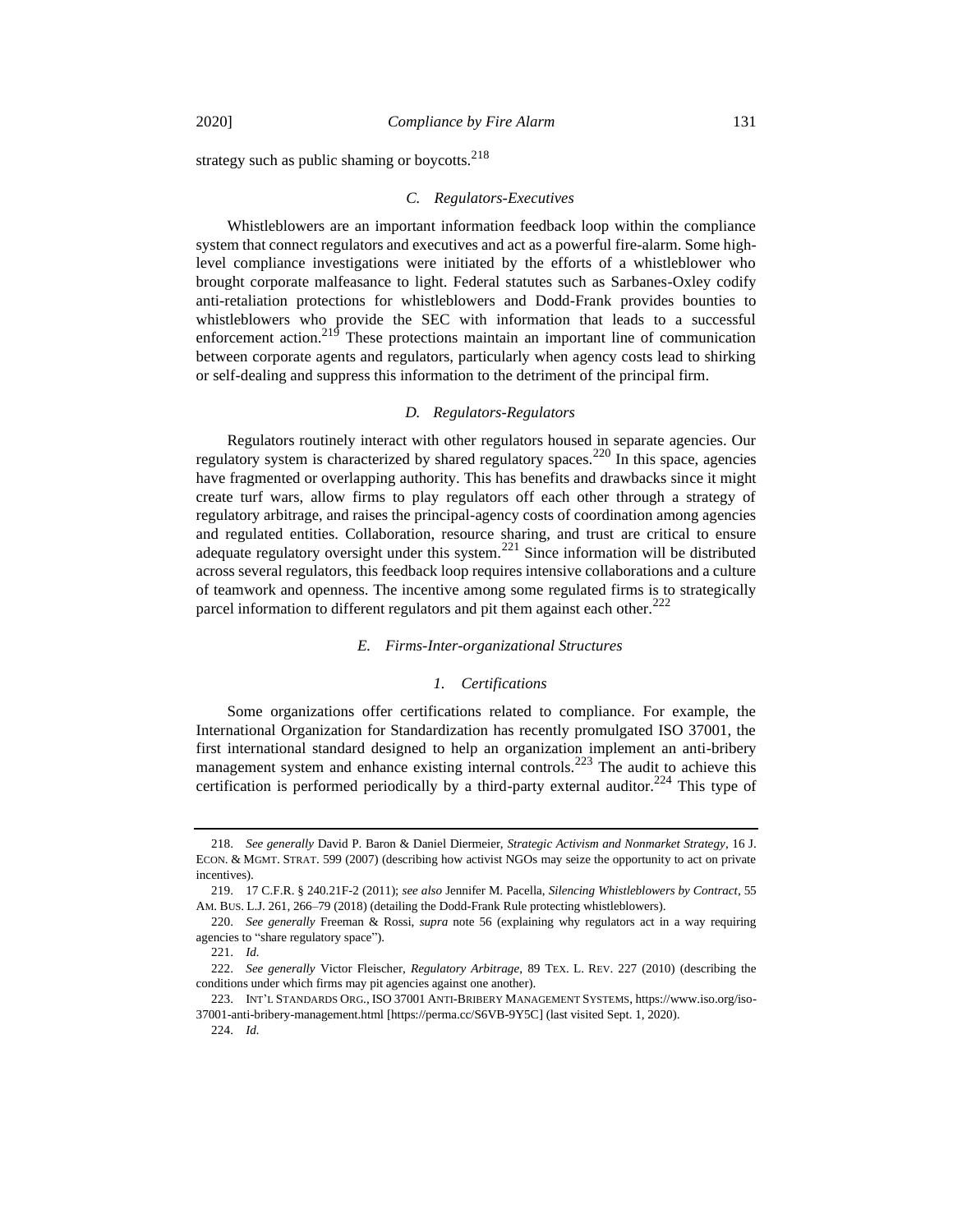information feedback loop allows deficiencies within a compliance system to be reported back to the firm's board, top management, and external constituencies such as regulators, customers, and investors.

Other companies offer external audits of supply chains and sub-contractors to ensure legal compliance with regulations. For example, a company called ISN audits subcontractors to ensure they comply with job-site health and safety regulations.<sup>225</sup> Any deficiencies will alert the contracting firm and trigger a corrective response that ensures compliance.

#### *2. Private Information Disclosures*

A feedback loop that may play a greater role in the future is the request to inspect corporate books and records brought under Section 220 of the Delaware General Corporation Law. Section 220 gives stockholders of Delaware corporations the ability to inspect certain corporate books and records provided the requester demonstrates a "proper purpose" for seeking such materials.<sup>226</sup> To demonstrate that an investigative purpose is proper, the stockholder must prove by a preponderance of evidence "a credible basis from which the court can infer that mismanagement, waste or wrongdoing may have occurred."<sup>227</sup>

This duty of information disclosure allows important compliance-related information to flow between the firm and external parties such as stockholders. Investors who are injured due to the failure of oversight related to compliance matters may seek to hold fiduciaries personally responsible and use these types of information requests to initiate a civil case concerning a board's failure to exercise its *Caremark* oversight duties with respect to positive law such as a consent decree, statute, or regulation.

A recent case involving Facebook illustrates the use of this information feedback loop.<sup>228</sup> In 2011, Facebook entered into a consent decree with the Federal Trade Commission and agreed to implement more stringent measures to protect the privacy and security of its users' data.<sup>229</sup> This process was to be monitored by an external data security expert and the reports and oversight of this activity were to be led by a specialized audit committee of Facebook's board of directors.<sup>230</sup> In 2018, stockholders sued Facebook to obtain internal company records under a Section 220 request to assist them in their litigation against Facebook for failing to protect the data of 87 million users during the Cambridge Analytica data breach scandal.<sup>231</sup> The Delaware Chancery Court granted the motion to compel information and stated:

In light of the low Section 220 evidentiary threshold, I am satisfied Plaintiffs have proven "legitimate issues of wrongdoing." Stated differently, Plaintiffs have presented some evidence that Facebook's directors and officers may have

<sup>225.</sup> *See generally Platform Overview,* ISN, https://www.isnetworld.com/en/contractor-managementsolution [https://perma.cc/N3ZP-W44P] (last visited Sept. 1, 2020) (describing ISN's purpose).

<sup>226.</sup> DEL. CODE ANN. tit. 8, § 220 (2016).

<sup>227.</sup> Seinfeld v. Verizon Commc'ns, Inc., 909 A.2d 117, 118 (Del. 2006); DEL. CODE ANN. tit. 8 § 220(b) (2020).

<sup>228.</sup> *In re* Facebook, Inc. Section 220 Litig*.,* Consol. C.A. No. 2018-0661-JRS (Del. Ch. May 31, 2019).

<sup>229.</sup> *Id.* slip op. at 2.

<sup>230.</sup> *Id.* slip op. at 10

<sup>231.</sup> *Id.* slip op. at 2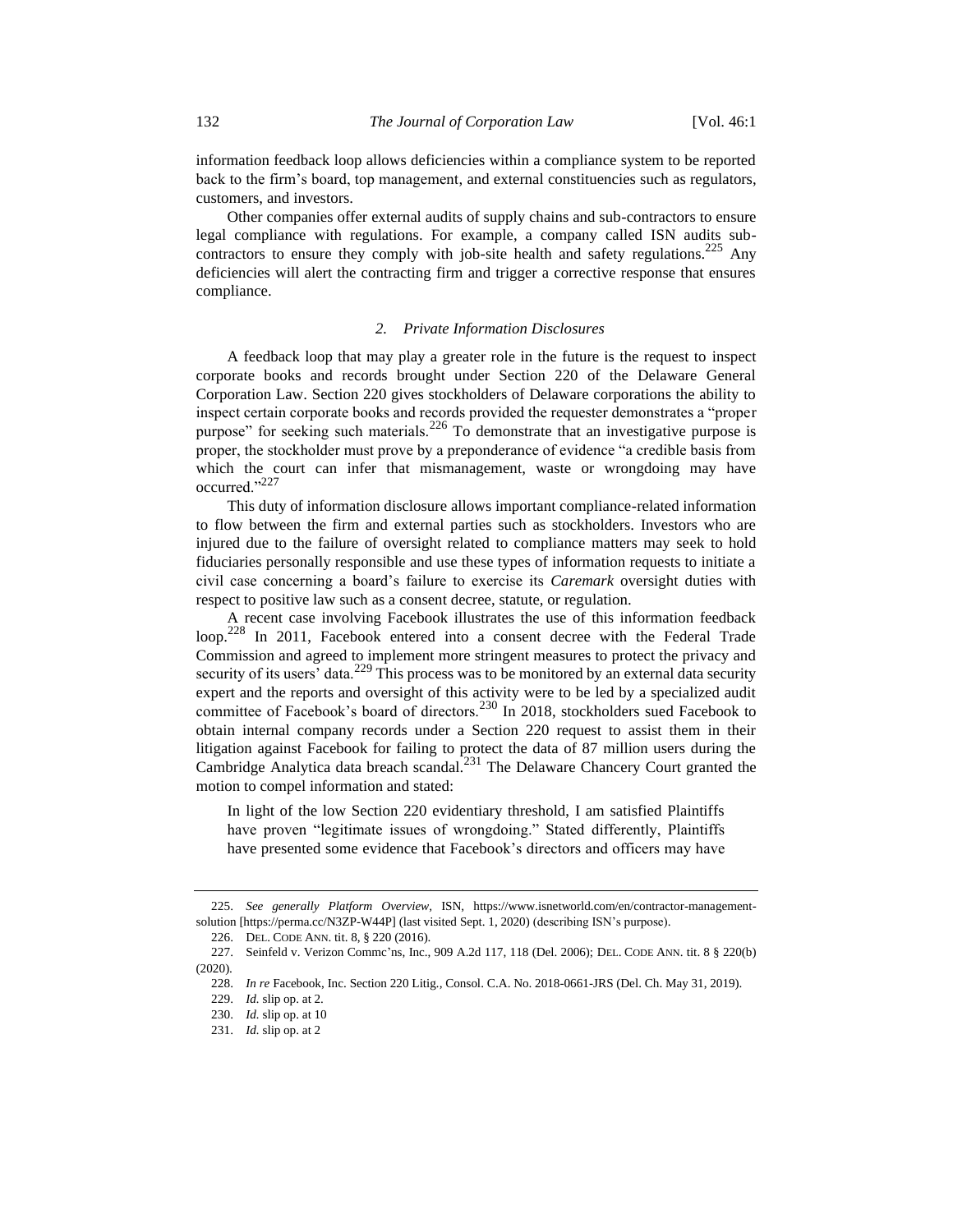breached their Caremark duties, particularly in light of the [FTC] Consent Decree in place at the time of most of the data privacy breaches alleged in this action.<sup>232</sup>

#### *F. Firms-Executives*

The firm-executive relationship is a critical information pathway since executives play an integral role as gatekeepers of information. This section discusses four information feedback loops comprised of specialized board committees, agency lines of reporting and authority, data management and analytics, and anonymous hotlines.

#### *1. Specialized Board Committees*

An important information conduit within the compliance system is the ability of the firm's board to exercise appropriate compliance-related oversight. As discussed earlier, the *Marchand v. Barnhill* case creates a heightened duty on a Delaware corporation's board to be apprised of important sources of regulatory risk.<sup>233</sup> This has a direct relation to compliance since non-compliance can cripple a company. As recognized by the court and legal commentators, one way the board can insulate itself from personal liability in these cases is to designate a specialized sub-committee within the board to address the regulatory risk associated with positive law.<sup>234</sup> This requires the members of these specialized board subcommittees to have the required level of knowledge related to regulations and their frequent monitoring of the regulatory risks related to important business issues. Interactions between the firm's senior executives and regulators are no longer sufficient to avoid the *Caremark* duty of oversight liability.<sup>235</sup> These interactions are now supposed to be reported to, and acted upon, by the board.<sup>236</sup>

#### *2. Agency Lines of Reporting and Authority*

Firms are expected to devise the agency structures, reporting lines and levels of authority related to compliance.<sup>237</sup> For example, some firms delegate compliance authority to the CEO.<sup>238</sup> The consensus is that large organizations, and particularly those in regulated industries, should create a separate function specifically related to compliance and appoint a Chief Compliance Officer  $(CCO)$ .<sup>239</sup> It is also the consensus that a compliance department and its employees should report to the board and the CEO. The potential for information to be suppressed due to higher agency costs increases when compliance officers are not provided with the appropriate authority or when they are made to report to another executive such as the Chief Financial Officer or the Chief Legal Officer.

<sup>232.</sup> *Id.* slip op. at 6.

<sup>233.</sup> Marchand v. Barnhill, 212 A.3d 805, 822–23 (Del. 2019).

<sup>234.</sup> *See* Weinstein et al., *supra* not[e 194,](#page-30-0) at 5.

<sup>235.</sup> *Marchand*, 212 A.3d at 822 ("At best, Blue Bell's compliance with these requirements shows only that management was following, in a nominal way, certain standard requirements of state and federal law. It does not rationally suggest that the board implemented a reporting system to monitor food safety or Blue Bell's operational performance.").

<sup>236.</sup> *Id.* at 824.

<sup>237.</sup> Griffith, *supra* not[e 3,](#page-2-1) at 2101–02.

<sup>238.</sup> PRINCIPLES OF THE L. COMPLIANCE, RISK MGMT., AND ENF'T § 3.14 (AM. LAW INST., Tentative Draft No. 1, 2019).

<sup>239.</sup> Griffith, *supra* not[e 3,](#page-2-1) at 2101–02.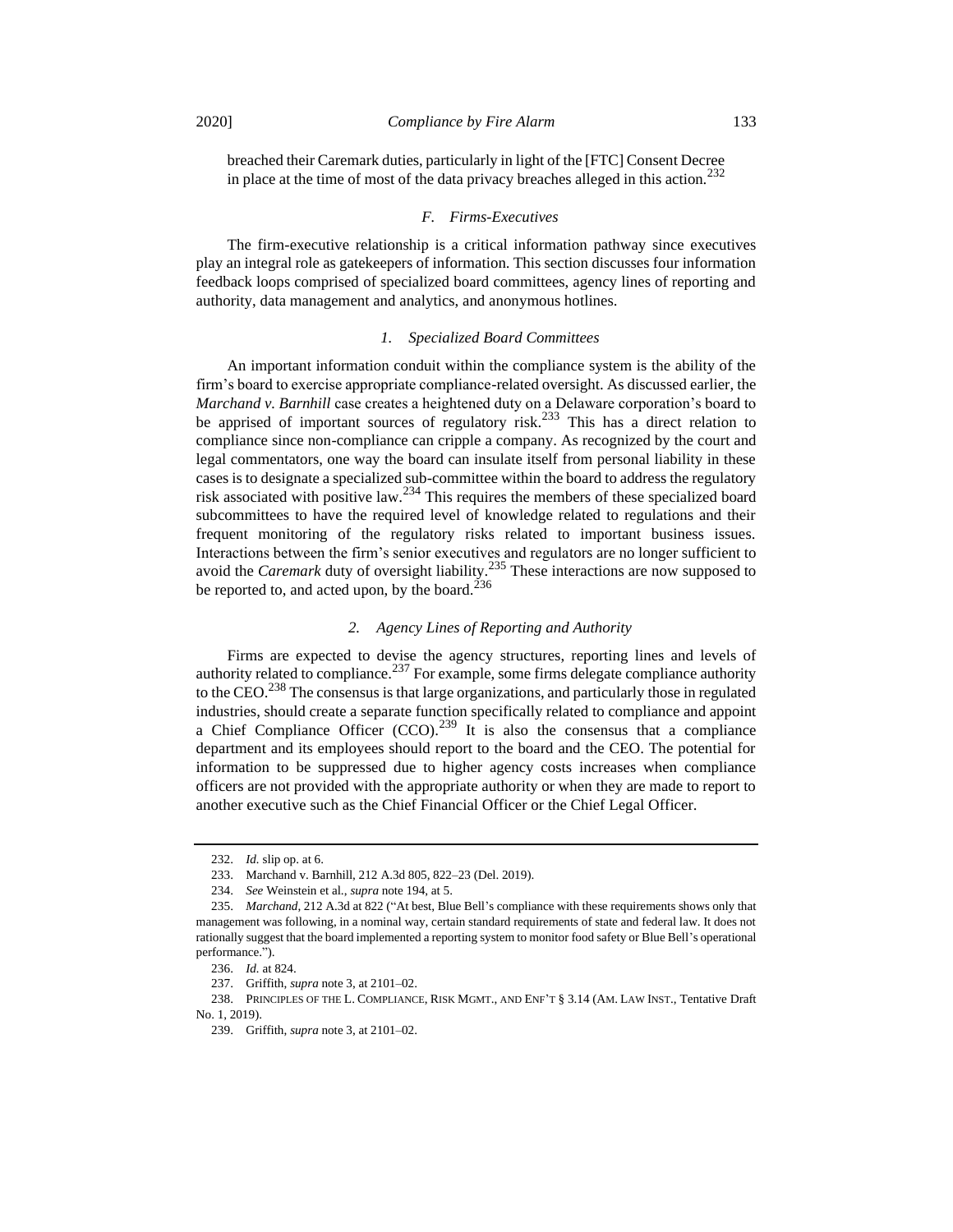Compliance and risk management officers are often privy to critical compliancerelated information that can be acted upon by the board. A red flag arises when the CEO alters reporting structures so that compliance-related information is kept from the board. This occurs when the CEO alters the top compliance officers' reporting line to another executive or prevents this officer from communicating with the board. Several cases of compliance failures highlight the heightened agency costs and significant risks of decentralizing compliance and placing compliance under the direction of executives further below the corporate hierarchy.<sup>240</sup>

#### *3. Data Management and Analytics*

Firms and regulators increasingly view compliance as an information management activity.<sup>241</sup> Compliance departments can use information as a feedback loop to monitor behavior that can trigger warnings or red flags. Along these lines, compliance departments can use information repositories and data analytics techniques to predict compliance failures. The use of big data, algorithms, and artificial intelligence may be the next frontier for the compliance industry.

Simple but creative techniques that use data can yield positive results. For example, athletics in higher education is regulated by federal statutes and NCAA regulations.<sup>242</sup> Several high-profile scandals at universities have involved student-athletes engaged in academic fraud.<sup>243</sup> A key practice involves academic advisors who funnel student-athletes into fake "paper courses" to ensure student-athletes receive high marks and remain academically eligible to compete. To control for this risk, some universities now monitor registrar data to detect patterns that might indicate whether certain advisors are funneling student-athletes into particular courses. These examples suggest data can play a key role to prevent, detect, and investigate compliance failures.<sup>244</sup> These examples also indicate a certain level of sophistication and cooperation necessary to work with other departments that maintain critical data, for example, IT departments. Since effective compliance oversight that incorporates the use of fire-alarms is cross-disciplinary, this calls to attention the critical need for a compliance officer to have the appropriate level of senior management support to have access to the data that is necessary to allow a fire-alarm to be utilized.

To appropriately manage risk and follow industry practices large organizations deploy

<sup>240.</sup> *See* Orozco, *supra* note [9,](#page-3-2) at 262 (discussing how the CEO of MF Global reassigned the Chief Risk Officer's reporting line to avoid hearing risk-related concerns).

<sup>241.</sup> *See generally* Root, *supra* not[e 16,](#page-4-1) at 1029–32 (describing the transition to viewing compliance as an information management activity); Miner, *supra* not[e 206.](#page-32-0)

<sup>242.</sup> *See, e.g.*, NAT'L COLLEGIATE ATHLETIC ASS'N, 2020-21 NCAA DIVISION I MANUAL § 12.3.1 71 (2020), https://web3.ncaa.org/lsdbi/reports/getReport/90008 [https://perma.cc/6MVY-S44L] (forbidding student athletes from being represented by agents).

<sup>243.</sup> *See* Sara Ganim & Devon Sayers, *UNC Report Finds 18 Years of Academic Fraud to Keep Athletes Playing*, CNN (Oct. 23, 2014), https://www.cnn.com/2014/10/22/us/unc-report-academic-fraud/index.html [https://perma.cc/PQ23-RGXT] (describing student-athlete scandal at University of North Carolina).

<sup>244.</sup> Martinez, *Complex Compliance Investigations*, *supra* note [22,](#page-4-0) at 286 (focusing "on the detection and investigative stages [of compliance] and the continuum between them. [Also, demonstrating that] many recent compliance failures within organizations might have been avoided if more robust processes—meaning the actions, practices, and routines that firms can employ to communicate and analyze information—had been in place to ensure investigations were conducted in a manner that allowed the firm to analyze information from diverse areas within the firm.").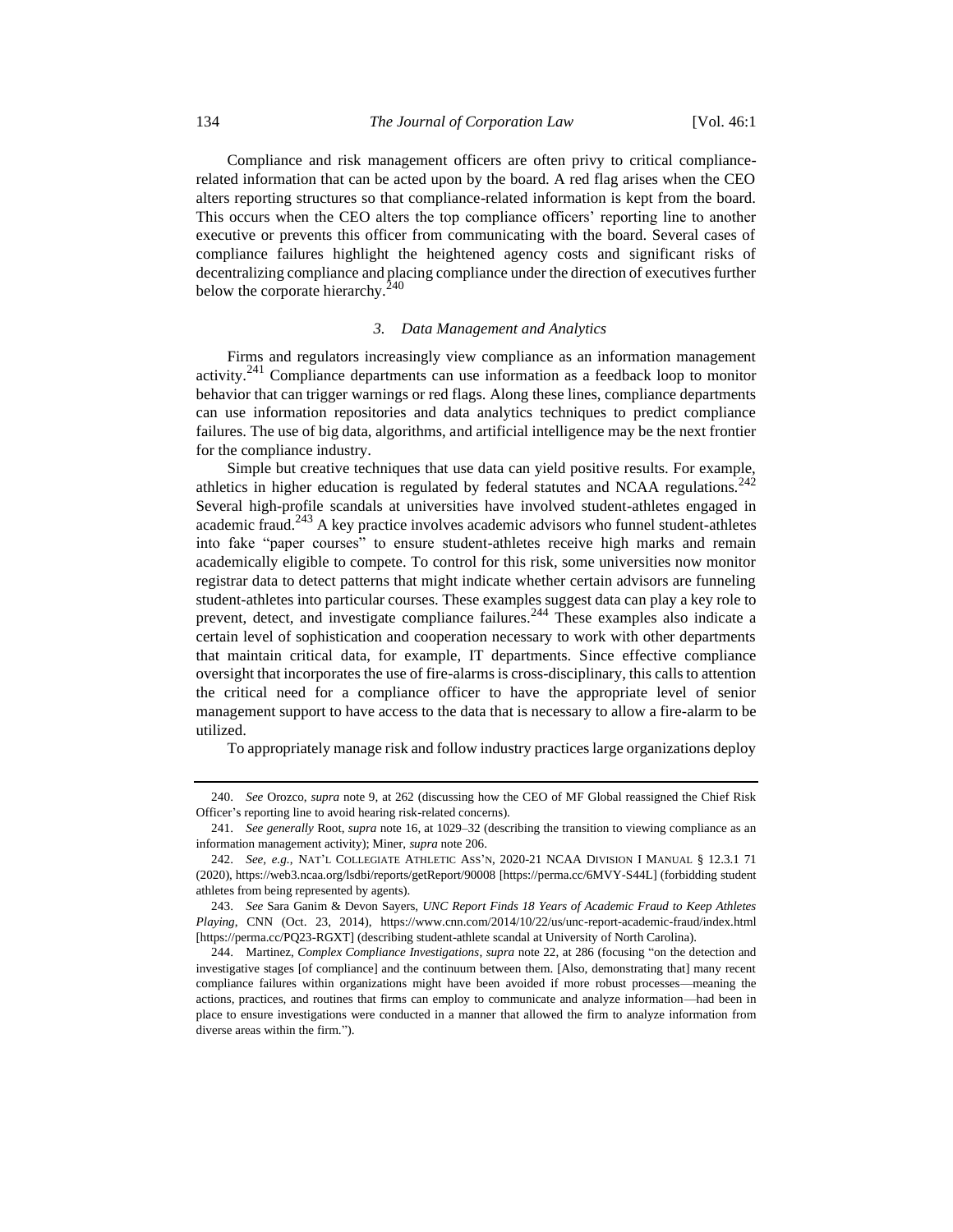sophisticated and resource-intensive data management techniques. These techniques nonetheless require appropriate oversight. For example, Wells Fargo employed a fairly sophisticated employee termination database that documented the reasons for termination due to an internal investigation.<sup>245</sup> The number of terminations due to fraudulent accountrelated practices was increasing at an alarming rate and was recorded in this database. $246$ These terminations raised an alarm, yet, the decentralized compliance head within the business group where the fraud occurred challenged the data and prevented the information from reaching senior risk and audit officers who monitored company-wide risks. $247$ 

#### *4. Anonymous Hotlines*

An anonymous hotline can encourage tipsters to submit information that can alert compliance departments and other firm executives of regulatory violations. Yet, to be effective, these information feedback loops must be administered with appropriate oversight and integrity. First, the hotlines should allow users to report anonymously and protect the identity of the tipster. The fear of reprisal is considerable since whistleblowers often experience retaliation.<sup>248</sup> Second, the hotline should maintain a line of communication with the whistleblower to ensure that follow-up information can be gathered by those in charge of compliance. Third, the company should take action to correct the issues.

# *G. Firms-Firms*

Firm-to-firm information feedback loops require board-level interactions within both entities. One way firms can achieve these high-level feedback loops is to form an alliance to share information, best practices, and regulatory risk management techniques. Some companies decide to do this after a major compliance and regulatory failure in the efforts to improve their reputation and demonstrate a credible commitment to reforms. For example, some firms in the manufacturing industry have formed compacts with other firms to promote human rights and ethical supply chain practices.<sup>249</sup>

One example of this is the Accord on Fire Building and Safety in Bangladesh.<sup>250</sup> This accord was created after the Rana Plaza garment factory building collapsed and killed 1,133 people.<sup>251</sup> Signatories include global garment companies and labor unions. The accord has several fire-alarm components such as procedures to file safety and health complaints, disclosures of inspection reports, and corrective action plans that are designed

<sup>245.</sup> INDEP. DIRS. OF THE BD. OF WELLS FARGO & CO., *supra* not[e 14,](#page-3-3) at 50.

<sup>246.</sup> *Id.*

<sup>247.</sup> *Id.*

<sup>248.</sup> *See* Matt Egan, *I Called the Wells Fargo Ethics Line and Was Fired*, CNN (Sept. 21, 2016), https://money.cnn.com/2016/09/21/investing/wells-fargo-fired-workers-retaliation-fake-accounts/index.html [https://perma.cc/3BM8-HNHN] (detailing an employee's termination after calling an ethics hotline and sending an email to human resources).

<sup>249.</sup> *About*, ACCORD ON FIRE & BLDG. SAFETY IN BANGLADESH (2018), (last visited Mar. 6, 2020), https://bangladeshaccord.org/about [https://perma.cc/MJ5Q-LUVX]. The full accord is available at https://bangladesh.wpengine.com/wp-content/uploads/2018/08/2018-Accord.pdf [https://perma.cc/5LLF-QBQA].

<sup>250.</sup> *Id.*

<sup>251.</sup> *Id.*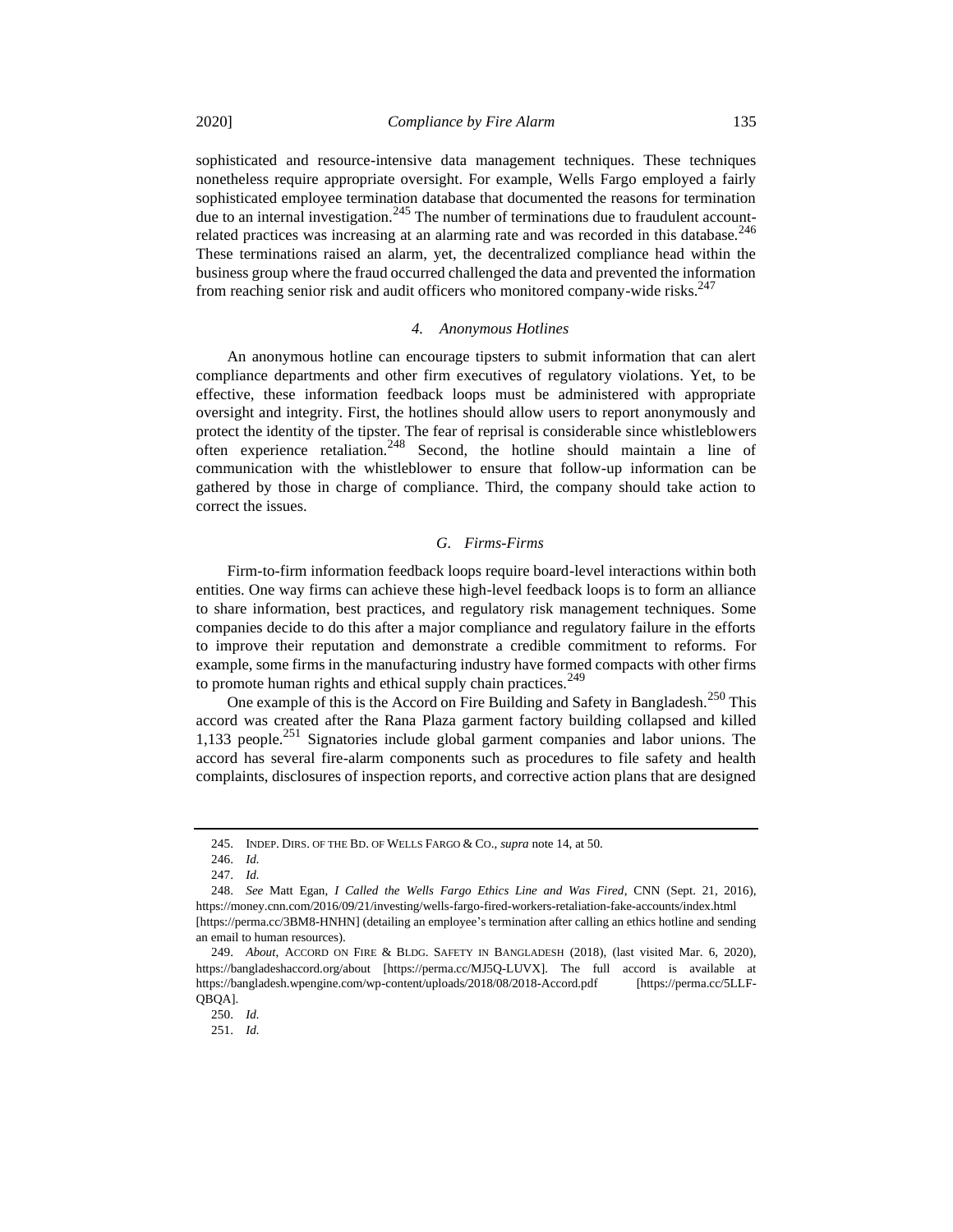to save lives.<sup>252</sup>

#### *H. Inter-organizational Structures-Executives*

Individual executives provide information feedback to their organizations through their participation in professional societies. For example, a growing compliance association is the Society for Corporate Compliance and Ethics (SCCE). These societies may facilitate information sharing through seminars, guides, reports, best practices, and case studies. The information gained from these societies may be transferred back to the organization to identify gaps or weaknesses and help strengthen compliance practices.

#### *I. Inter-organizational Structures-Inter-organizational Structures*

Agencies and third-party organizations collaborate to share information related to regulatory violations or risky business practices. Agencies with fragmented authority must collaborate and share information to effectively regulate industry. For example, in the financial sector SROs such as FINRA and regulatory agencies such as the SEC and CFTC often share information to effectively regulate industry. This is particularly necessary when a firm parcels out information to distinct agencies and attempts to engage in regulatory arbitrage. $253$ 

#### *J. Executives-Executives*

Executives who interact with other executives may share stories, experiences, and knowledge to strengthen the compliance infrastructure within their organizations and alert each other of violations and potential risks. Executives often trigger an alarm to their supervisor when they sense a violation has occurred. It is the role of the supervisor to act on that information and inform those higher up the chain about the violation. To achieve an effective reporting system, executives must cultivate an environment of openness, trust, and accountability.

# VI. THEORETICAL AND POLICY IMPLICATIONS

Several theoretical and normative policy implications arise from the analysis of information feedback loops under a fire-alarm styled approach to regulation and compliance. This section will discuss the various implications that arise in relation to corporate governance theory, public policy, laws, regulations, and compliance-related practices within firms.

# *A. Theoretical Implications*

The introduction of fire alarm-styled compliance contributes to a growing body of theoretical literature in this field. The approach has both descriptive and normative value since it seeks to promote the aims of regulation. Yet, fire-alarm-styled compliance has broader implications with respect to corporate governance.

<sup>252.</sup> *Id.*

<sup>253.</sup> *See* Fleischer, *supra* note [222,](#page-34-0) at 230 (describing regulatory arbitrage as the legal technique used to avoid the implications of regulatory schemes).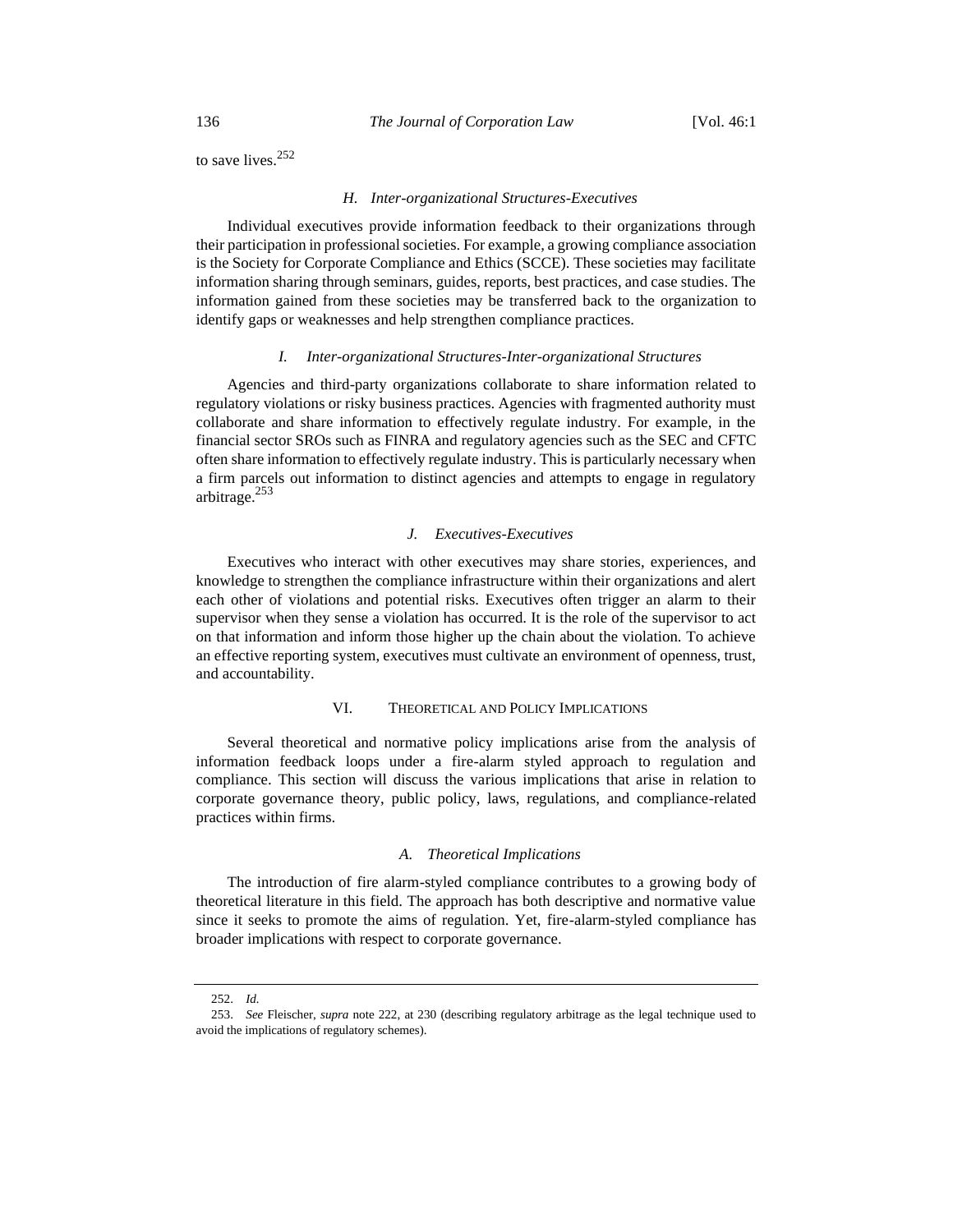First, the fire-alarm approach to compliance positively addresses what scholar Kim Krawiec labels an "incomplete contracts governance theory" under negotiated forms of governance.<sup>254</sup> The policing compliance approach is particularly problematic from this perspective since vague laws and regulations are likely to lead to opportunistic behavior by parties such as attorneys and consultants who will advocate for structural compliance reforms that generate inefficient and ineffective cosmetic compliance reforms.<sup>255</sup> Yet, the fire-alarm approach, as an aspect of negotiated governance,  $256$  mitigates the risk of a cosmetic compliance program since it addresses the principal problem of agency costs and distributes governance to actors who have an interest to promote regulation, resulting in real compliance versus cosmetic compliance.

Second, a fire-alarm approach fits nicely within the board supremacy perspective of corporate governance.<sup>257</sup> From the perspective of fire alarms, boards are the appropriate and ultimate locus of managerial oversight and fiduciary responsibility to both the firm and its owners. This rejects the managerialist perspective of the firm where boards are relegated to a secondary status and are in effect subservient to managers.<sup>258</sup>

The fire-alarm approach to compliance extends theory in that it also promotes the goals of stockholders and stakeholders under the director primacy theory of corporate governance. Often, these interests are viewed as contradictory. Yet, from the perspective of agency and information costs, fire alarms help reduce informational asymmetries and allow a variety of stakeholders such as customers, suppliers, stockholders, and policymakers to trigger warnings that will help the firm, acting through its board, to satisfy its regulatory obligations.

Scholars have decried the increasingly public nature of corporate governance due to the increasing regulatory burdens imposed on companies, structural oversight reforms imposed by zealous prosecutors, and the increased criminalization of compliance. In many ways, corporate compliance challenges existing notions of corporate governance and highlights the tension between the public aims of regulation and the desire among corporate actors to regulate their activities through private law.<sup>259</sup> In his classic article on board supremacy, Professor Stephen Bainbridge stated:

Proponents of shareholder wealth maximization typically treat corporate governance as a species of private law, such that the separation of ownership and control does not in and of itself justify state intervention in corporate governance. In contrast, stakeholderists commonly treat corporate governance as a species of public law, such that the separation of ownership and control becomes principally a justification for regulating corporate governance so as to achieve

<sup>254.</sup> *See* Krawiec, *supra* note [156,](#page-23-0) at 516 (stating that "negotiated governance models vary in their particulars, they share two common themes. First, all assert that regulation should be more co-operative and collaborative, and less authoritative. Second, each rests on an assumption that greater involvement in the governance process by a variety of interested groups—including the regulated group—will produce a more effective regulatory regime.").

<sup>255.</sup> *Id.* at 522–32.

<sup>256.</sup> *See generally* Freeman, *supra* not[e 55](#page-9-2) (arguing for a collaborative governance system).

<sup>257.</sup> Bainbridge, *supra* not[e 91.](#page-13-0)

<sup>258.</sup> *Id.*

<sup>259.</sup> *See* Griffith, *supra* not[e 3,](#page-2-1) at 2079 (discussing how compliance subverts traditional notions of corporate governance and theories of the firm since regulators and compliance officers have supplanted the traditional role of shareholders, boards, and executives in the execution of corporate governance within firms).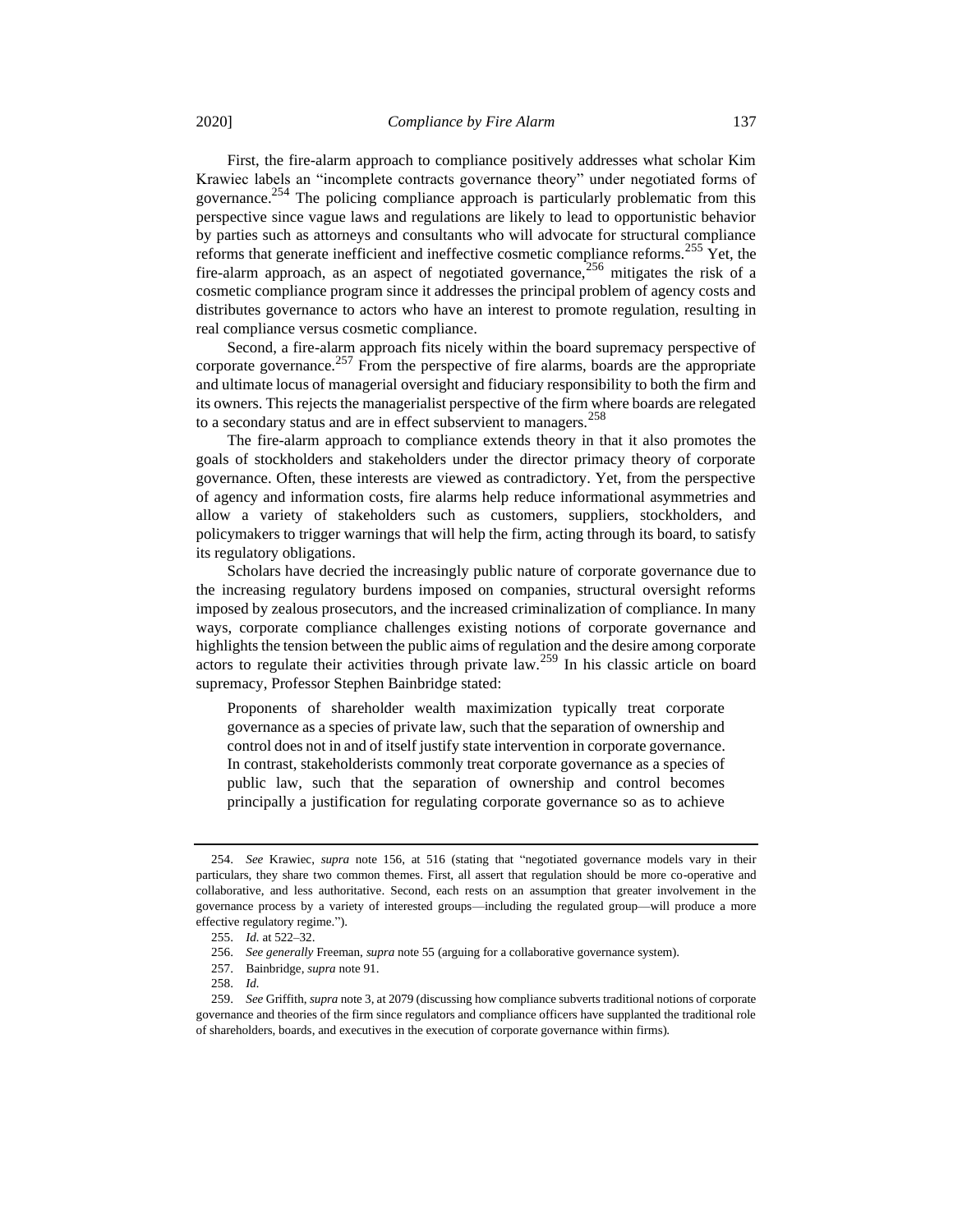social goals unrelated to corporate profitability.<sup>260</sup>

The fire-alarm approach to compliance helps reconcile these two seemingly divergent aspects of governance. An effective fire-alarm approach to compliance will reduce agency and information costs within the firm and among external parties. These information flows will then channel back to the board as the ultimate and proper locus of authority and oversight.<sup>261</sup> Yet, in doing so the fire-alarm approach also supports the public aims of regulation by empowering various stakeholders within the compliance system to sound an alarm so appropriate action may be taken by the board. In this way, the interests of stockholders, the firm, and stakeholders are all aligned through this third method of compliance oversight.

<span id="page-41-0"></span>If proven effective, greater use of fire alarm-styled governance and compliance will also reduce the temptation among regulators, prosecutors, and lawmakers to enact overlyaggressive or punitive measures against firms that result in inefficient or quack corporate governance.<sup>262</sup> For example, scholars foresee greater federalization of corporate governance due to public pushback since state law has, to an extent, failed to hold corporate leaders accountable for their oversights.<sup>263</sup> Much like the good faith fiduciary obligations and duties of oversight serve the expressive purpose of reinforcing the legitimacy of corporate governance, information feedback loops can also serve a similar expressive goal that restores faith in state corporate governance law and avoids drastic federalization of this area of law. $264$ 

From a systems theory perspective, information feedback loops help promote the normative goal of compliance; however, they also help maintain stability and continuity within the entire regulatory system. As professors Belinfanti and Stout stated in their work on systems theory and corporate governance, "[a] second sustainability mechanism found in many systems is homeostasis—that is, information and control feedback loops that allow the system to adjust to disturbances in its external environment and stay within the parameters necessary for continued functioning."<sup>265</sup> Information feedback loops thus allow firms to maintain their existence; however, they also reduce the chances that failures due to the actions of a few bad actors will lead to wholesale reforms across the system.

In the past, system-wide regulatory reform has been brought about by the actions of a few bad actors in highly publicized cases. One example of this was the passage of Sarbanes-Oxley in response to the bad behavior and non-compliance within companies like Enron, Worldcom, and Tyco.

Scholars have criticized such wholesale and reactionary reform as inefficient and unduly punitive to the majority of firms who do not misbehave.<sup>266</sup> Greater reliance on information feedback loops within these scenarios may have prevented or lessened the negative impact of these failures by bringing to light the illegal activity in a manner that would eliminate the need for wholesale reforms.

<sup>260.</sup> Bainbridge, *supra* not[e 91,](#page-13-0) at 549.

<sup>261.</sup> *Id.* at 552.

<sup>262.</sup> *See generally* Roberta Romano, *The Sarbanes-Oxley Act and the Making of Quack Corporate Governance*, 114 YALE L.J. 1521 (2005) (describing a "quack corporate governance").

<sup>263.</sup> Pollman, *supra* not[e 197,](#page-31-0) at 2030.

<sup>264.</sup> *Id.*

<sup>265.</sup> Belinfanti & Stout, *supra* not[e 41,](#page-7-0) at 603–04.

<sup>266.</sup> *See* Romano, *supra* note [262,](#page-41-0) at 1587–90 (noting that Sarbanes-Oxley created differing burdens on smaller firms compared with larger firms).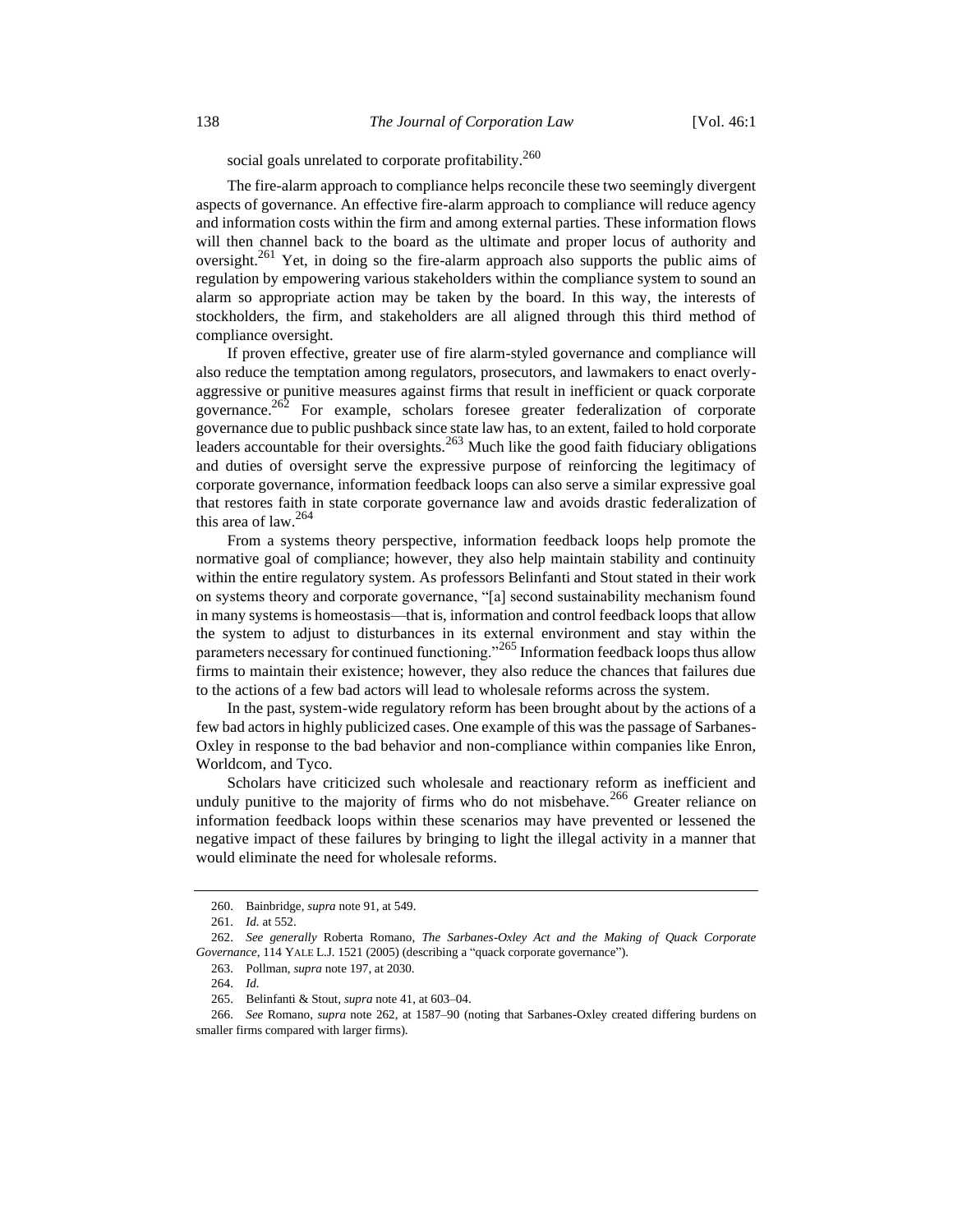Another important theoretical insight is that information feedback loops are not intended to supplant the policing or architectural compliance approaches. Each of these approaches has strengths and weaknesses and may complement one another to create a more robust, effective, and efficient compliance system. Information feedback loops, however, address a weakness in the other two approaches since they distribute oversight to parties outside the firm and help reduce information asymmetries and agency costs across the system. For example, a regulator's policing approach consisting of a site inspection may trigger a fire-alarm style approach that involves a Section 220 information request under Delaware law. Combined, these two compliance approaches may trigger the necessary internal reforms that strengthen overall compliance within a firm or raise the alarm with respect to other compliance failures that need to be remediated.

In some cases, a hybrid approach will yield the best results. For example, an external compliance certification process may reveal deficiencies or red flags as a fire-alarm and effectively integrate elements of a board-level pre-commitment strategy under the architectural approach. Also, a Section 220 demand for corporate information that is used in shareholder litigation might be used by a regulator or compliance department to facilitate an internal investigation under a policing approach. These examples demonstrate how a triangulated compliance approach that involves public and private actors may yield the most efficacious results.

## *B. Public Policy Implications*

In today's era of reduced oversight and deregulation, information feedback loops serve a vital public interest to promote greater compliance that may not be achieved through the policing or architectural approaches. Corporate lobbyists influence legislatures to promote deregulation and regulatory agencies may fall prey to industry capture since the heads of agencies are often political appointees and increasingly former industry executives.<sup>267</sup> In this laissez-faire regulatory environment, checks and balances are critical to ensure accountability, transparency, and the public aims of regulation and legislation. Information feedback loops can help promote these important public policy aims. In light of this, lawmakers, courts, agencies, and firms should strive to strengthen the effectiveness of information feedback loops through legislation, regulation, case law, and corporate governance practices. Since several of the information feedback loops also generate incentives for actors within the compliance system, this approach has the virtue of efficiency compared to the policing and architectural approaches.

As the systems theory of compliance demonstrates, there is no universal architect or designer who can oversee the entire compliance system. In this scenario, where agency costs persist across system components, stakeholders should be empowered to report and act on information triggered as a fire alarm. Information feedback loops provide this safety valve and provide society the benefit of greater redundancy within the system. This may

<sup>267.</sup> *See* Benjamin P. Edwards, *The Dark Side of Self-Regulation*, 85 U.CIN. L.REV. 573, 607 (2017) (stating that "[e]ven with independent, effective, and competent frontline personnel, financial regulators may perform poorly if the 'message from the top skews their effectiveness.' For example, an organization's board may reduce enforcement budgets or issue directives to expedite oversight examinations." (quoting Steven Davidoff Solomon, *The Government's Elite and Regulatory Capture*, N.Y. TIMES (June 11, 2010), http://dealbook.nytimes.com/2010/06/11/the-governments-elite-and-regulatory-capture [https://perma.cc/LR65- YA8E])).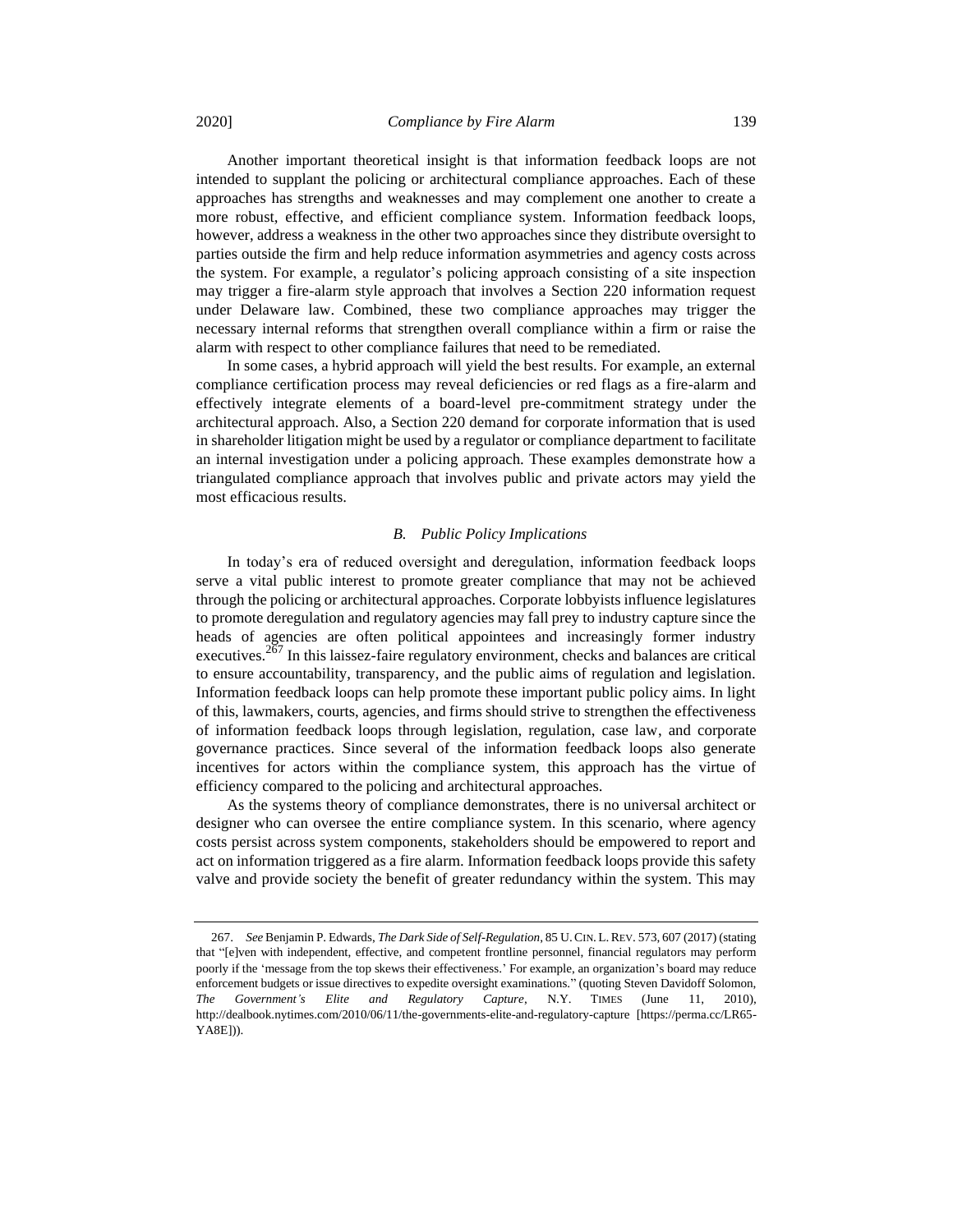lead to some short-term inefficiencies; however, over the long-term, they increase the probabilities of detection.

The effectiveness of fire alarms that use data analytics as a detection or preventive measure should compel regulators and law enforcement to require companies to make greater internal use of data analytics as a fire-alarm technique. Companies may be incentivized to use this type of fire alarm in compliance if prosecutors make greater use of it as a factor to induce favorable settlements and sentencing recommendations.<sup>268</sup> Regulators may also strengthen their efforts to divulge public data that interested stakeholders may use to trigger an alarm. For example, state attorney general consumer protection divisions receive complaints directly from consumers. Releasing complaint data to the public might raise a fire alarm and be used by internal and external company stakeholders to investigate company practices. Data that can be used in this triangulated manner is released by the SEC to find patterns of insider trading or securities fraud and the Department of Health and Human Services to investigate cases of Medicare and Medicaid fraud.<sup>269</sup> State courts can strengthen the compliance system by following the example of the Delaware Supreme Court in the *Marchand* and *Facebook* cases. In *Marchand*, the Delaware Supreme Court heightened the duty on boards to monitor positive law and regulatory risks. In the *Facebook* case, the Delaware Chancery court affirmed a low evidentiary threshold for stockholders to obtain internal records related to regulatory oversight duties. Directors' fear of personal liability due to inadequate regulatory oversight and the requirement to produce internal documents related to these issues are two important fire-alarm processes that can greatly improve regulatory compliance. State courts should thus expand the oversight duties for directors to include an affirmative duty to oversee critical regulatory risks and establish low evidentiary thresholds for internal document requests.

Regulators should also encourage and protect whistleblowers. The repercussions of blowing the whistle can be significant and detrimental and include adverse employment actions, shunning, or even litigation. Regulators and policymakers can protect whistleblowers by granting them statutory immunity or common law protections such as the public policy exception to an at-will employment termination. For example, employment law doctrines such as the public policy exception protect whistleblowers who report a violation to a public authority.<sup>270</sup> Specific statutes also protect this source of

<sup>268.</sup> *See JPMorgan Chase & Co. Agrees to Pay \$920 Million in Connection with Schemes to Defraud Precious Metals and U.S. Treasuries Markets*, U.S. DEP'T OF JUST. (Sept. 29, 2020), https://www.justice.gov/opa/pr/jpmorgan-chase-co-agrees-pay-920-million-connection-schemes-defraud-

precious-metals-and-us [https://perma.cc/57R5-RA27] (discussing how the deferred prosecution agreement was based on JPMorgan Chase & Co. "revising their trade and electronic communications surveillance programs, implementing tools and processes to facilitate closer supervision of traders, taking into account employees' commitment to compliance in promotion and compensation decisions, and implementing independent quality assurance testing of non-escalated and escalated surveillance alerts").

<sup>269.</sup> *New Medicare Data Available to Increase Transparency on Hospital and Physician Utilization*, *supra* note [209.](#page-32-2)

<sup>270.</sup> *See, e.g.*, Keveney v. Mo. Mil. Acad., 304 S.W.3d 98, 101 (Mo. 2010) (holding, in part on grounds of public policy, that an employee's termination is wrongful if it results from his refusal to perform an illegal act); Skillsky v. Lucky Stores, Inc., 893 F.2d 1088, 1094 (9th Cir. 1990) (holding that terminating an employee for his having a poor reputation is an actionable claim); Dicomes v. Washington, 782 P.2d 1002, 1006–07 (Wash. 1989) (holding that the firing of an employee for her disclosure of potentially damaging information to an overseeing agency contravenes public policy and constitutes a wrongful termination).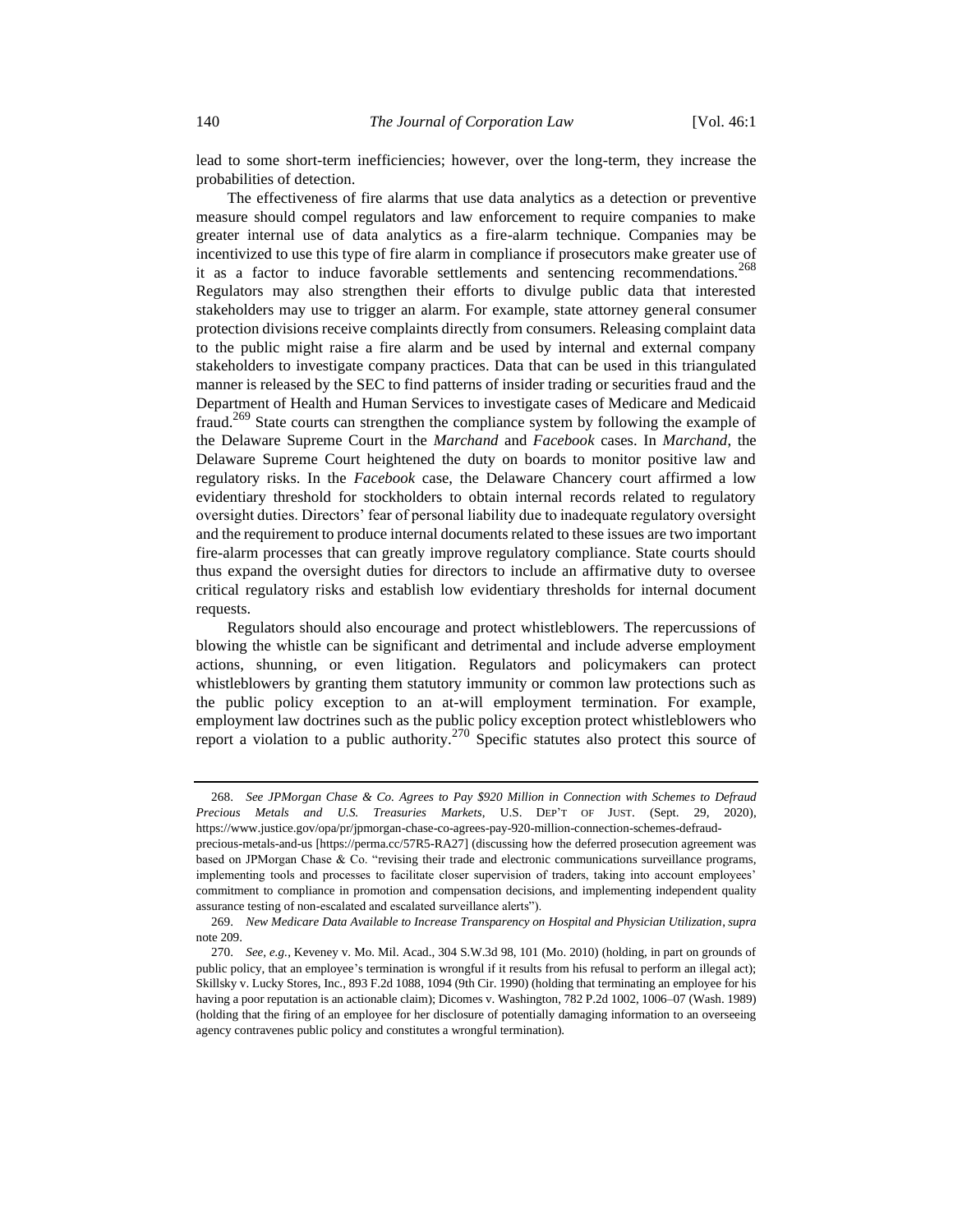feedback through mandated anti-retaliation protections that are designed to encourage whistleblowing.<sup>271</sup> They may also incentivize whistleblowers by providing financial rewards such as bounties. Lastly, legal doctrines should protect whistleblowers against liability. For example, in some cases, firms may seek to muzzle whistleblowers using confidentiality agreements. These contractual agreements should be invalidated from a public policy matter to encourage whistleblowing and avoid chilling this important compliance-related fire alarm.<sup>272</sup>

An agency's or prosecutor's enforcement discretion is generally not reviewable by the courts.<sup>273</sup> An agency's determination to grant a regulatory exemption, however, is an increasingly common tactic used by companies to avoid regulatory compliance. The U.S. Supreme Court said that "an agency's authority to proceed in a complex area [of] regulation by means of rules of general application entails a concomitant authority to provide exemption procedures in order to allow for special circumstances."<sup>274</sup> Yet, there is uncertainty whether the practice of granting regulatory exemptions is reviewable by the courts under the Administrative Procedures Act since an exemption under that statute may be classified by an agency as an adjudication (not reviewable) or final rulemaking result (reviewable). $275$ 

One commentator noted that the use of exemptions can be problematic for several reasons. First, if there are enough exemptions this casts doubt regarding the validity of the regulation's statutory scheme. It may also call into question whether an agency has abdicated its oversight responsibility. Lastly, many exemptions are not reviewable for arbitrariness or abuse of discretion and do not involve the traditional public notice-andcomment rulemaking process. One of the hallmarks of administrative law is that it solicits input from interested parties. Removing this fire-alarm approach to rulemaking can grant too much leniency to companies and generate negative social externalities.<sup>276</sup>

The case of *Delta Airlines v. United States* is illustrative of this problem and how the courts have tried to limit the negative aspects of agencies that excessively grant exemptions in a way that fundamentally changes a rule without undergoing the public notice-andcomment rulemaking process.<sup>277</sup> In that case, Delta Airlines challenged the FAA's practice of granting nearly 35% of 900 or so yearly applications for an exemption related to a pilot's health examination.<sup>278</sup> The court stated:

The record in the case . . . provides clear evidence that the defendants have effectively amended the Regulations by issuing pro forma exemptions and placing functional limitations on medical certificates, allegedly based upon this perception of the advance in medical technology. Whether these changes can be

<sup>271.</sup> *See, e.g.*, 15 U.S.C. § 78u-6 (2010); 17 C.F.R. § 240.21F-1 (2014) (providing for heightened antiretaliatory provisions for whistleblowers and bounties offered under Dodd-Frank).

<sup>272.</sup> *See generally* Pacella, *supra* note [219](#page-34-1) (proposing regulatory amendments to allow whistleblowers to turn over documentary support for their claims while balancing employer's concerns to restrict internal, confidential documents from exposure).

<sup>273.</sup> *See* Heckler v. Chaney, 470 U.S. 821, 831–33 (1985) (stating an agency's decision to not pursue an enforcement action is not reviewable by the judiciary).

<sup>274.</sup> United States v. Allegheny-Ludlum Steel Corp., 406 U.S. 742, 755 (1972).

<sup>275.</sup> 5 U.S.C. §§ 551(11), 551(13), 701–06.

<sup>276.</sup> Gates et al., *supra* note [4.](#page-2-0)

<sup>277.</sup> Delta Air Lines, Inc. v. United States, 490 F. Supp. 907 (N.D. Ga. 1980).

<sup>278.</sup> *Id.* at 912–13.